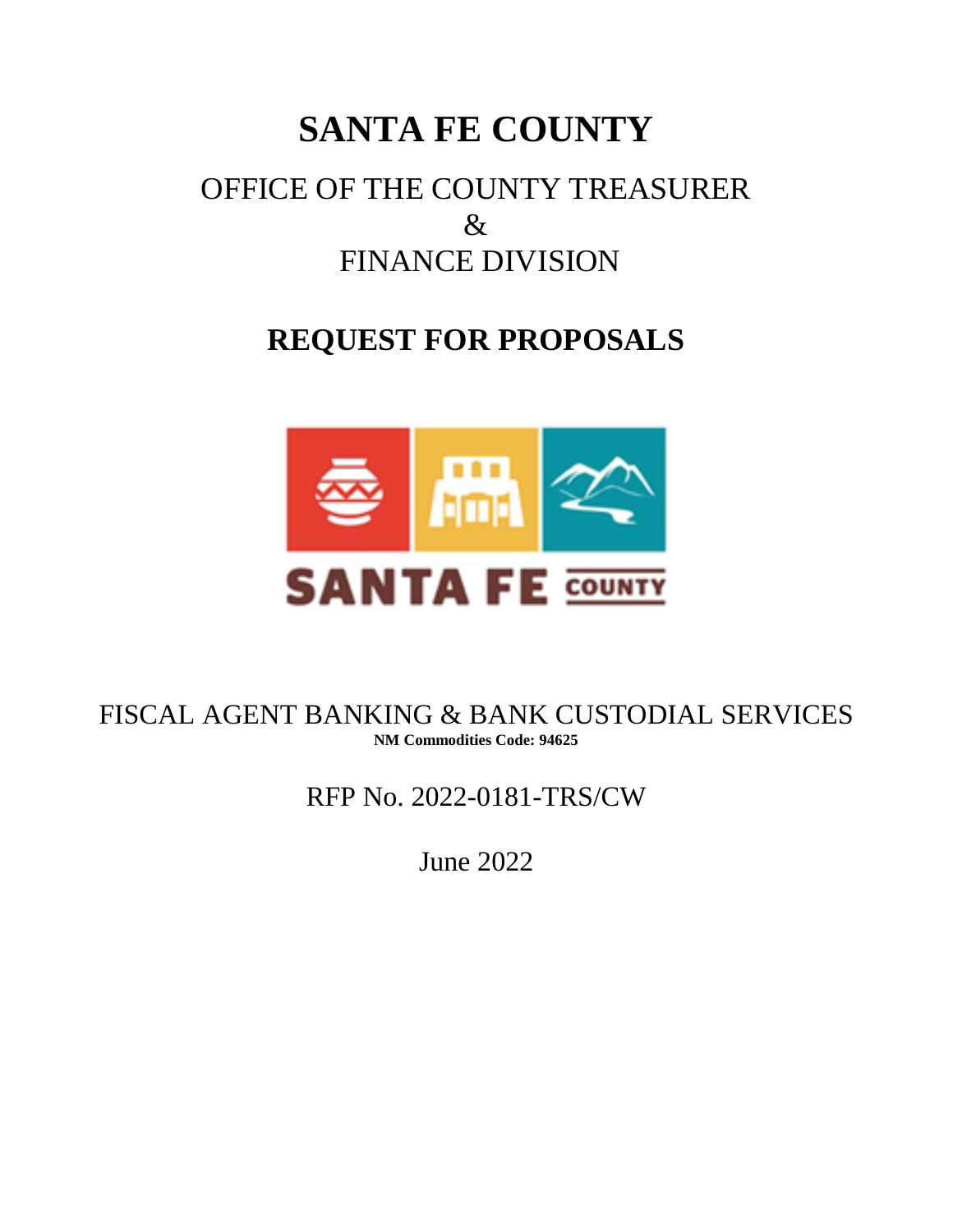# **TABLE OF CONTENTS**

| <b>ARTICLE</b>    | <b>SUBJECT</b>                                              | PAGE NO.  |
|-------------------|-------------------------------------------------------------|-----------|
| I.                | <b>ADVERTISEMENT</b>                                        | 4         |
| II.               | PROCUREMENT SPECIFICATIONS                                  | 5-19      |
|                   | <b>Scope of Services</b><br>A.                              | 5         |
|                   | <b>B.</b><br><b>Fees and Charges</b>                        | 5         |
|                   | $C_{\bullet}$<br><b>Overview</b>                            | $5 - 7$   |
|                   | D.<br><b>General Statement of Banking Services Required</b> | 7         |
|                   | Е.<br><b>Financial Institution Qualifications</b>           | 8         |
|                   | F.<br><b>Required Banking Services</b>                      | $8-14$    |
|                   | G.<br><b>Alternative Services</b>                           | 14        |
|                   | H.<br><b>Bank Compensation</b>                              | 14        |
|                   | I.<br><b>Procurement Specialist</b>                         | 15        |
|                   | <b>Definition of Terminology</b><br>J.                      | 15        |
| Ш.                | <b>CONDITIONS GOVERNING THE PROCUREMENT</b>                 | 17        |
|                   | <b>Sequence of Events</b><br>A.                             | 17        |
|                   | <b>Explanation of Events</b><br><b>B.</b>                   | 18        |
|                   | $C_{\bullet}$<br><b>General Requirements</b>                | 20        |
| IV.               | <b>RESPONSE FORMAT AND ORGANIZATION</b>                     | 26        |
|                   | <b>Number of Responses</b><br>A.                            | 26        |
|                   | <b>B.</b><br><b>Number of Copies</b>                        | 26        |
|                   | $C_{\bullet}$<br><b>Proposal Format</b>                     | 26        |
| V.                | <b>SPECIFICATIONS</b>                                       | 28        |
|                   | <b>Information</b><br>A.                                    | 28        |
| VI.               | <b>EVALUATION</b>                                           | 28        |
|                   | <b>Evaluation Summary</b><br>A.                             | 28        |
|                   | <b>Evaluation Factors</b><br><b>B.</b>                      | 29        |
|                   | $C_{\bullet}$<br><b>Evaluation Process</b>                  | 30        |
| <b>APPENDIX A</b> | <b>ACKNOWLEDGEMENT OF RECEIPT FORM</b>                      | 31        |
| <b>APPENDIX B</b> | <b>FEE SCALE</b>                                            | $32 - 33$ |
| <b>APPENDIX C</b> | <b>CAMPAIGN CONTRIBUTION DISCLOSURE</b>                     | 34-35     |
| <b>APPENDIX D</b> | <b>SANTA FE COUNTY INVESTMENT PLAN</b>                      | 36        |
| <b>APPENDIX E</b> | SAMPLE PROFESSIONAL SERVICE AGREEMENT                       | $37 - 50$ |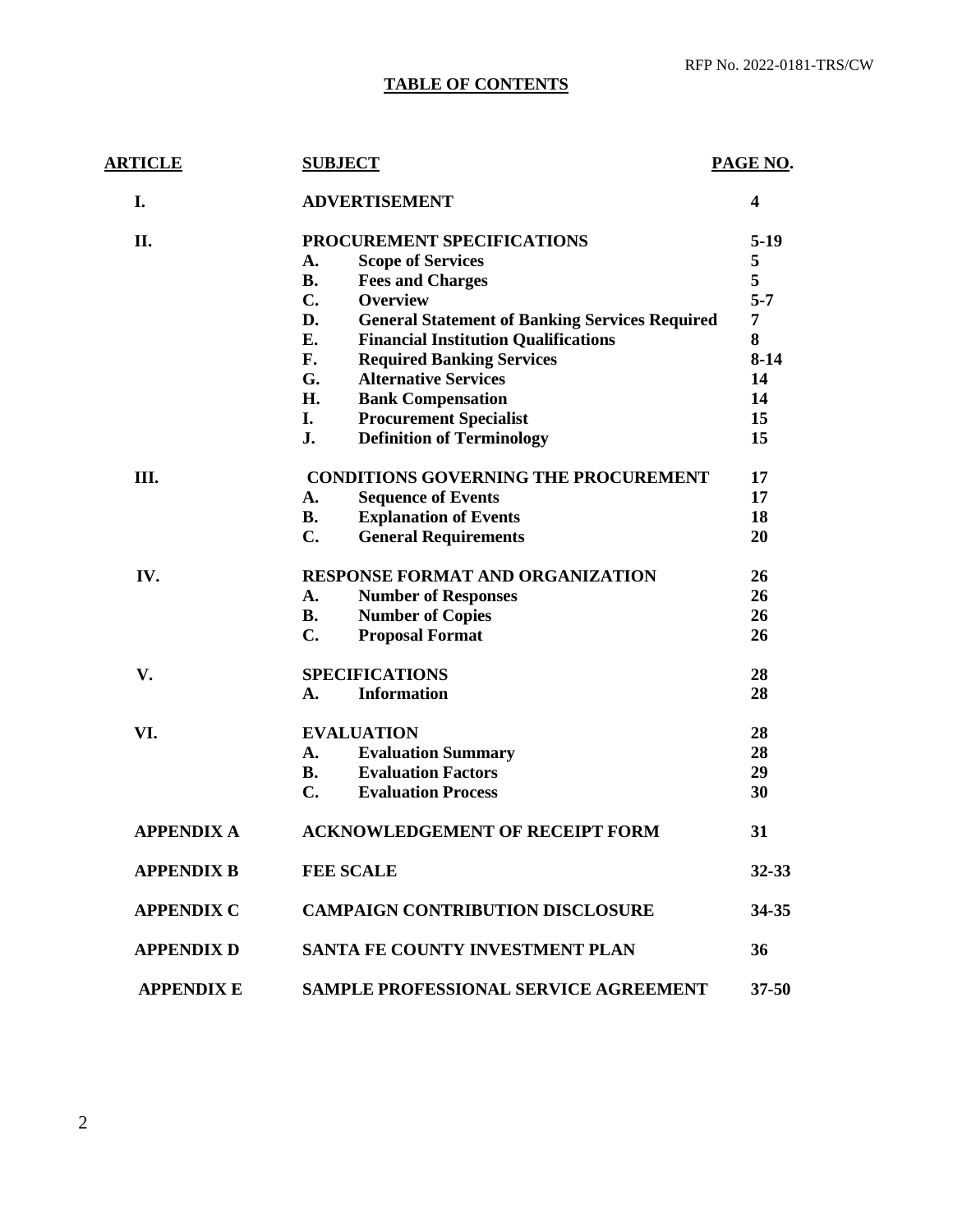# **I. ADVERTISEMENT**

## **SANTA FE COUNTY OFFICE OF THE COUNTY TREASURER & FINANCE DIVISION REQUEST FOR PROPOSALS RFP No. 2022-0181-TRS/CW BANKING SERVICES**

Santa Fe County ("the County") is soliciting proposals to provide Banking Services for the County. This Request for Proposal (RFP) explains the County's cash management goals, specifies all required qualifications for proposing institutions or firms, the banking services required, the estimated activity volumes on all accounts, the method and terms of compensation, submission instructions, contract award provisions, and other relevant information. All qualified institutions are invited to submit a proposal. Institutions responding to this RFP must be able to demonstrate a capacity to meet the County's requirements as stated in the Scope of Services. The County makes daily deposits, therefore responding institutions must be geographically located so as to provide convenient physical access to the County or provide for that access as part of the proposal.

All proposals submitted shall be valid for ninety (90) days subject to action by the County. Santa Fe County reserves the right to reject any and all proposals in part or in whole. A completed proposal shall be submitted in a sealed container indicating the proposal title and number along with the Offeror's name and address clearly marked on the outside of the container. **All proposals must be received by 2:00 pm on Tuesday, August 2, 2022**, **at the Santa Fe County Purchasing Division, located at 102 Grant Street, Santa Fe, NM 87501.** By submitting a proposal for the requested services each Offeror is certifying that their proposal complies with regulations and requirements stated within the Request for Proposals. To combat the spread of the recent COVID-19 illness, the submission of proposals will also be accepted electronically utilizing Dropbox. Please utilize this link to upload your proposal submission

<https://www.dropbox.com/request/YBwSXRSbw5cSpSjYGnTv>

By submitting a proposal for the requested services each Offeror is certifying that its proposal complies with regulations and requirements stated within the Request for Proposal.

A **Pre-Proposal Conference** will be held on **Wednesday, June 28, 2022** at **10:00 am** at **the Santa Fe County Finance Conference Room, 102 Grant Street, Santa Fe, NM 87501. The meeting may be attended in person or remotely through the Webex link below. Attendance at the pre-proposal conference is not mandatory but strongly recommended.** 

<https://sfco.webex.com/sfco/j.php?MTID=md6d25902acf985a46c2abe8246ba8d08>

EQUAL OPPORTUNITY EMPLOYMENT: All qualified Offerors will receive consideration of contract(s) without regard to race, age, color, religion, physical or mental handicap, serious medical condition, spousal application, sexual orientation, gender, identity, sex, ancestry or national origin.

Request for proposals will be available by contacting Coralie Whitmore, Procurement Specialist, by e- mail at [cgwhitmore@santafecountynm.gov](mailto:cgwhitmore@santafecountynm.gov) by telephone at (505) 986-6337 or on our website at [http://www.santafecountynm.gov/asd/current\\_bid\\_solicitations.](http://www.santafecountynm.gov/asd/current_bid_solicitations)

ANY PROPOSAL RECEIVED BY THE OFFICE OF THE PROCUREMENT MANAGER AFTER THE TIME AND DATE SPECIFIED SHALL NOT BE CONSIDERED.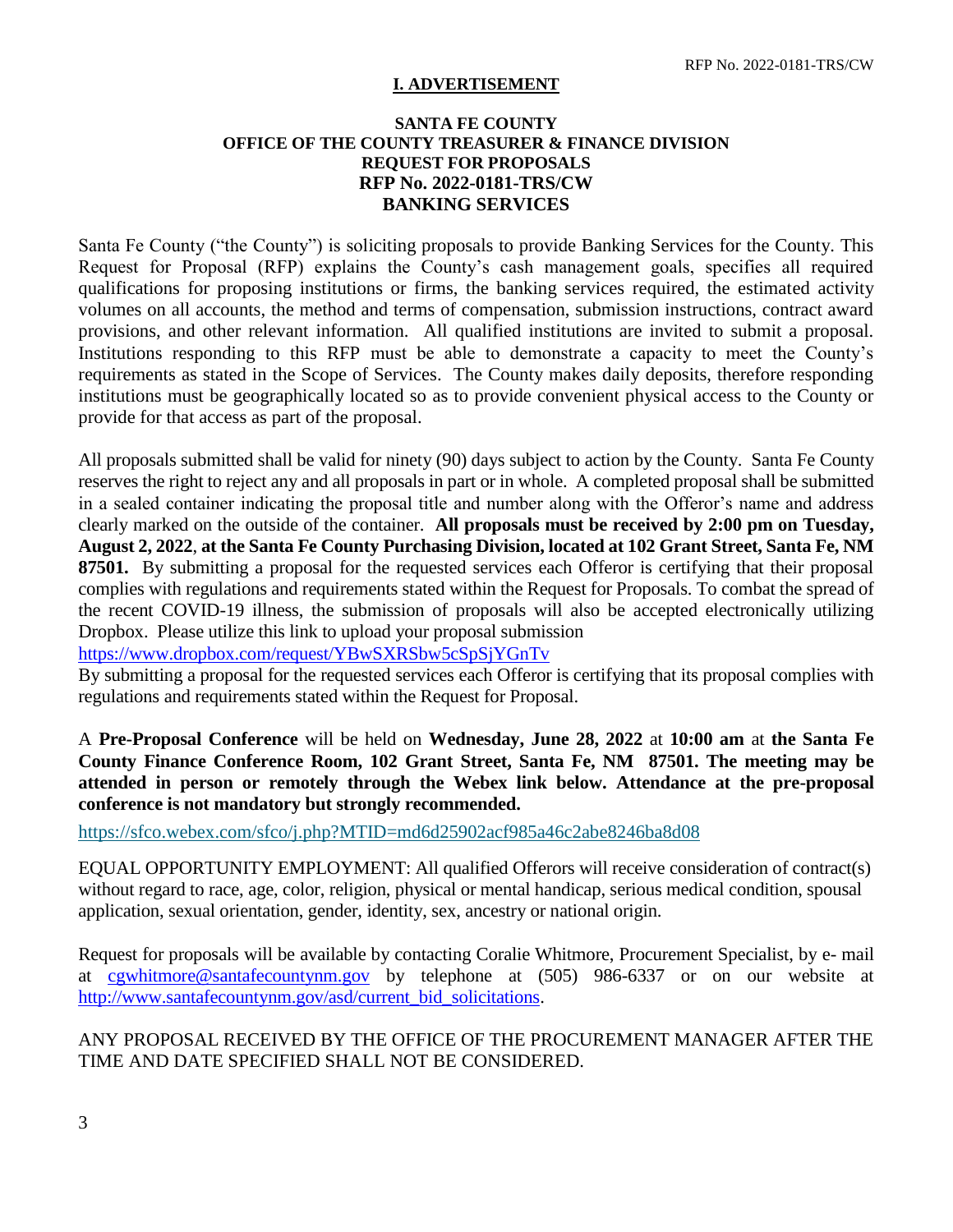# **II. PROCUREMENT SPECIFICATIONS**

# **A. SCOPE OF SERVICES**

Santa Fe County ("the County") is soliciting proposals to provide Banking Services for the County. The County intends to minimize banking costs, improve operational efficiency, and maximize its investment capabilities. This Request for Proposal (RFP) explains the County's cash management goals, and specifies all required qualifications for proposing institutions or firms, the banking services required, the estimated activity volumes on all accounts, the method and terms of compensation, submission instructions, contract award provisions, and other relevant information.

All qualified institutions are invited to submit a proposal. Institutions responding to this RFP must be able to demonstrate a capacity to meet the County's requirements as stated in the Scope of Services. The County makes daily deposits, therefore, responding institutions must be geographically located so as to provide convenient physical access to the County or provide for that access as part of the proposal.

# **B. FEES AND CHARGES**

The County reserves the right to utilize either a direct fee (per item) or compensating balance basis for payment of services under the contract. The County reserves the right to change the payment methodology during the contract period upon no less than thirty (30) days written notice (via email or fax) to the bank with the change commencing the first of the next following month. This will enable the County to take advantage of changing interest rate environments.

- 1. When a compensating balance payment basis is used, all operations-related accounts will be swept to their targeted compensating balance prior to computation of net monthly banking fees due.
- 2. When a direct fee (per item) basis is used, the bank will provide the County with an "account analysis statement" within five business days after calendar month-end. Within five business days of the County's receipt of the monthly account analysis statement, County staff will review the proposed fees, and will either agree or disagree with the amount to be charged. When the County has approved (agreed to) the final monthly account analysis fee, the bank may initiate a direct debit in the Main Operations account for the agreed upon amount.

## **Note: A complete account analysis will be required monthly regardless of the payment basis.**

All item and account charges will remain at the proposal price quoted for the duration of the contract period regardless of changes in service volumes during the period. Should new services be required during the contract period not contemplated by this RFP, those services will be provided at fees not more than the bank's then current published rate and must be approved by the County Treasurer. Any changes in fees for the remaining extension periods will be negotiated and must be approved by the County Treasurer in writing. The rate increase in any extension period shall not exceed Consumer Price Index (CPI) increases (for the Western Region) during the same period, as reported by the Bureau of Labor Statistics.

# **C. OVERVIEW**

The County Treasurer handles all banking, treasury, and investment activities while the County Finance Department handles accounts payable, accounts receivables, payroll, and financial reporting functions. A copy of the County Treasurer's Investment Plan ("Investment Plan") is attached hereto as Appendix C. An Offeror shall include as part of its proposal, affirmation that it has reviewed the Investment Plan, is familiar with it and that the Offeror's proposal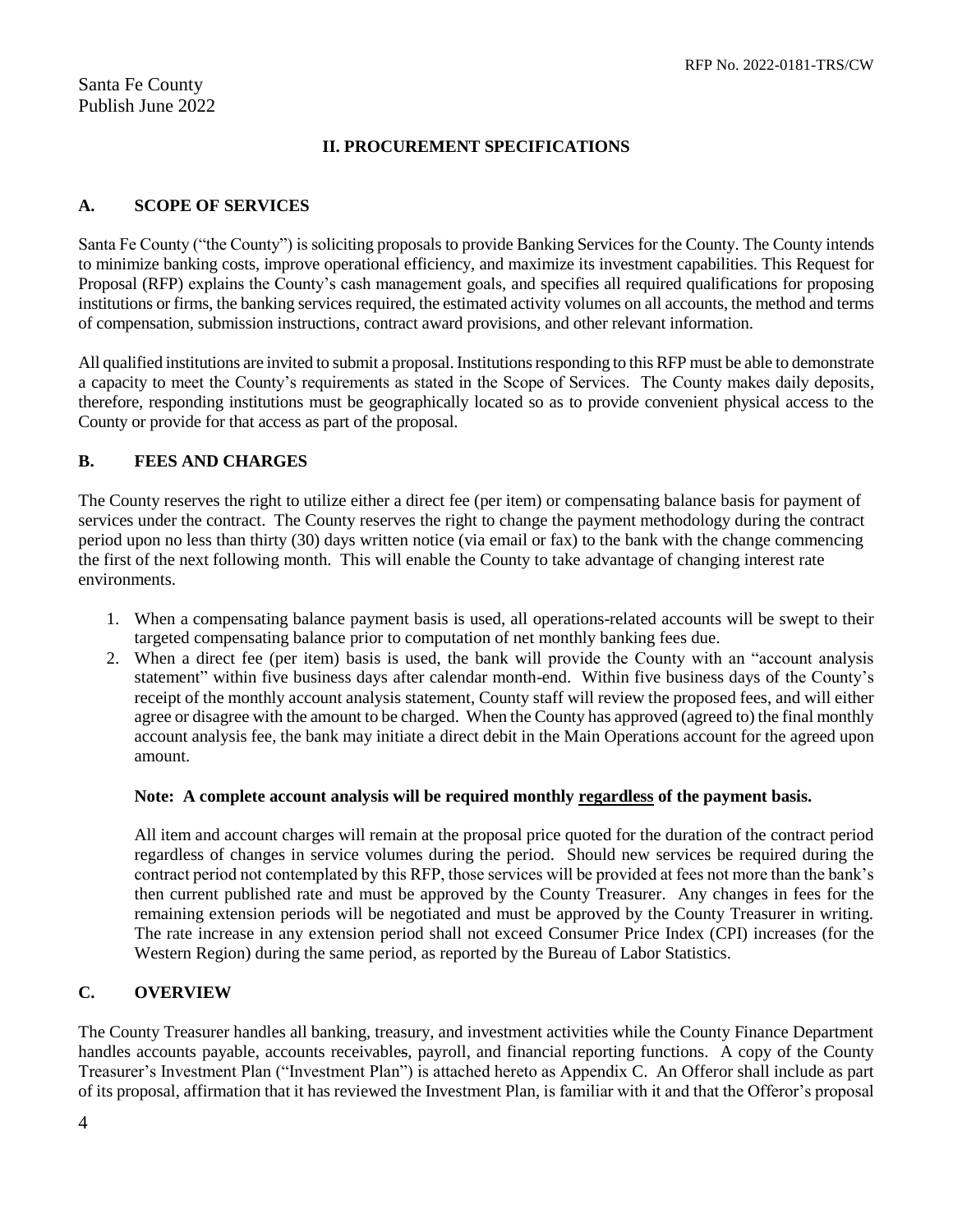shall enable and support the County Treasurer and the County Finance department in carrying out the Investment Plan.

The County currently maintains thirty-five (35) bank accounts with our custody bank. The approximate average daily balances for these accounts are outlined below:

|                                                  |                                     |        | <b>Interest Bearing</b> |        |    |                                              | <b>Acct. Analysis</b><br>Approx Avg. |  | <b>Statement</b> |
|--------------------------------------------------|-------------------------------------|--------|-------------------------|--------|----|----------------------------------------------|--------------------------------------|--|------------------|
| <b>Account Description</b>                       | <b>Account Type/Notes</b>           | Yes    | No                      | Yes    | No | Daily Bal                                    | Cycle                                |  |                  |
| <b>1 SF OPERATIONS MAIN</b>                      | <b>Interest Bearing</b>             | $\ast$ |                         | $\ast$ |    | \$15,000,000.00                              | Monthly                              |  |                  |
| <b>2 COUNTY TREASURER</b>                        | ZBA Daily Sweep from Ops            |        | $\ast$                  | $\ast$ |    | \$                                           | Monthly                              |  |                  |
| <b>3 CREDIT CARD ACCOUNT</b>                     | ZBA Daily Sweep from Ops            |        | $\ast$                  | $\ast$ |    | \$                                           | Monthly                              |  |                  |
| <b>4 LOCKBOX ACCOUNT</b>                         | ZBA Daily Sweep from Ops            |        | $\ast$                  | $\ast$ |    | \$<br>$\overline{\phantom{a}}$               | Monthly                              |  |                  |
| 5 WARRANT ACCOUNT                                | ZBA Daily Sweep from Ops            |        | $\ast$                  | $\ast$ |    | $\overline{\boldsymbol{\varsigma}}$          | Monthly                              |  |                  |
| 6 FIRE DEPARTMENT                                | Sweep from Ops (as needed)          | $\ast$ |                         | $\ast$ |    | \$<br>2,000.60                               | Monthly                              |  |                  |
| <b>7 COUNTY MANAGER</b>                          | Sweep from Ops (as needed)          | $\ast$ |                         | $\ast$ |    | \$<br>10,000.00                              | Monthly                              |  |                  |
| 8 CORRECTIONS MAINTENANCE                        | Sweep from Ops (as needed)          |        | $\ast$                  | $\ast$ |    | \$<br>2,000.00                               | Monthly                              |  |                  |
| <b>9 INMATE TRUST</b>                            | Interest swept to Ops               | $\ast$ |                         | $\ast$ |    | \$<br>400,000.00                             | Monthly                              |  |                  |
| 10 JUVENILE TRUST FUND                           | Interest swept to Ops               | $\ast$ |                         | *      |    | \$<br>10,000.00                              | Monthly                              |  |                  |
| 11 BAIL BOND                                     | <b>Interest Bearing</b>             | $\ast$ |                         | $\ast$ |    | \$<br>50,000.00                              | Monthly                              |  |                  |
| 12 SFC HOUSING SERVICES ESCROW                   | Interest Bearing                    | $\ast$ |                         | $\ast$ |    | \$<br>90,000.00                              | Monthly                              |  |                  |
| 13 SFC PUBLIC HOUSING ESCROW                     | <b>Interest Bearing</b>             | $\ast$ |                         | $\ast$ |    | \$<br>20,000.00                              | Monthly                              |  |                  |
| <b>14 SHERIFF BOND</b>                           | <b>Interest Bearing</b>             | $\ast$ |                         | $\ast$ |    | \$<br>250,000.00                             | Monthly                              |  |                  |
| <b>15 SHERIFF FORFEITURE</b>                     | <b>Interest Bearing</b>             | $\ast$ |                         | $\ast$ |    | \$<br>60,000.00                              | Monthly                              |  |                  |
| <b>16 SHERIFF WRIT</b>                           | <b>Interest Bearing</b>             | $\ast$ |                         | $\ast$ |    | Ś<br>7,000.00                                | Monthly                              |  |                  |
| 17 GOB 2009 SERIES                               | <b>Interest Bearing</b>             | $\ast$ |                         | $\ast$ |    | Ś<br>135,000.00                              | Monthly                              |  |                  |
| <b>18 SFC HOUSING AUTHORITY</b>                  | <b>Interest Bearing</b>             | $\ast$ |                         | $\ast$ |    | \$8,000,000.00                               | Monthly                              |  |                  |
| <b>19 ROAD PROJECTS</b>                          | <b>Interest Bearing</b>             | $\ast$ |                         | $\ast$ |    | Ś<br>98,000.00                               | Monthly                              |  |                  |
| 20 S FE AFFORDABLE HOUSING FUND Interest Bearing |                                     | $\ast$ |                         | $\ast$ |    | \$1,640,000.00                               | Monthly                              |  |                  |
| 21 SFC REGION III JAG                            | <b>Interest Bearing</b>             |        | $\ast$                  | $\ast$ |    | \$<br>10,000.00                              | Monthly                              |  |                  |
| 22 FLEXIBLE SPENDING TRUST                       | <b>Interest Bearing</b>             |        | $\ast$                  | $\ast$ |    | \$<br>30,000.00                              | Monthly                              |  |                  |
| <b>23 ICS OPERATIONAL</b>                        | Daily Sweep from ICS Ops Shadow     |        | $\ast$                  | $\ast$ |    | \$                                           | Monthly                              |  |                  |
| 24 ICS OPERATIONAL SHADOW                        | <b>Interest Bearing</b>             |        | $\ast$                  | $\ast$ |    | \$6,200,000.00                               | Monthly                              |  |                  |
| 25 ICS PAYROLL                                   | Daily Sweep from ICS Payroll Shadow |        | $\ast$                  | $\ast$ |    | Ś                                            | Monthly                              |  |                  |
| 26 ICS PAYROLL SHADOW                            | <b>Interest Bearing</b>             |        | $\ast$                  | $\ast$ |    | \$5,000,000.00                               | Monthly                              |  |                  |
| 27 PUBLIC WORKS                                  | Daily Sweep from Ops                |        | $\ast$                  | $\ast$ |    | \$                                           | Monthly                              |  |                  |
| 28 GOB 2018                                      | <b>Interest Bearing</b>             | $\ast$ |                         | $\ast$ |    | \$<br>17,000.00                              | Monthly                              |  |                  |
| 29 WILDLAND FIRE                                 | Sweep from Ops (as needed)          | $\ast$ |                         | $\ast$ |    | \$<br>12,000.00                              | Monthly                              |  |                  |
| <b>30 SELF INSURANCE</b>                         | <b>Interest Bearing</b>             | $\ast$ |                         | $\ast$ |    | \$1,500,000.00                               | Monthly                              |  |                  |
| <b>31 PURCHASE DEBIT CARDS</b>                   | Sweep from Ops (as needed)          | $\ast$ |                         | $\ast$ |    | \$<br>50,000.00                              | Monthly                              |  |                  |
| 32 SHERIFFS COMMUNITY FUND                       | No Interest pd, no fees             |        | $\ast$                  | $\ast$ |    | \$<br>6,500.00                               | Monthly                              |  |                  |
| <b>33 AMBULANCE BILLING</b>                      | ZBA Daily Sweep from Ops            |        | $\ast$                  | $\ast$ |    | \$                                           | Monthly                              |  |                  |
| <b>34 FIRE PERMITS</b>                           | ZBA Daily Sweep from Ops            |        | $\ast$                  | $\ast$ |    | \$<br>$\overline{\phantom{a}}$               | Monthly                              |  |                  |
| 35 KEEFE COMM                                    | No Interest pd, no fees             |        | $\ast$                  | $\ast$ |    | $\overline{\boldsymbol{\zeta}}$<br>65,000.00 | Monthly                              |  |                  |

Funds are "swept" from the Main Operations account to the Warrant account and to the County Treasurer account to cover disbursements. The Main Operations account has been used as a "clearing" account for receipt of funds from matured investments, before initiating a next-day transfer-out of those funds. The Main Operations account also receives "sweeps" of funds initially deposited in the Lockbox account, when active, and the Credit Card account, daily.

Most bank activity will occur in the Main Operations Account. This account may be swept to a SEC registered money market fund, or an overnight repurchase agreement account whenever the County Treasurer determines a need for such an account; however, the County has the right to sweep any, or all, accounts as deemed necessary to accommodate the County's business processes. ACH (both incoming and outgoing), wires and securities transactions occur, for the most part, in the Main Operations Account, but can occur in both the County Treasurer account and the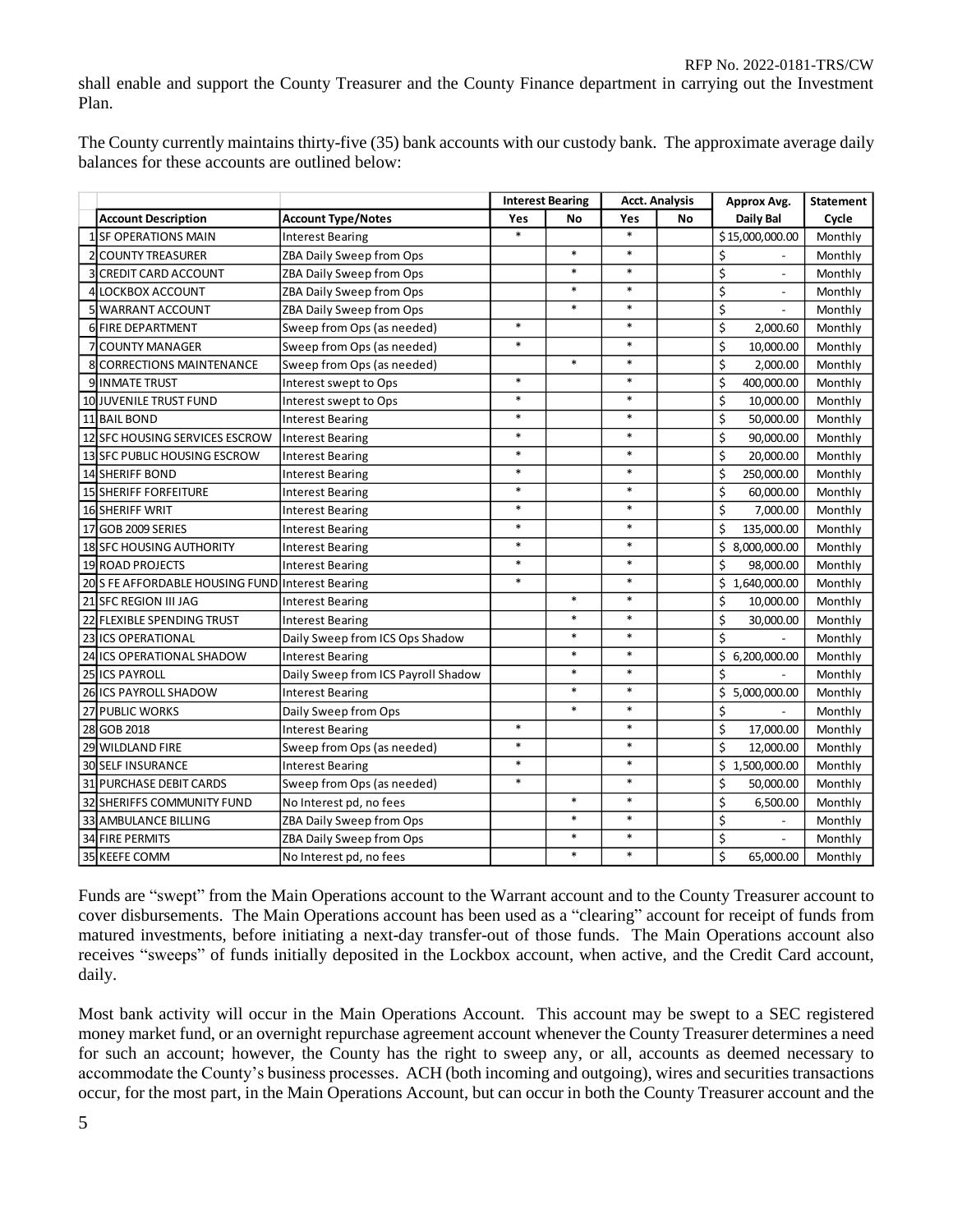SFC Housing Authority account. Positive pay has been established for Payroll and Accounts Payable checks clearing the Warrant Account, and for checks issued from the County Treasurer account. Additionally, positive pay has been established for the Inmate Trust Fund account, and may eventually be required on all accounts. Reconciliation capabilities are currently required for all accounts.

- a) Gross receipt taxes are collected through the State and received and deposited monthly by ACH or wire transfer. An average of \$6.5 million is received monthly, usually on the  $15<sup>th</sup>$ .
- b) Approximately \$ 5.0 million is processed in payables monthly.
- c) The County has a bi-weekly payroll for approximately 957 employees totaling an average \$1.5 million. The County requires ACH payroll transactions for approximately 772 employees averaging \$1 million on a bi-weekly basis.

The County anticipates that it will maintain the current account structure with the successful Offeror. All account balance decisions will be made by the County Treasurer. Any proposals for sweeping funds, or alternative account structures, must be outlined and explained thoroughly in the Offeror's proposal.

Any or all County funds may be maintained and invested by the County outside the anticipated contract. The County Treasurer will be under no obligation to maintain funds in the bank except under a compensating balance situation.

Primary responsibility for administration of the banking services agreement within the County organization resides with the County Treasurer who will monitor the bank's performance against provisions of the agreement, including the bank's proposal submitted in response to this RFP. The County Treasurer will be responsible for administering the agreement with respect to day-to-day activities, including deposits and withdrawals, ACH and wire transactions, maintenance of account balances, daily reporting, etc. A list of County personnel authorized to deal directly with the bank will be provided following the award of the contract. The Offeror shall provide a similar list of key personnel authorized to make decisions for the bank as part of its proposal.

# **D. GENERAL STATEMENT OF BANKING SERVICES REQUIRED**

- 1. The banking services described in this RFP are directed toward five major goals:
	- a) The safety and liquidity of County funds;
	- b) Maximum potential for interest earnings on operational funds;
	- c) The efficient utilization of available banking services;
	- d) The responsiveness and ability to provide high-quality banking services, and
	- e) Minimization of banking costs for the County.
- 2. Collateral:

The County requires a depository that is fiscally strong and able to provide the required services on an uninterrupted basis. County funds are public funds and require collateralization in accordance with NMSA, Section 6-10-21 and NMAC 2-60-4, in general, and as specifically delineated by the County's Investment Policy. If funds are not swept to an agreed upon SEC registered money market fund or overnight repurchase agreement account, all un-invested time and demand funds, which exceed current FDIC insurance coverage, Santa Fe County requires collateralized at 102% with securities specifically authorized pursuant to NMSA 6-10-7 and by the County's Investment Policy. Authorized collateral shall include only:

- a) Obligations of the U.S. Treasury.
- b) Obligations of U.S. Agencies and Instrumentalities.
- c) Irrevocable Letters of Credit Issued by The Federal Home Loan Bank of Dallas.

An independent third party institution, outside the bank's holding company, shall hold all securities pledged to the County, as collateral. Pledged securities shall be held on the books of the third party institution in the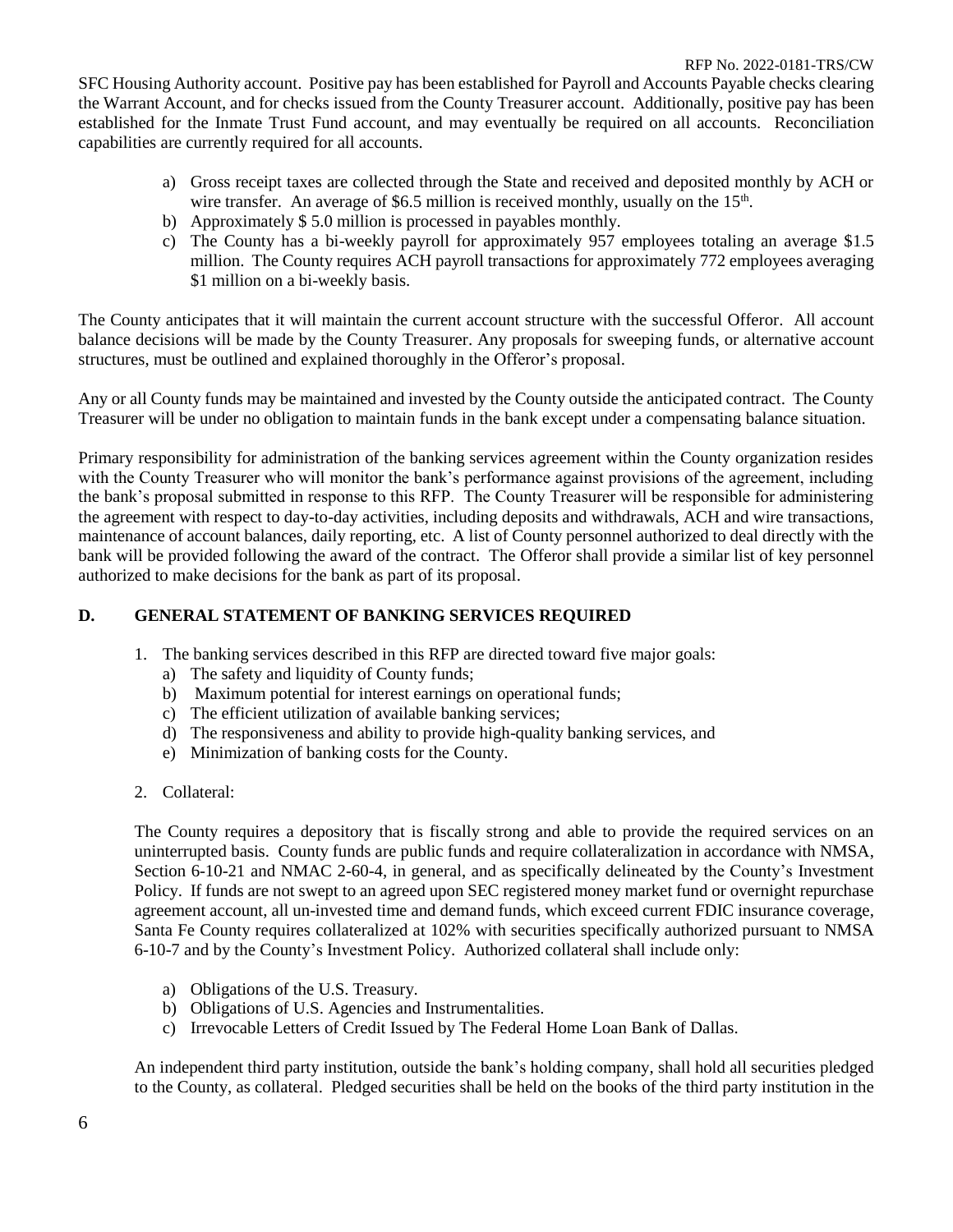name of the County. The pledging bank will be contractually liable for securing and reporting the monthly market value of pledged securities, and for the continuous monitoring and maintenance of required margin levels. The pledging bank will provide a monthly listing of pledged securities to the County Treasurer which includes market values and complete security descriptions. The Offeror shall identify, in the proposal, the third party institution that it intends to utilize for collateralization services, and shall fully disclose all associated costs for providing such services.

## **The depository will be required to agree to all collateral requirements of this RFP and the County's Investment Policy as foresaid.**

## **E. FINANCIAL INSTITUTION QUALIFICATIONS**

- 1. In order to fulfill the County's fiduciary responsibility to protect public funds, each bank submitting a proposal shall provide, in response to this item:
	- a. An audited annual financial statement for the most recent fiscal period;
	- b. The bank's Community Reinvestment Act (CRA) rating (noting the specific rating agency); and
	- c. A statement regarding any recent or unforeseen merger or acquisition.
- 2. Describe the bank's philosophy and approach to satisfying the County's banking and customer service requirements.
	- a. What, if anything, is distinctive about the bank's approach to customer service?
- 3. List references from at least three of the bank's current, comparable governmental (city, county, ISD) clients. Include the length of time under contract, a contact person, title, and telephone number.
- 4. Provide the bank's most recent *BAUERFINANCIAL, INC***,** Veribanc or comparable bank rating from an independent rating service. **The bank will be responsible for notifying the County within thirty (30) days of any change in this rating during the contract period.**
- 5. Provide a proposed timeline for implementation of the contract, including the timeline activities and direct responsibilities of the County and the Bank.
- 6. Provide a copy of **all** agreements (even if not directly referenced in this RFP) which will be required to be executed under the contract. Any changes required on the agreements will be made and agreed upon before award of the contract is made.

## **F. REQUIRED BANKING SERVICES**

#### 1. Consolidated Account Structure with Sweep Mechanism

The County's banking transactions occur, for the most part, in the Main Operations account. This account serves as the "master" account for automated sweeps between operations-related accounts. Offeror must be able to automatically sweep funds both "from" and "to" specified ZBA or target-balance accounts, on both a daily basis and, to cover checks (warrants) clearing. The County is interested in assuring that all its funds are earning the best, then-current interest rate available at all times. The County may require the ability to sweep to a money market fund or overnight repurchase agreement in order to procure this full investment goal. A SEC registered government, or enhanced government, money market fund or overnight repurchase agreements must be used for the sweep. If the bank has a valid alternative to a SEC money market fund it should be proposed. A repurchase agreement with the bank is acceptable as a sweep investment vehicle as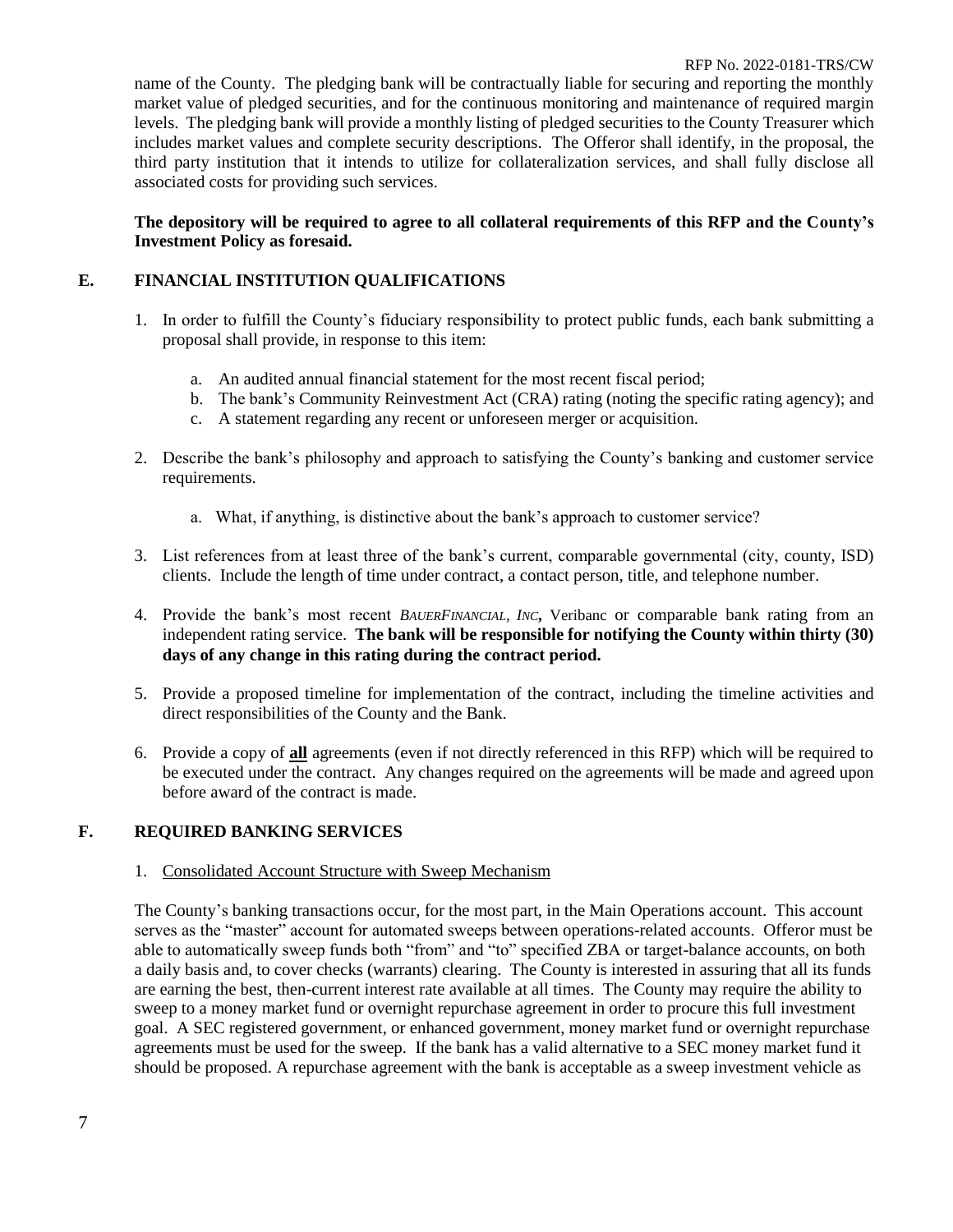long as the rate is competitive with fed funds and the securities purchased are equal to AAA rated government securities or U.S. Treasuries.

If the Bank cannot provide a sweep mechanism for ZBA or target-balanced accounts, the proposal will be deemed not responsive.

#### 2. Automated Cash Management Information Access

The County requires on-line cash management services and daily balance reporting for timely access to balance information and transactions. If minimum automated services cannot be provided, the proposal shall be deemed non-responsive.

Minimum automated services described in the proposal shall comply with the foregoing and shall include:

- a) Prior day summary balance reporting on all accounts;
- b) Initiation and monitoring of stop pays;
- c) ACH fraud filter exception transactions;
- d) Positive pay exception transactions;
- e) Initiation and monitoring of account transfers, and
- f) Initiation and monitoring of wire transfers i.e. Federal Government transfers from DOJ, HUD, etc.

#### 3. Online Reporting Services

Santa Fe County requires online access to all banking activity. All statements must be available online. Daily reporting must include descriptive and image detail on all transactions, and summary account reporting must include both ledger and collected balances, and include one-day float. If Online Reporting Services cannot be provided, the proposal shall be deemed non-responsive.

The proposal shall address the foregoing and the following:

- a) Fully describe the bank's online service capabilities and whether service is to be a direct link or web-based. List the system capabilities (i.e. balances, wires, positive pay, stop pay, etc.)
- b) Describe back-up provisions and procedures to the automated system. What is the bank's backup process to provide balance reporting and transactions in case of system unavailability?
- c) Are online service charges bundled or are separate modules charged independently? Describe.
- d) State the access times and update times for daily information.
- e) Does the system provide full trailer information on wireless and ACH for identification purposes?
- f) Submit samples of major screens and reports available. Provide a website (and sign-on information if required) for an online review of the system, if available.
- g) Specify any County hardware and software requirements for access.
- h) How many hours has the system been down in the last six months?
- i) Is the system a proprietary system or provided by a third-party?
- j) What training is available and planned for County personnel?
- k) Describe provisions for off-site backup and continuation of services.
- 4. Standard Deposit Services

Standard commercial deposit services are required for all accounts. Deposits will consist of coin, currency and endorsed checks. The County requires same bank day credit on all cash (coin and currency) deposits. Coin may be deposited loose, or partially filled bags. Coins will not be rolled. The County averages one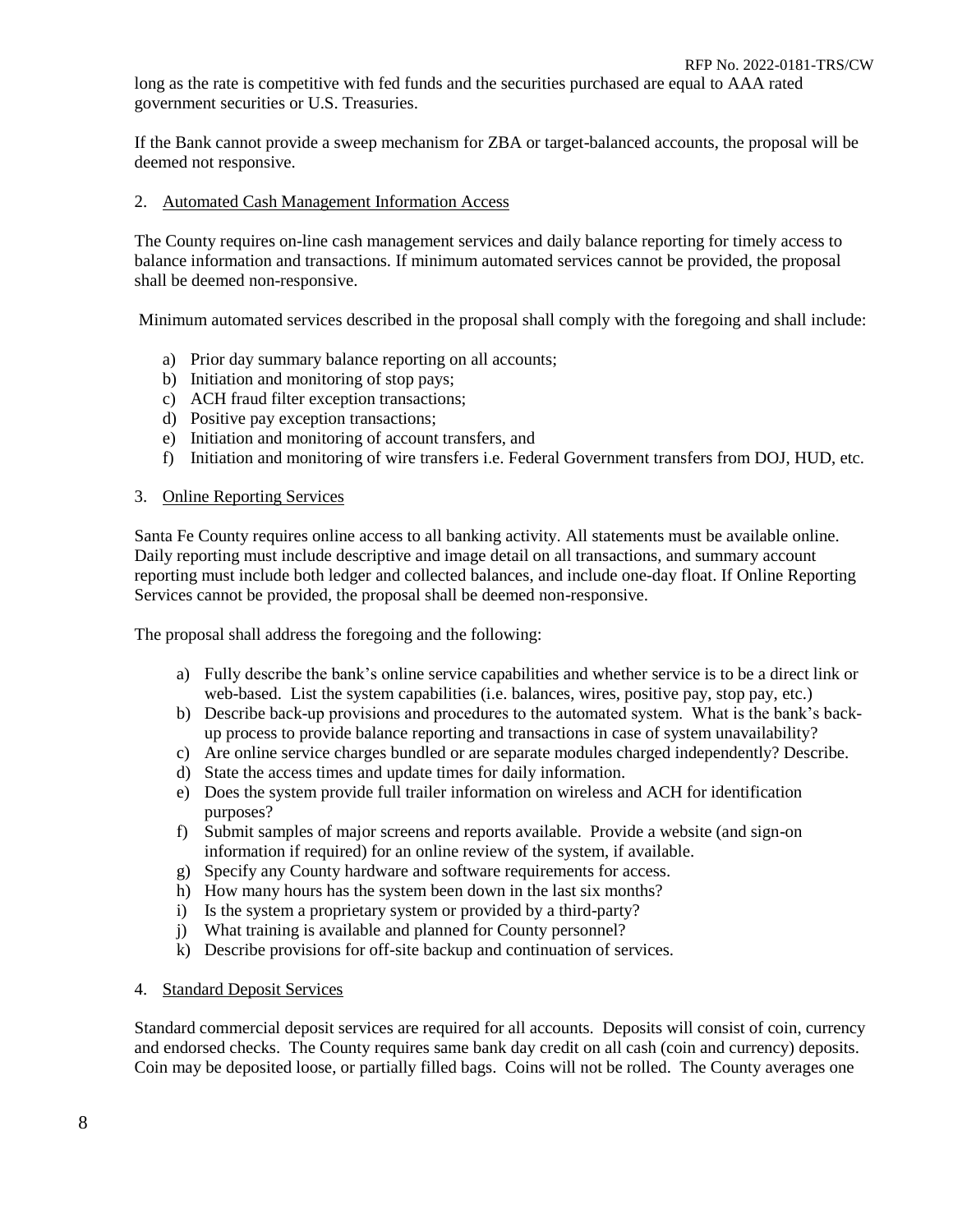daily deposit by armored car. Locking deposit bags are required. The County will not encode checks. The County Treasurer may have a recurring need for strapped cash and coins.

All deposits received by the bank's established deadline must be processed for same day credit. The bank shall also guarantee immediate credit on all incoming wire transfers, US Treasury checks, ACH transactions, on-us items, and U.S. government security maturities and coupon amounts.

The County expects all checks to clear based on the bank's current published availability schedule, but, any other availability policies should be noted in the proposal. Failure to credit County accounts in a timely fashion will require interest payment reimbursement to the County at the then current daily Fed Funds rate. The proposal shall address the foregoing requirements and the following:

- a) What is the bank's cut-off time to assure same day ledger credit? Where?
- b) When are credit/debit advices sent to the County? Online or in paper form, or both?
- c) Are dual verification security measures used on receipt of deposits?
- d) State the policy on cash deposits (fed ready bags versus loose coins, etc.) and availability through the bank.
- e) State the bank's Availability Policy especially if it differs from the published availability schedule. Does the bank offer expedited availability? Are any deposits or credits delayed?
- f) If provisional credit is given on deposit before verification, when does verification occur?
- g) Include a list of all the bank's deposit locations and alternatives.

#### 5. Standard Disbursing Services

Standard disbursing services for all accounts are required to include the payment of all County checks without charge upon presentation. Checks are written for operations, payroll and accounts payable through the Warrant Account and County Treasury Accounts. Checks are also issued from the Inmate Trust Fund, Juvenile Trust Fund, Sheriff's Bond Account, Sheriff's Writ Account, and SFC Public Housing Escrow. The proposal shall address the foregoing and the following:

- a) What constitutes a standard signature?
- b) Does the bank offer extended storage for check Images? What time periods and conditions are images available on line?

#### 6. Positive Pay

To safeguard against fraudulent checks, positive pay services must be provided. Positive pay is currently used for payroll and accounts payable in the Warrant Account. Positive pay is also used in the County Treasurer's Account, and the Inmate Trust Account. The County prefers that positive pay services provide complete indemnification for fraudulent checks. If the Bank cannot provide positive pay services, the proposal will be deemed not responsive.

The proposal shall address the foregoing and the following.

- a) Is positive pay input (for manual checks) and exception handling available online?
- b) Describe the data transfer requirements or alternatives for check registers and individual checks (transmission requirements). How is information on individual manual checks created by the County and transmitted to the bank?
- c) How can check records be deleted by the County, if necessary?
- d) Are all checks, including those received by the tellers, verified against the positive pay file before processing? How often is teller information updated? If not verified, what is the process, liability, and security on OTC transactions?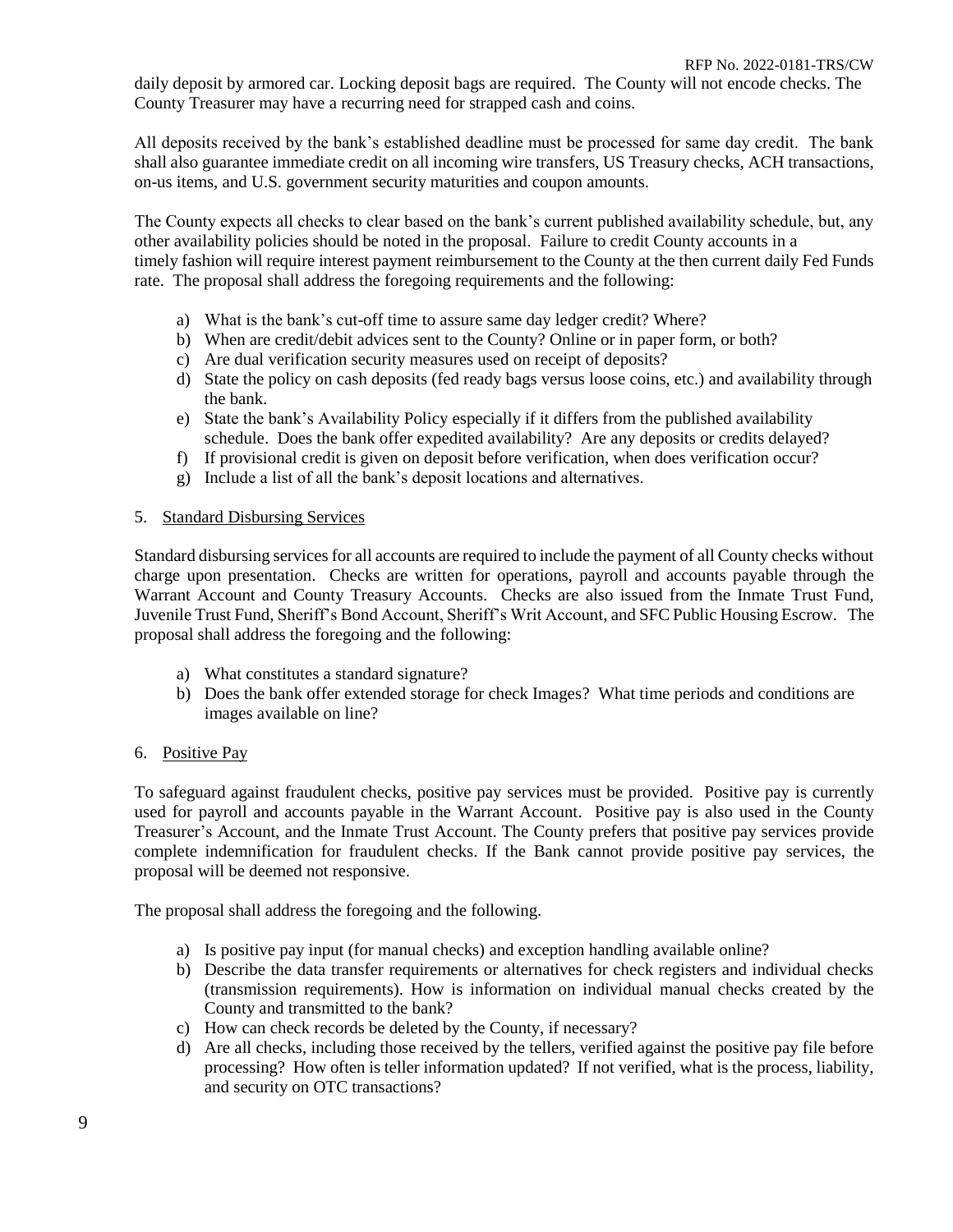- e) Payee name is a mandatory requirement for positive pay verification.
- f) How and when (what time of day) is exception information reported to the County? What is the response deadline on exception elections?
- g) What options are available on default disposition for exceptions?
- h) What review elements are available? Are images of exception items available online?

### 7. Wires and Funds Transfer Services

The County currently has approximately four outgoing repetitive wires, per month, from the main operations account. Some outgoing, non-repetitive wires for purchases, and some non-repetitive incoming wires for revenue, may also be required. Incoming wire transfers must receive immediate same day collected credit. Wire initiation and monitoring should be available online. The County requires compensation for delays caused by bank errors at the day's Fed Funds rate. The proposal shall address the foregoing and the following:

- a) List the methods of wire initiation and monitoring available.
- b) Is a paper follow-up transaction required in addition to the online transaction?
- c) How will the bank notify the County of incoming wires? When?
- d) Describe the procedures to be used for repetitive and non-repetitive wires. Include a description of security provisions, PIN requirements, and back-up systems.
- e) Is dual authorization required?
- f) Is future dating of wires available? How far in advance? For both repetitive and non-repetitive wires?
- g) State wire access times, posting times, and cut-offs.
- h) State the bank's policy on the use of ledger balances for outgoing wires in anticipation of daily security activity or incoming wires.

#### 8. Optical Imaging

The County requires optical imaging for all accounts that issue checks. The proposal shall address the following:

- a) What items are captured (checks, statements, deposit slips, deposited items, incoming/outgoing wire backup, CDs as archived images, etc.)?
- b) Describe the retrieval capabilities. Are images available online? How long are images retained online?
- c) Describe any software or hardware requirements.

#### 9. ACH Services

ACH services are required. ACH transactions (both incoming and outgoing) are currently being processed in both the main operations, and the County Treasurer's accounts. The County requires the ability to initiate both debit and credit ACH transactions in order to accommodate the County's business processes for direct deposit, vendor payments, distribution of property tax, and utilities and tax billings. The County requires the ability to accept or reject any ACH transactions initiated by anyone other than authorized County personnel. The proposal shall address the foregoing and the following:

- a) The County requires a pre-notification on all new ACH transactions;
- b) ACH services are required to be available online;
- c) Describe how an ACH addendum is shown in their entirety online;
- d) Describe any filters and blocks that may be available;
- e) Describe the online exception reporting for ACH.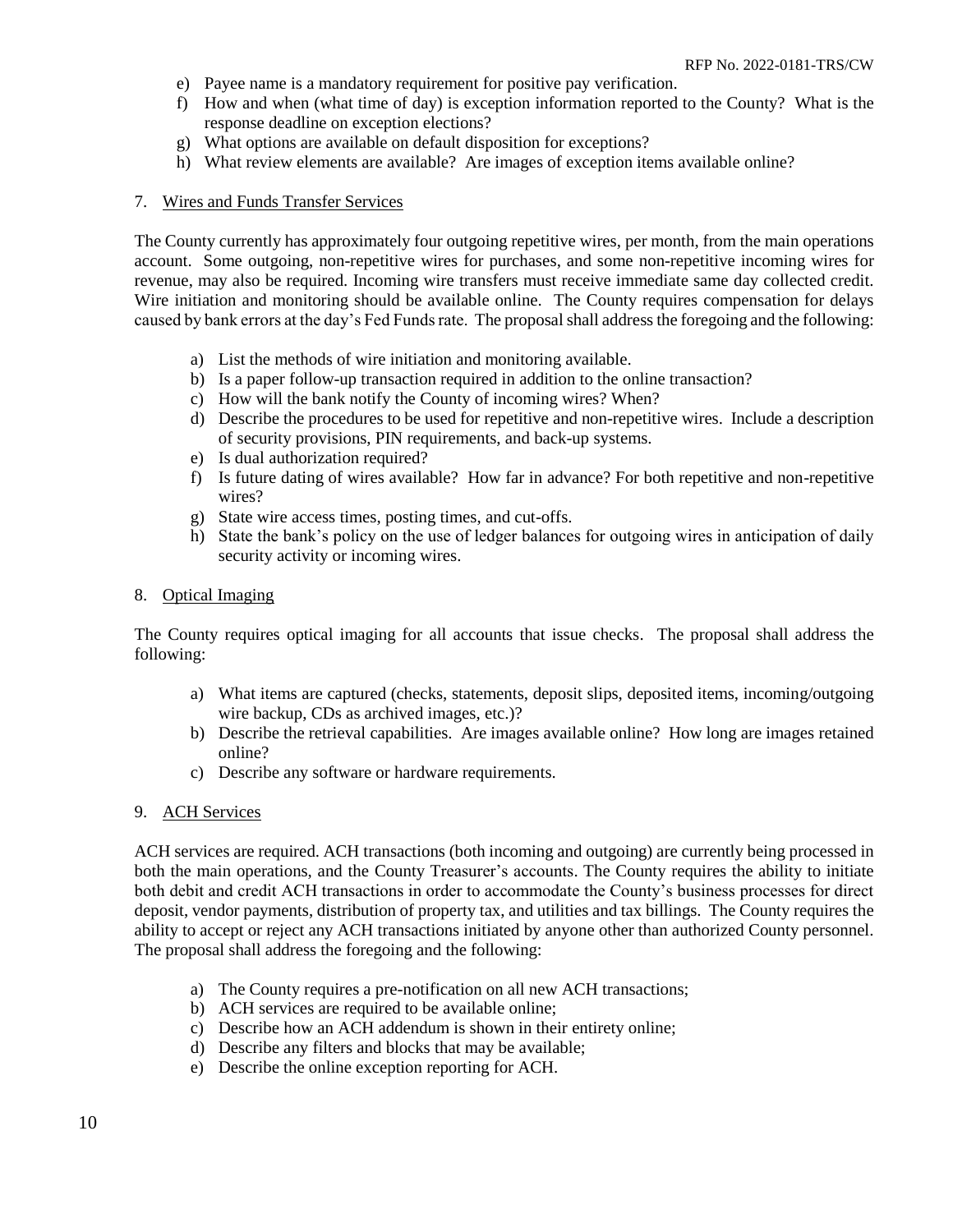- f) Describe data transfer alternatives, requirements and limitations (transmission, web, or storage device).
- g) Describe the availability policy for debit and credit ACH transactions.
- h) Describe the banks deadline for file transmission or storage device for a direct deposit to credit employee accounts on Friday?

## 10. Lockbox

The County requires the bank to incorporate a lockbox service for tax collections into the banking arrangement but may not choose to use the service. The County currently bills 65,000 customers on a computer generated, bar coded statement, with payment coupons. The offeror must be able to create a posting file compatible with the County's software, with data scanned from the payment coupons.

It is critical that the lockbox encoding and reporting provide full information for research on individual checks which are returned or imaged after processing. It is critical that batch references enable the County to facilitate that research. All items processed thru the lock box must be posted to the credit of Santa Fe County on the same business day. If the Bank cannot provide lockbox services, the proposal will be deemed not responsive.

The proposal shall address the foregoing and the following:

- a) Detail the mail pickup schedule and processing schedule of your lockbox operation. A Santa Fe Post Office Box is required.
- b) Provide the location of the lockbox processing center.
- c) Provide examples of endorsements on the checks.
- d) Provide examples of batch reports.
- e) Provide an example of the format in which electronic data can be transmitted to the County.
- f) Provide the schedule of next day data availability.
- g) Provide information on physical check availability or imaging process.
- h) Provide information on delivery schedule for lockbox exceptions, batch reports, tax coupons, and envelopes processed to the County Treasurer.

#### 11. Account Analysis

Monthly account analysis reports must be provided for each account, together with a consolidated account analysis report by the fifth business day after calendar month end. Within five business days of receipt of the monthly account analysis (and subsequent approval of the fees by County) the bank may direct debit the designated account for fees due if compensation is being calculated on straight fees.

A complete account analysis will be required monthly regardless of the payment basis. The proposal shall address the foregoing requirements and the following:

- a) Provide a sample account analysis including calculation bases.
- b) State when the analysis will be available each month.
- c) Describe the ability of the bank to provide reports online and/or optically imaged.

#### 12. Monthly Statements

The bank must provide daily, weekly and/or monthly account statements, as needed, on all accounts. Hard copy statements should include complete supporting documentation. Statements must be received by the second business day of the succeeding month, and must be available online.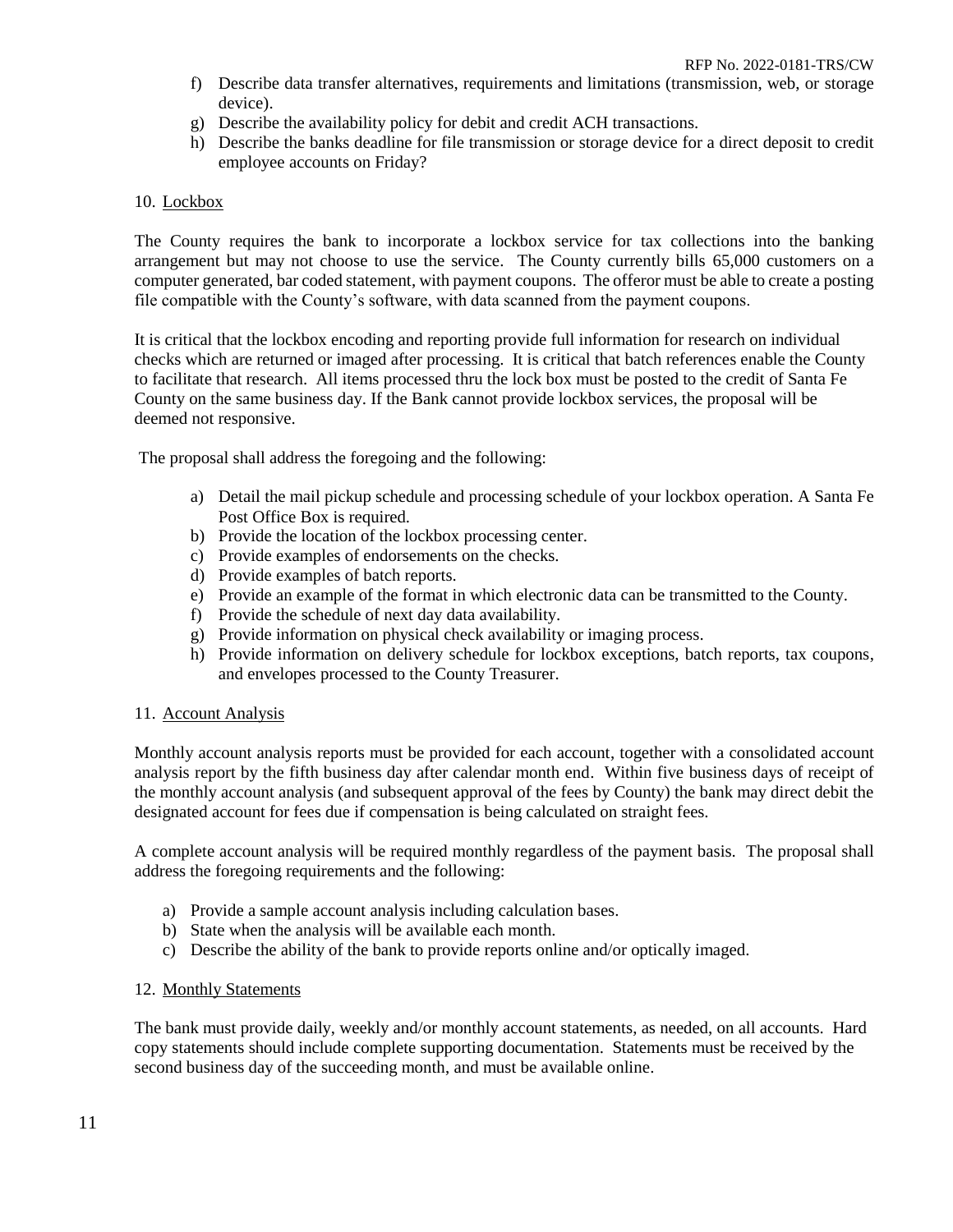At a minimum, the following information will be required for each account statement:

- a) Imaged detail of all debit and credit transactions;
- b) Images of all cleared checks;
- c) Full wire and ACH trailer information, if not remitted previously;
- d) Images of all deposit slips
- e) Beginning and ending balances, and average daily balances;
- f) Copies/images of all transactions performed by bank personnel.
- g) Describe the statements and provide a sample.
- h) Describe the ability of the bank to provide reports online and/or imaged.
- i) When are online or optically imaged reports available?

## 13. Account Executive

To insure smooth contract implementation and continuation of services, a specific account executive and a back-up must be assigned to the account to coordinate services and expedite the solution of any problem encountered. The account executive should be available to County staff on banking matters as needed and at regularly scheduled monthly meetings are required. The proposal shall address the foregoing requirements and the following;

- a) Provide the name and title of the proposed account executive with a short bio.
- b) Provide the name and title of the backup representative.

# 14. Overdrafts

Every effort will be made to eliminate intra-day and inter-day overdrafts. However, should this situation arise, the proposal shall state the bank's policy regarding overdrafts. The proposal should detail overdraft fees, if any, to be charged on a per event or per account basis. The proposal shall ensure that all accounts are aggregated for overdraft calculation purposes.

## 15. Return Item Debits (Checks/ACH)

Complete information must be provided for all returned item debits, whether returned check items, or ACH reversals. Original paper copies of all returned checks must be mailed to the County. Images of all returned checks must be made available online through account inquiry. Descriptions of ACH reversal must contain the payee name, reason for return, and the customer reference number as detailed within the original ACH file. Describe the bank's process for returned checks and ACH reversals.

## 16. Stop Payment Requests

The County may be required to submit a stop payment request. An online stop payment process is required. Describe your banks stop payment process; address the following:

- a) How long do stop pays remain in effect normally? What options are available for extended stop pay periods? What are the associated fees?
- b) Will the teller and clearing system verify check status before accepting checks?
- c) Provide the stop pay access times, authorization levels and notification requirements.
- d) Information on current and expiring stop pays that is available online?

## 17. Courier or Armored Car Service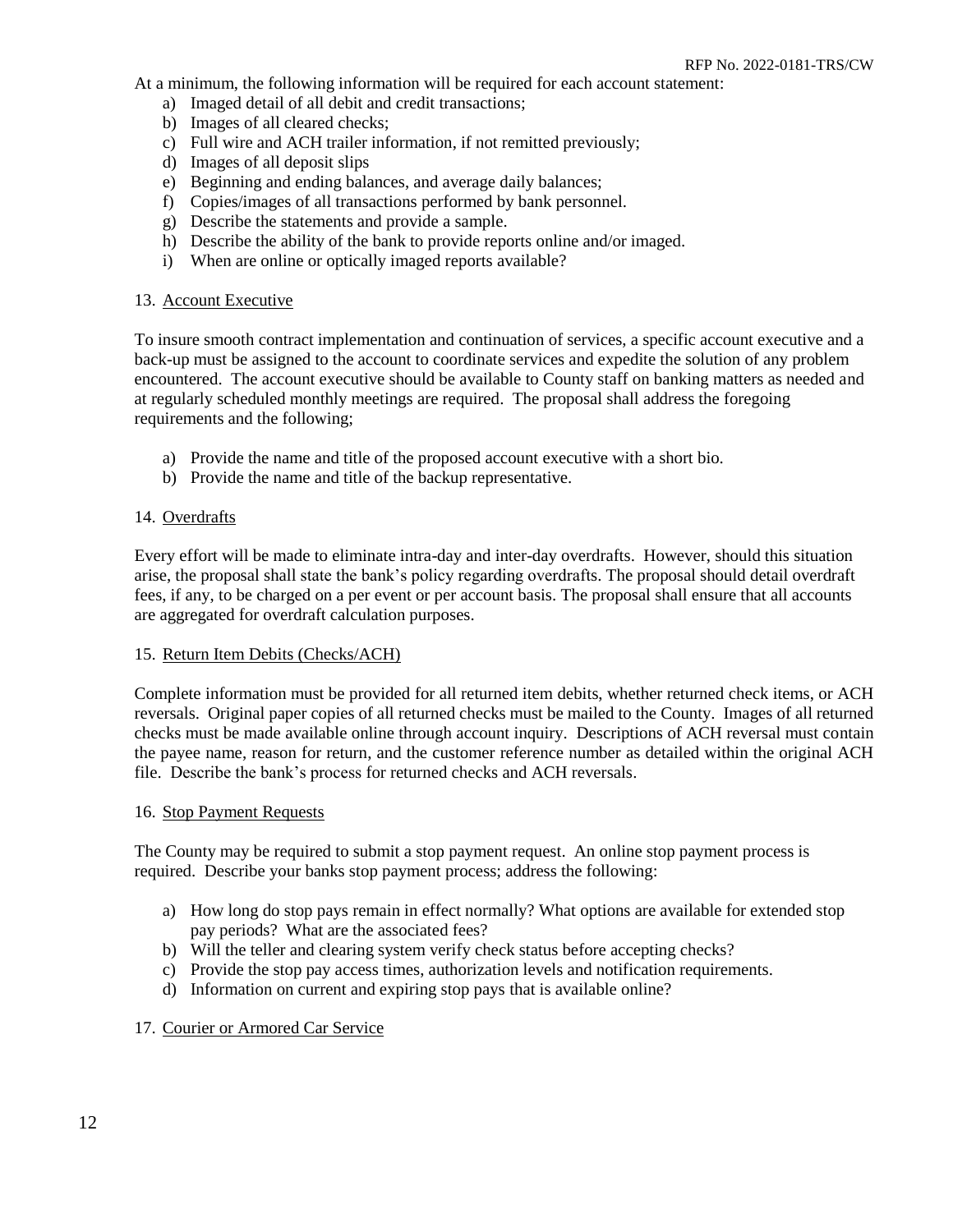The County currently uses armored services. The courier is used for delivering the County Treasurer's deposit to the bank each business day (from one County deposit location). Describe the bank's courier or armored car service policy.

## 18. Merchant Card Services

The County is currently accepting credit/debit card payments for property taxes as well as other charges for services, via the Santa Fe County online site, and over-the-counter payments. The County may change merchant service vendors and would require that the firm have the capacity to create and host a payment site for credit/debit card transactions.

The proposal shall address the foregoing requirements and the following:

- a) Describe how long your firm has offered card processing services, and any third party vendor used. Include a copy of the firms PCI certification.
- b) Describe the firm's funds availability schedule.
- c) Describe the firms' data transmission process. Describe the monitoring and notification process if transmissions fail.
- d) Describe the dispute resolution process.
- e) Describe your security measures for internet transactions and unauthorized use.
- f) Describe any processor- specific hardware or software needed.

# **G. ALTERNATIVE SERVICES**

Responding financial institutions are encouraged to indicate any reservations or exceptions to the RFP and submit alternative approaches. Such reservations or exceptions should be clearly noted in the proposal, and may, or may not be accepted.

# **H. BANK COMPENSATION**

- 1. The County will take into account all costs and earnings potential as part of the evaluation of the proposal.
- 2. Appendix B details anticipated fees identified by the applicable TMA (APT) code if possible. Bundled fees should be clearly delineated especially regarding those for online services to assure accurate evaluation.
- 3. The County reserves the right to utilize either a direct fee basis or a compensating balance basis (or a combination of each) for payment of services under the contract. The County reserves the right to change the fee methodology during the contract period upon no less than 30 days' written notice to the bank with the change commencing the beginning of the following month. This will enable the County to take advantage of changing interest rate environments.
	- a) If direct fees are used as the basis for compensation, fees will be paid as a direct debit to a designated account after a five-day County review and approval of the account analysis charges.
	- b) If a compensating balance basis is used for the basis of compensation, the County requires monthly carry-over of balances.
	- c) Regardless of the payment methodology a monthly account analysis will be required.
- 4. This is a two (2) year service agreement with two (2) one-year extension options. Fees and service charges included in the successful proposal shall remain in effect for the initial two-year period; however, any Federal Reserve service charge increase may be passed through to the County upon 30-days written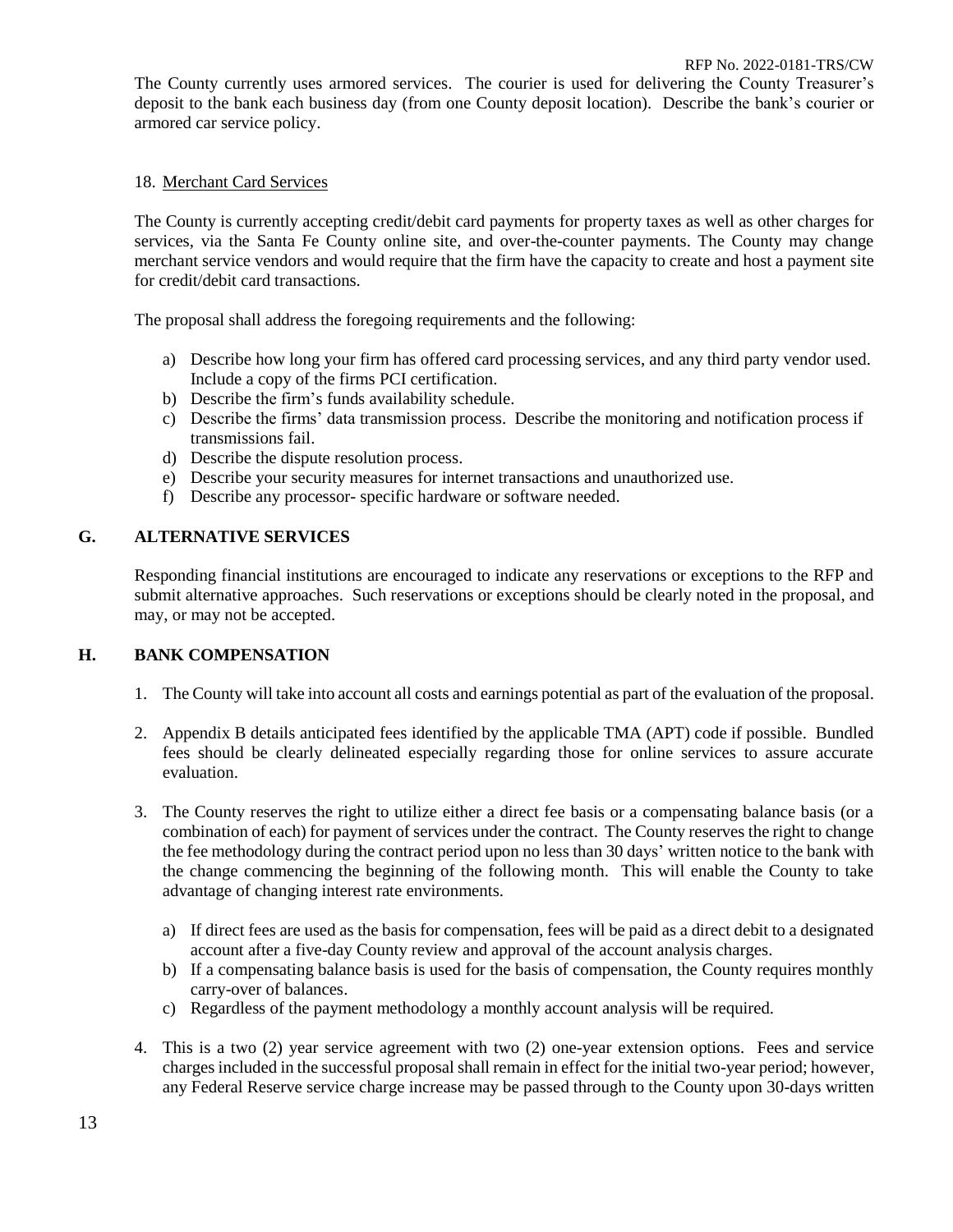notice. Should new services be required during the contract period not contemplated by this RFP, those services will be provided at fees not more than the bank's then current published rate. Any changes in fees for the two optional extension periods will be negotiated and must be approved by the County Treasurer in writing. In no instance will the rate increases in extension periods exceed the CPI increases during the same periods as reported by the Bureau of Labor Statistics.

# **I. PROCUREMENT SPECIALIST**

The County has designated a Procurement Specialist who is responsible for the conduct of this procurement whose name, address and telephone number is listed below. All deliveries via express carrier should be addressed as follows:

> Coralie Whitmore, Senior Procurement Specialist Santa Fe County Purchasing Division 102 Grant Street Santa Fe, New Mexico 87501 Phone (505) 986-6337 Fax (505) 989-3243 cgwhitmore@santafecountynm.gov

Any inquiries or requests regarding this procurement should be submitted to the Procurement Manager in writing. Offerors may contact ONLY the Procurement Manager regarding the procurement. Other County employees do not have the authority to respond on behalf of the County.

# **J. DEFINITION OF TERMINOLOGY**

This section contains definitions and abbreviations that are used throughout this procurement document.

"BCC" means the Santa Fe County Board of County Commissioners.

"Close of Business" means 5:00 PM Mountain Standard Time or Mountain Daylight Time, whichever is in effect on the date given.

"Contract" or "Agreement" means a written agreement for the procurement of items of tangible personal property or services.

"Contractor" means a successful offeror who enters into a binding contract.

"County" means Santa Fe County.

"Determination" means the written documentation of a decision by the Procurement Manager including findings of fact supporting a decision. A determination becomes part of the procurement file.

"Desirable" The terms "may", "can", "should", "preferably", or "prefers" identify a desirable or discretionary item or factor (as opposed to "mandatory").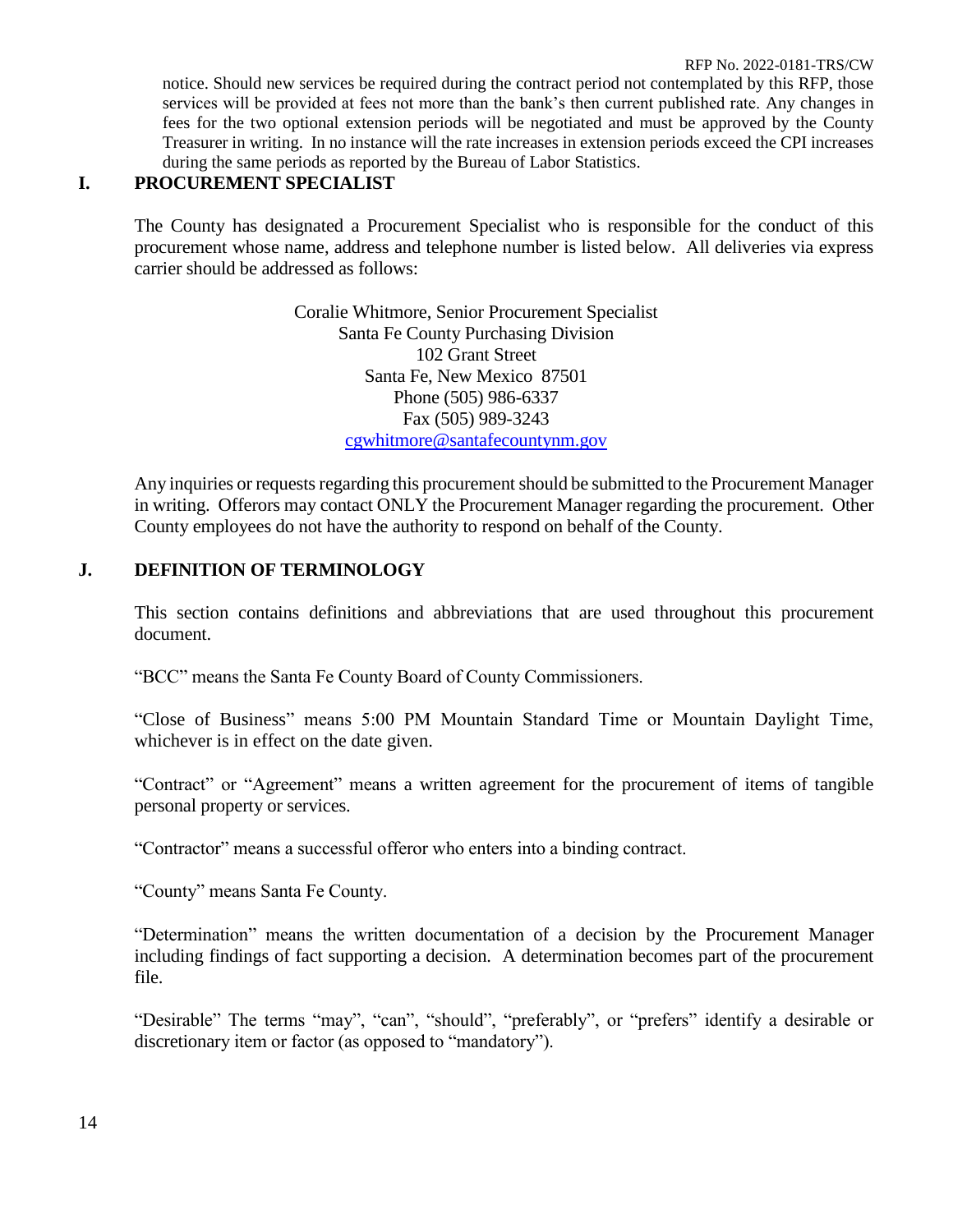"Evaluation Committee" means a body appointed by the County management to perform the evaluation of offeror proposals.

"Finalist" is defined as an Offeror who meets all the mandatory specifications of this Request for Proposals and whose score on evaluation factors is sufficiently high to merit further consideration by the Evaluation Committee.

"Mandatory" The terms "must", "shall", "will", "is required", or "are required", identify a mandatory item or factor (as opposed to "desirable"). Failure to meet a mandatory item or factor will result in the rejection of the Offeror's proposal.

"Offeror" is any person, corporation, or partnership that chooses to submit a proposal.

"Procurement Specialist" means the person or designee authorized by the County to manage or administer a procurement requiring the evaluation of competitive sealed proposals.

"Purchasing Division" means the Santa Fe County Purchasing Division, Administrative Services Department.

"Request for Proposals" or "RFP" means all documents, including those attached or incorporated by reference, used for soliciting proposals.

"Responsible Offeror" means an Offeror who submits a responsive proposal and who has furnished, when required, information and data to prove that its financial resources, production or service facilities, personnel, service reputation and experience are adequate to make satisfactory delivery of the services or items of tangible personal property described in the proposal.

"Responsive Offer" or "Responsive Proposal" means an Offer or proposal, which conforms in all material, respects to the requirements set forth in the request for proposals. Material respects of a request for proposals include, but are not limited to, price, quality, quantity or delivery requirements.

This Section Left Blank Intentionally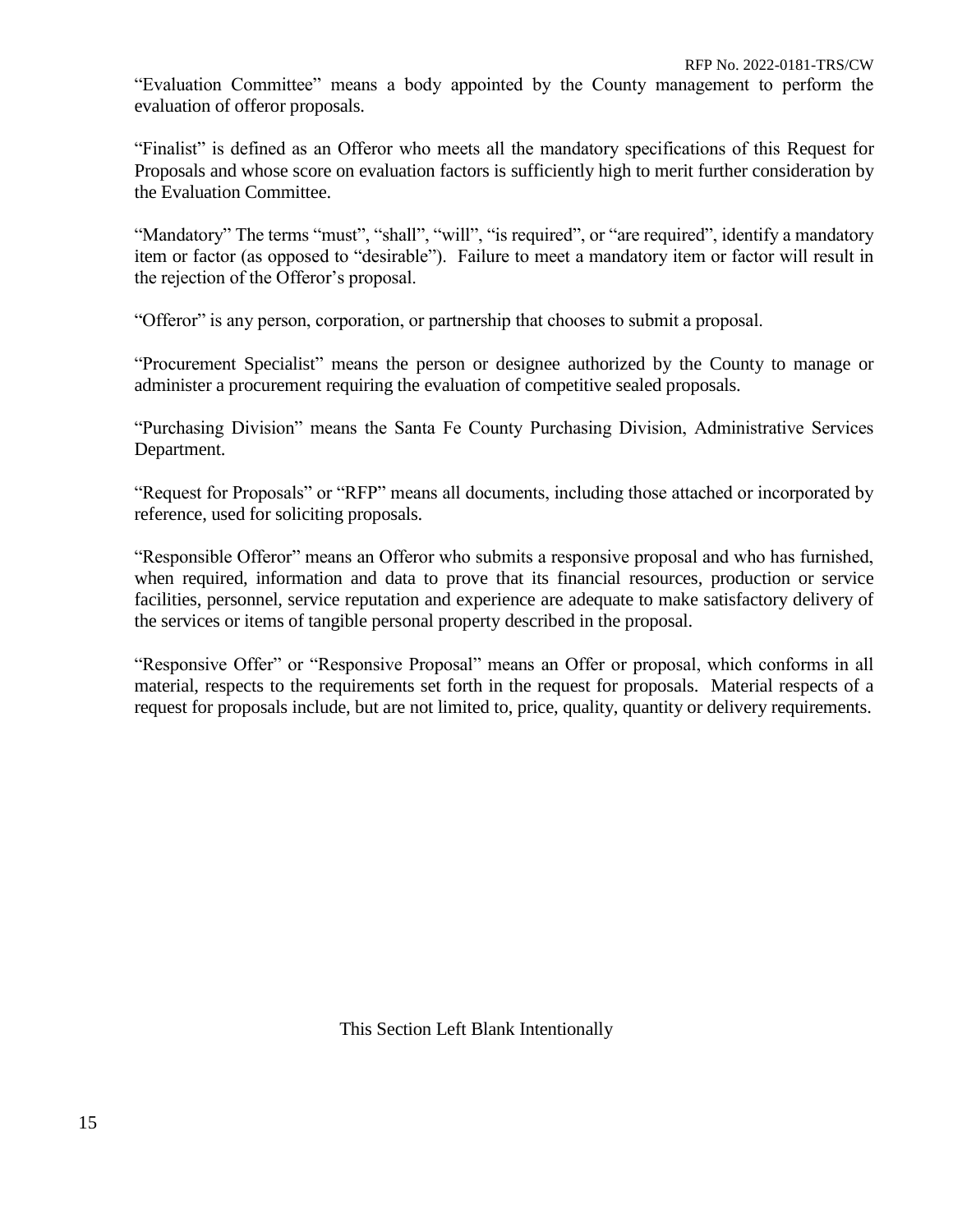# **III. CONDITIONS GOVERNING THE PROCUREMENT**

This section of the RFP contains the schedule for the procurement, describes the major procurement events and the conditions governing the procurement.

# **A. SEQUENCE OF EVENTS**

The Procurement Manager will make every effort to adhere the following schedule:

|     | <b>Action</b>                                                  | Responsibility               | Date                            |
|-----|----------------------------------------------------------------|------------------------------|---------------------------------|
| 1.  | Issue of RFP                                                   | <b>Purchasing Division</b>   | 06/19 & 20/2022                 |
| 2.  | Pre-Proposal Conference<br>(Strongly recommended)              | Owner/Purchasing<br>Offerors | 06/28/2022                      |
| 3.  | Acknowledgement Form Due                                       | <b>Offerors</b>              | 06/29/2022                      |
| 4.  | Deadline to Submit<br><b>Additional Questions</b>              | Offerors                     | 07/07/2022                      |
| 5.  | <b>Response to Written</b><br>Questions                        | <b>Purchasing Division</b>   | 07/12/2022                      |
| 6.  | Submission of Proposal<br>2:00 PM MST                          | <b>Offerors</b>              | 08/02/2022                      |
| 7.  | Proposal Evaluation                                            | <b>Evaluation Committee</b>  | 08/3/2022<br>thru<br>08/12/2022 |
| 8.  | Selection of Finalists (If Applicable)                         | <b>Evaluation Committee</b>  | 08/15/2022                      |
| 9.  | <b>Best and Final Offers</b><br>from Finalists (If Applicable) | Offeror                      | <b>TBD</b>                      |
| 10. | Oral Presentation by Finalists<br>(If Applicable)              | Offeror                      | <b>TBD</b>                      |
| 12. | <b>Finalize Contract</b>                                       | County, Offeror              | <b>TBD</b>                      |
| 13. | <b>Contract Award</b>                                          | <b>Purchasing Division</b>   | <b>TBD</b>                      |

Note: If the Evaluation Committee makes a selection at the Selection of Finalists, events 8-10 will not apply.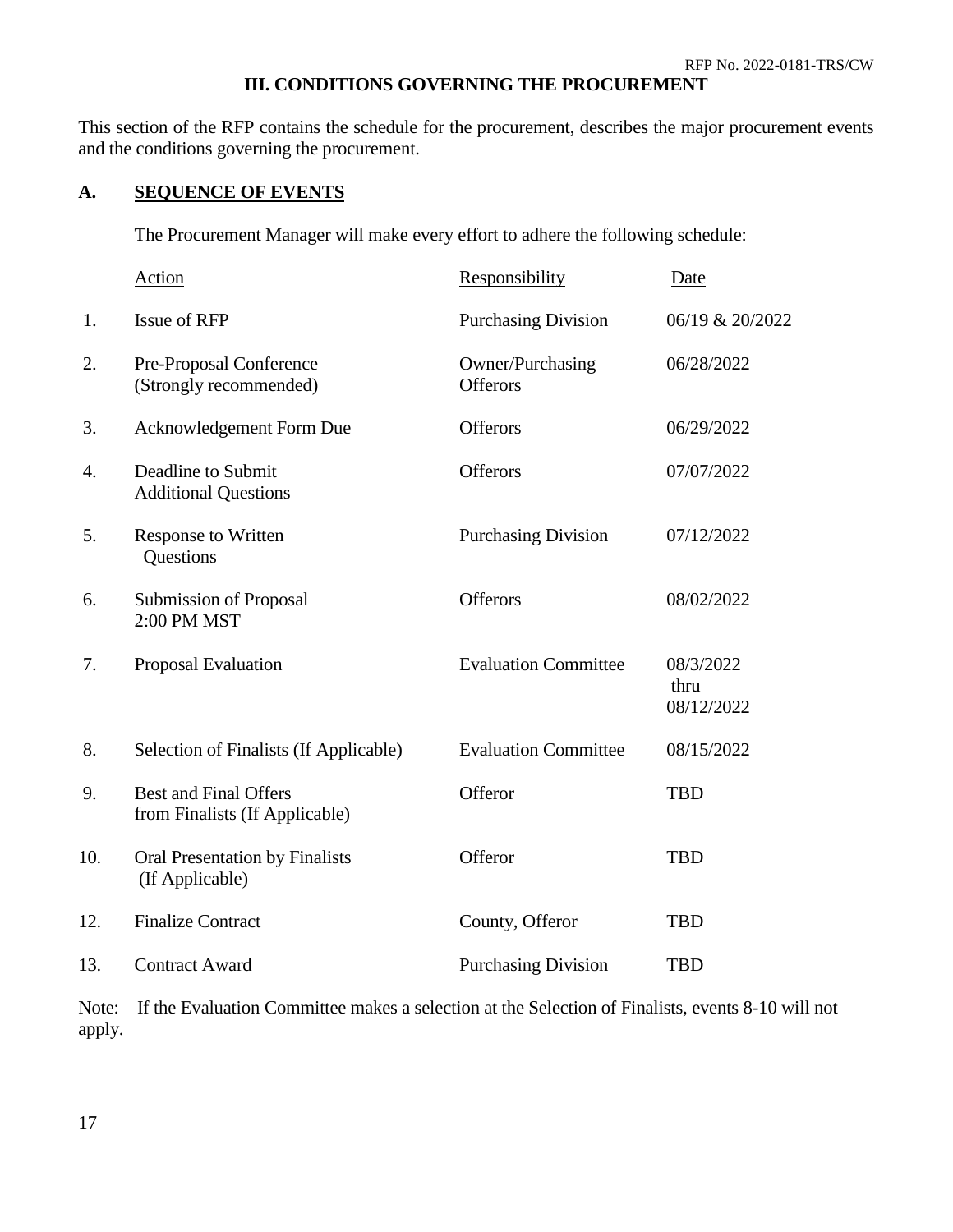# **B. EXPLANATION OF EVENTS**

The following paragraphs describe the activities listed in the sequence of events shown in Section III, Paragraph A.

1. Issue RFP

This RFP is being issued by the Santa Fe County Treasurer and the Purchasing Division.

# 2. Pre-Proposal Conference

A Pre-Proposal Conference is scheduled for on the date indicated in the "Sequence of Events" at Section III.A. Questions may be submitted at the Pre-Proposal Conference and after up until the date indicated in the "Sequence of Events" at Section III.A. A public log will be kept of the names of potential offerors that attended the pre-proposal conference. The pre-proposal conference is not mandatory for strongly recommended.

# 3. Acknowledgement of Receipt Form Due

A potential Offeror should hand-deliver, return by facsimile or e-mail the "Acknowledgement of Receipt Form" provided as Appendix A to have its name and firm placed on the procurement distribution list. The form should be signed by an authorized representative of the organization, dated and returned by close of business on the date indicated in the "Sequence of Events" at Section III.A.

The procurement distribution list will be used for the distribution of written responses to questions and any RFP addenda.

# 4. Deadline to Submit Additional Written Questions

Potential Offerors may submit written questions regarding this RFP until the close of business on the date indicated in the "Sequence of Events" at Section III.A. All written questions must be addressed to the Procurement Manager, listed in Section II, Paragraph E and sent via facsimile or e-mail. **Any contact with any other County staff member other than the Procurement Manager named in this solicitation will be grounds for rejection of a proposal.**

# 5. Response to Written Questions

Written responses to written questions and any RFP addenda will be distributed on the date indicated in the "Sequence of Events" at Section III.A, to all potential Offerors whose names appear on the procurement distribution list.

Additional written requests for clarification of distributed answers or addenda must be received by the Procurement Manager no later than one (1) day after the answers or addenda were issued.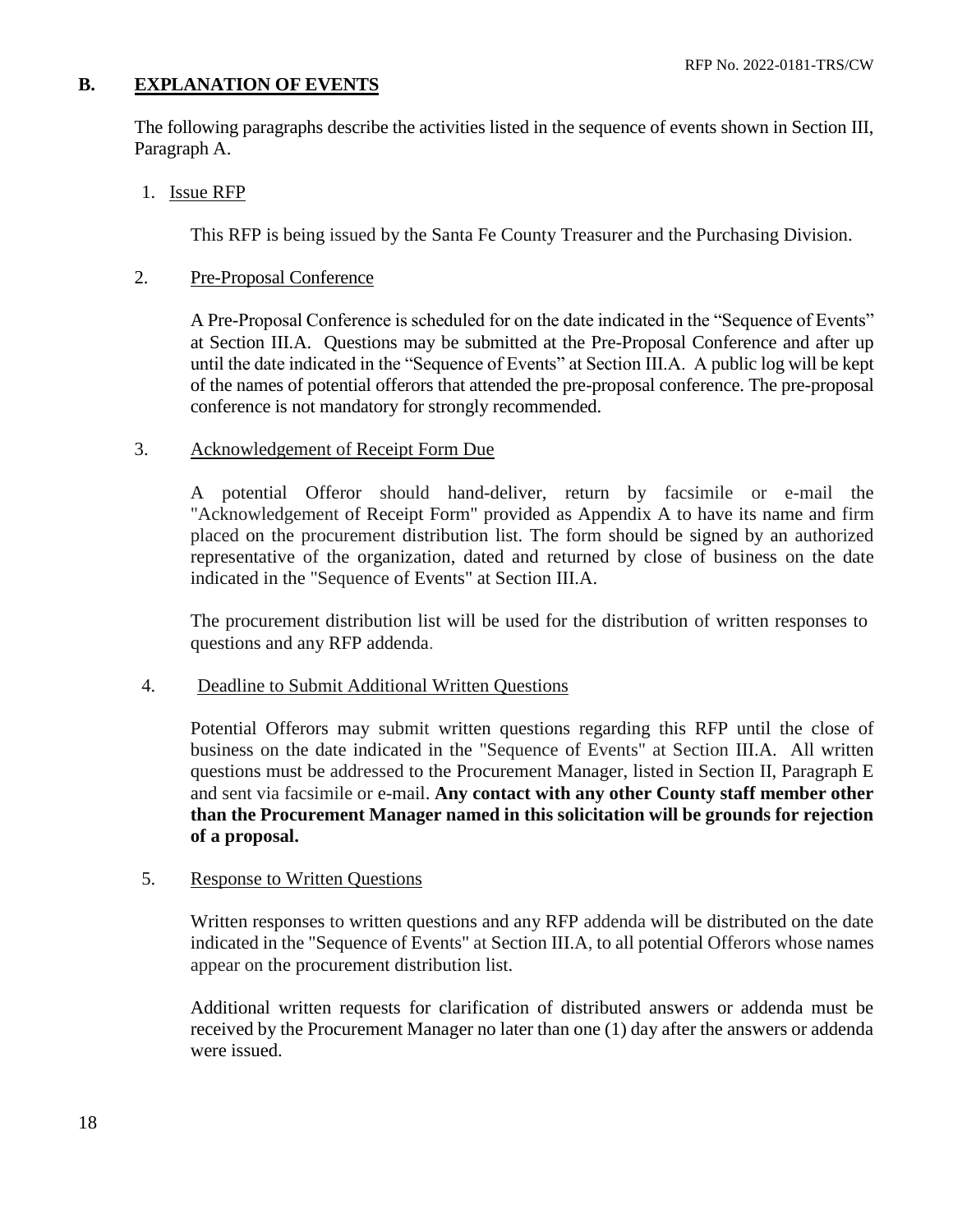# 6. Submission of Proposal

**ALL OFFEROR PROPOSALS MUST BE RECEIVED FOR REVIEW AND EVALUATION BY THE PROCUREMENT MANAGER OR DESIGNEE NO LATER THAN 2:00 P.M. (MOUNTAIN STANDARD TIME) ON August 2, 2022**. Proposals received after this deadline will not be accepted. The date and time of receipt will be recorded on each proposal. Proposals must be addressed and delivered to the Procurement Manager at the address listed in Section II, D. Proposals must be sealed and labeled on the outside of the package to clearly indicate that they are in response to the County's Request for Proposals for Bank Custodial Services and refer to the RFP number. Proposals submitted by facsimile or other electronic means will not be accepted.

Proposals must be delivered to:

Coralie Whitmore, Procurement Specialist Senior Santa Fe County Purchasing Division 102 Grant Street Santa Fe, New Mexico 87501

A public log will be kept of the names of all offeror organizations that submitted proposals. Pursuant to NMSA 1978, Section 13-1-116, the contents of any proposal shall not be disclosed to competing offerors prior to contract award.

# 7. Proposal Evaluation

The evaluation of proposals will be performed by an Evaluation Committee appointed by the Procurement Manager. This process will take place during the timeframe indicated in the "Sequence of Events" at III.A. During this time, the Procurement Manager may initiate discussions with Offerors who submit responsive or potentially responsive proposals for the purpose of clarifying aspects of the proposals, but proposals may be accepted and evaluated without such discussion. Discussions SHALL NOT be initiated by the Offerors.

## 8. Selection of Finalists (If Applicable)

The Evaluation Committee may select and the Procurement Manager may notify the Finalist Offerors on the date indicated in the "Sequence of Events" at Section III.A. Only Finalists will be invited to participate in the subsequent steps of the procurement if the Finalist process is used.

## 9. Best and Final Offers from Finalists (If Applicable)

Finalist Offerors may be asked to submit revisions to their proposals for the purpose of obtaining best and final offers by the date indicated in the "Sequence of Events" at Section III.A.

10. Oral Presentation by Finalists (If Applicable)

Finalist Offerors may be required to present their proposals to the Evaluation Committee. The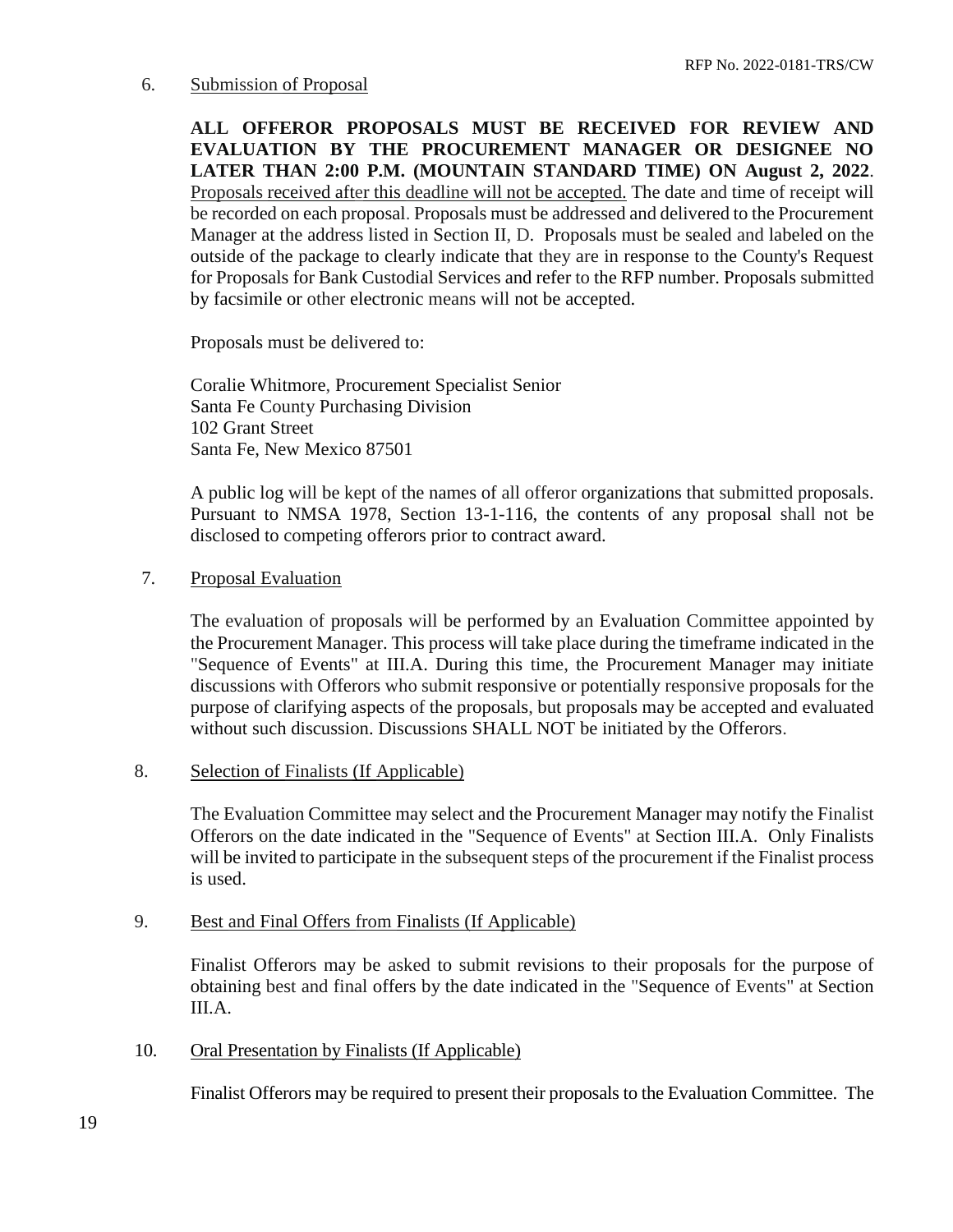Procurement Manager will schedule the time for each Offeror presentation. All Offeror presentations will be held at the Santa Fe County Purchasing Division, 142 W. Palace Avenue (Second Floor), Santa Fe, New Mexico. Each presentation will be limited to thirty (30) minutes in duration.

# 11. Finalize Contract

The contract will be finalized with the most advantageous Offeror during the timeframe indicated in the "Sequence of Events" at Section III.A. In the event that mutually agreeable terms cannot be reached within the time specified, the County reserves the right to finalize a contract with the next most advantageous Offeror without undertaking a new procurement process.

# 12. Contract Award

The County anticipates awarding the contract on the date in the "Sequence of Events" at Section III.A. These dates are subject to change at the discretion of the Santa Fe County Purchasing Manager.

The contract shall be awarded to the Offeror or Offerors whose proposal is most advantageous to the County, taking into consideration the evaluation factors set forth in the RFP. The most advantageous proposal may or may not have received the most points.

# 13. Right to Protest

Any protest by an Offeror must be timely and in conformance with NMSA 1978, Section 13-1-172 and applicable procurement regulations. Protests must be written and must include the name and address of the protestor and the request for proposals number. It must also contain a statement of grounds for protest including appropriate supporting exhibits. The protests must be delivered to the Santa Fe County Purchasing Division:

Santa Fe County Attn: Procurement Office P.O. Box 276 Santa Fe, New Mexico 87504 Protests will not be accepted by facsimile or other electronic means. Protests received after the deadline will not be accepted.

# **C. GENERAL REQUIREMENTS**

This procurement will be conducted in accordance with Chapter 13, NMSA 1978, NMAC 1.4.1 and the Santa Fe County Procurement Regulations.

1. Acceptance of Conditions Governing the Procurement

Offerors must indicate their acceptance of the Conditions Governing the Procurement section in the letter of transmittal. Submission of a proposal constitutes acceptance of the terms and conditions in the sample contract attached hereto as Appendix D.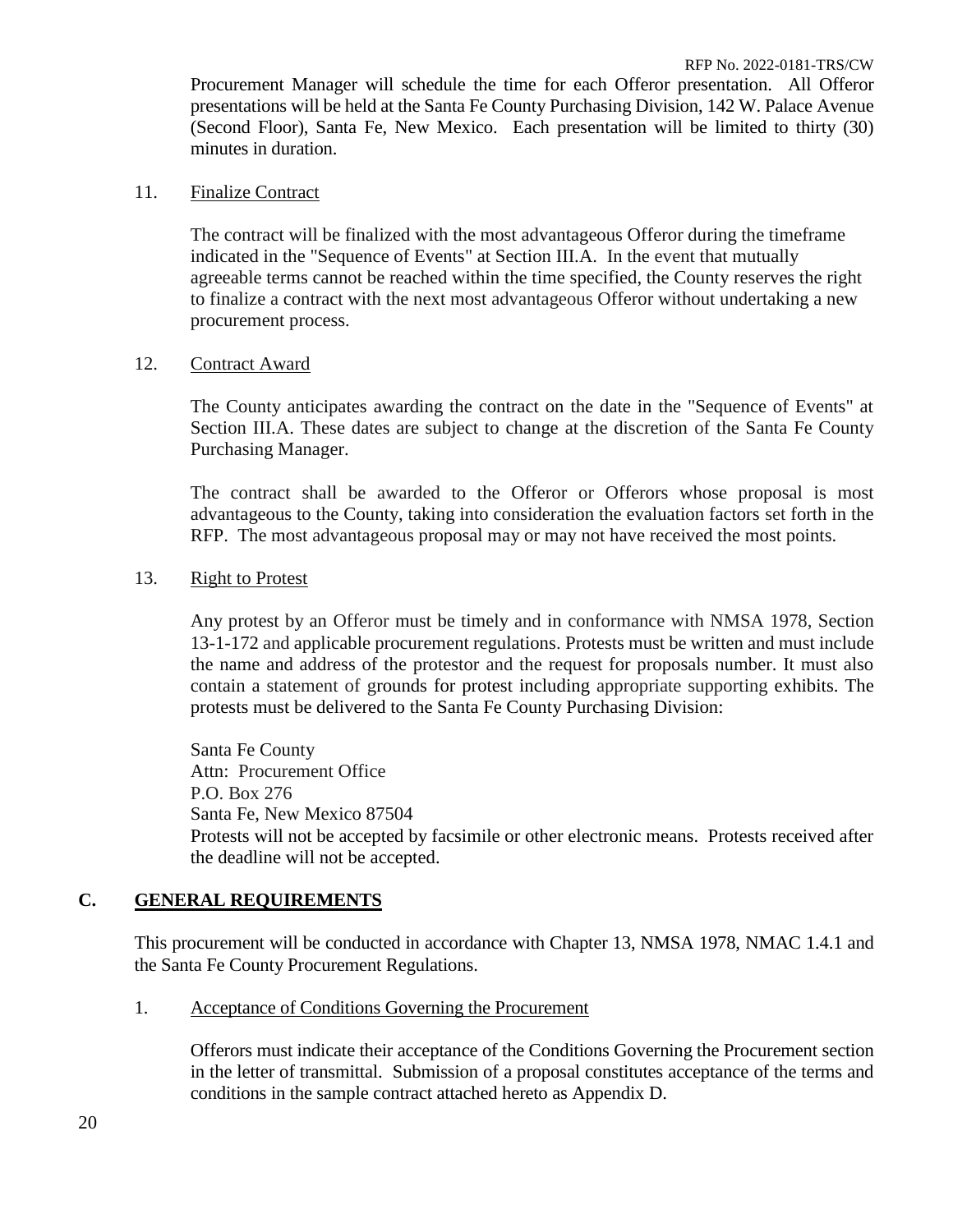# 2. Incurring Cost

Any cost incurred by the Offeror in preparation, transmittal, presentation of any proposal or material submitted in response to this RFP shall be borne solely by the Offeror.

# 3. Prime Contractor Responsibility

Any contract that may result from this RFP shall specify that the prime contractor is solely responsible for fulfillment of the contract with the County. The County will make contract payments to only the prime contractor.

# 4. Subcontractors

Use of subcontractors must be clearly explained in the proposal, and major subcontractors must be identified by name. The prime contractor shall be wholly responsible for the entire performance whether or not subcontractors are used.

# 5. Amended Proposals

An Offeror may submit an amended proposal before the deadline for receipt of proposals. Such amended proposals must be complete replacements for a previously submitted proposal and must be clearly identified as such in the transmittal letter. County personnel will not merge, collate, or assemble proposal materials.

# 6. Offerors' Rights to Withdraw Proposal

Offerors will be allowed to withdraw their proposals at any time prior to the deadline for receipt of proposals. The Offeror must submit a written withdrawal request signed by the Offeror's duly authorized representative addressed to the Procurement Manager. The approval or denial of withdrawal requests received after the deadline for receipt of the proposals is governed by the applicable procurement regulations.

## 7. Proposal Offer Firm

Responses to this RFP, including proposal prices, will be considered firm for ninety (90) days after the due date for receipt of proposals or ninety (90) days after receipt of a best and final offer if one is submitted.

## 8. Disclosure of Proposal Contents

The proposals will be kept confidential until a contract is awarded. At that time, all proposals and documents pertaining to the proposals will be open to the public, except for the material that is proprietary or confidential. The Procurement Manager will not disclose or make public any pages of a proposal on which the Offeror has stamped or imprinted "proprietary" or "confidential" subject to the following requirements.

Proprietary or confidential data shall be readily separable from the proposal in order to facilitate eventual public inspection of the non-confidential portion of the proposal.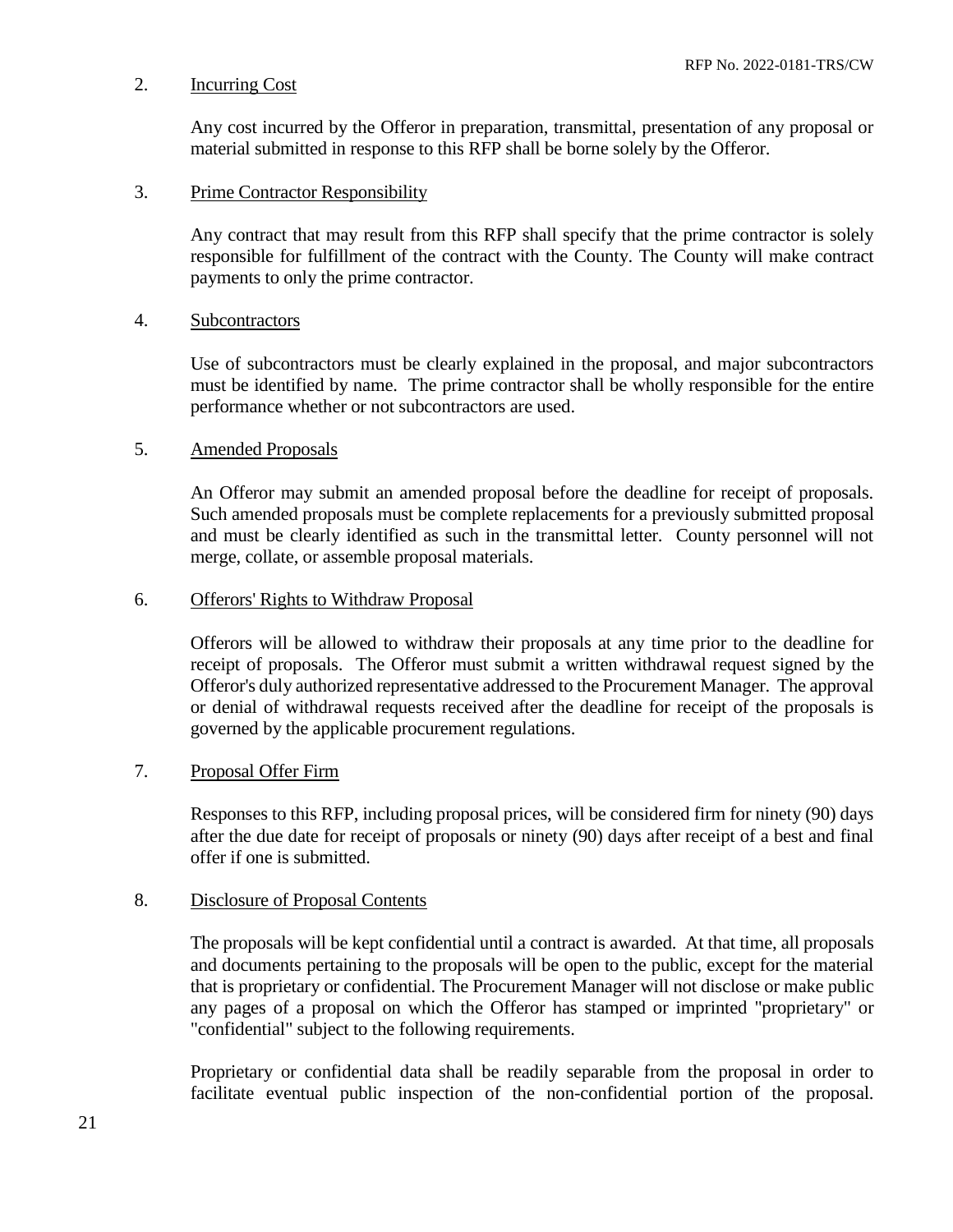Confidential data is normally restricted to confidential financial information concerning the offeror's organization and data that qualifies as a trade secret in accordance with the Uniform Trade Secrets Act, 57-3A-1 to 57-3A-7, NMSA 1978. The price of products offered or the cost of services proposed shall not be designated as proprietary or confidential information.

If a request is received for disclosure of data for which an offeror has made a written request for confidentiality, the Santa Fe County Procurement Manager shall examine the offeror's request and make a written determination that specifies which portions of the proposal should be disclosed. Unless the offeror takes legal action to prevent the disclosure, the proposal will be so disclosed. The proposal shall be open to public inspection subject to any continuing prohibition on the disclosure of confidential data.

# 9. No Obligation

This procurement in no manner obligates Santa Fe County or any of its departments to the use of any proposed professional services until a valid written contract is awarded and approved by the appropriate authorities.

10. Termination

This RFP may be canceled at any time and any and all proposals may be rejected in whole or in part when the County determines such action to be in the best interest of the County.

11. Sufficient Appropriation

Any contract awarded as a result of this RFP process may be terminated if sufficient appropriations or authorizations do not exist. Such termination will be effected by sending written notice to the contractor. The County's decision as to whether sufficient appropriations and authorizations are available will be accepted by the contractor as final.

# 12. Legal Review

The County requires that all offerors agree to be bound by the General Requirements contained in this RFP. Any offeror concerns must be promptly brought to the attention of the Procurement Manager.

## 13. Governing Law

This procurement and any agreement with offerors that may result shall be governed by the laws of the State of New Mexico.

# 14. Basis for Proposal

Only information supplied by the County in writing through the Procurement Manager or in this RFP should be used as the basis for the preparation of Offeror proposals.

15. Contract Terms and Conditions

The contract between the County and the contractor will follow the format specified by the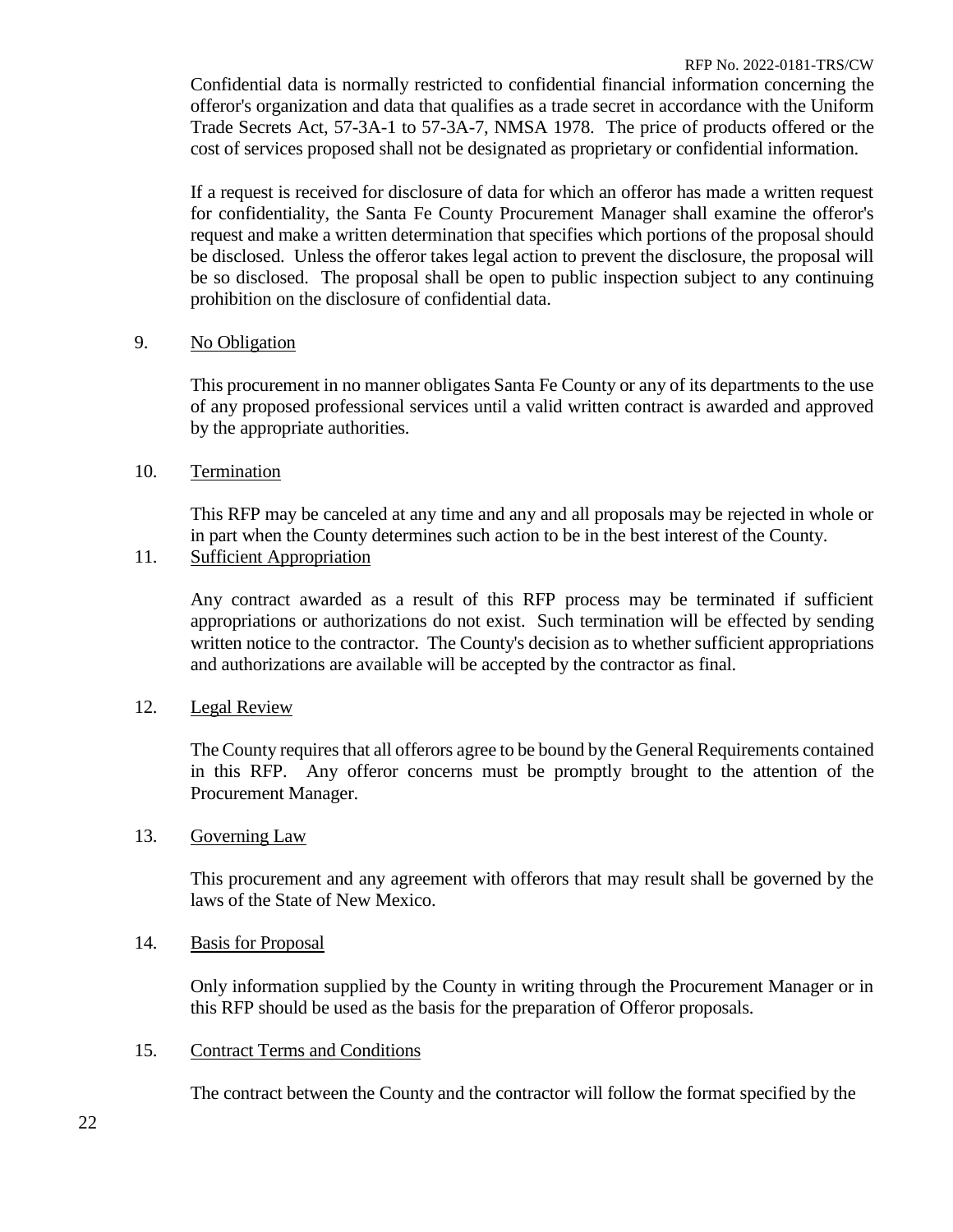County and contain the terms and conditions set forth in Appendix D. However, the County reserves the right to negotiate with a successful Offeror provisions in addition to those contained in this RFP.

Should an Offeror object to any of the County's terms and conditions, as contained in this Section or in Appendix D, that Offeror must propose specific alternative language. The County may or may not accept the alternative language. General references to the Offeror's terms and conditions or attempts at complete substitutions are not acceptable to the County and will result in disqualification of the Offeror's proposal.

Offerors must provide a brief discussion of the purpose and impact, if any, of each proposed change followed by the specific proposed alternate wording.

16. Offeror's Terms and Conditions Offerors must submit with the proposal a complete set of any additional terms and conditions, which they expect to have included in a contract negotiated with the County.

# 17. Contract Deviations

Any additional terms and conditions, which may be the subject of negotiation, will be discussed only between the County and the selected Offeror and shall not be deemed an opportunity to amend the Offeror's proposal.

# 18. Offeror Qualifications

The Evaluation Committee may make such investigations as necessary to determine the ability of the Offeror to adhere to the requirements specified within this RFP. The Evaluation Committee will reject the proposal of any Offeror who is not a responsible Offeror or fails to submit a responsive offer as defined in Sections 13-1-83 and 13-1-85 NMSA, 1978, subject to Procurement Manager approval.

## 19. Right to Waive Minor Irregularities

The Evaluation Committee reserves the right to waive minor irregularities. This right is at the sole discretion of the Evaluation Committee, subject to Procurement Manager approval.

## 20. Change in Contractor Representatives

The County reserves the right to require a change in contractor representatives if the assigned representatives are not, in the opinion of the County, meeting its needs adequately. Any change in contractor representative must receive prior County approval.

21. Notice

The Procurement Code, Sections 13-1-28 through 13-1-199, NMSA 1978, imposes civil and misdemeanor criminal penalties for its violation. In addition, the New Mexico criminal statutes impose felony penalties for bribes, gratuities and kick-backs.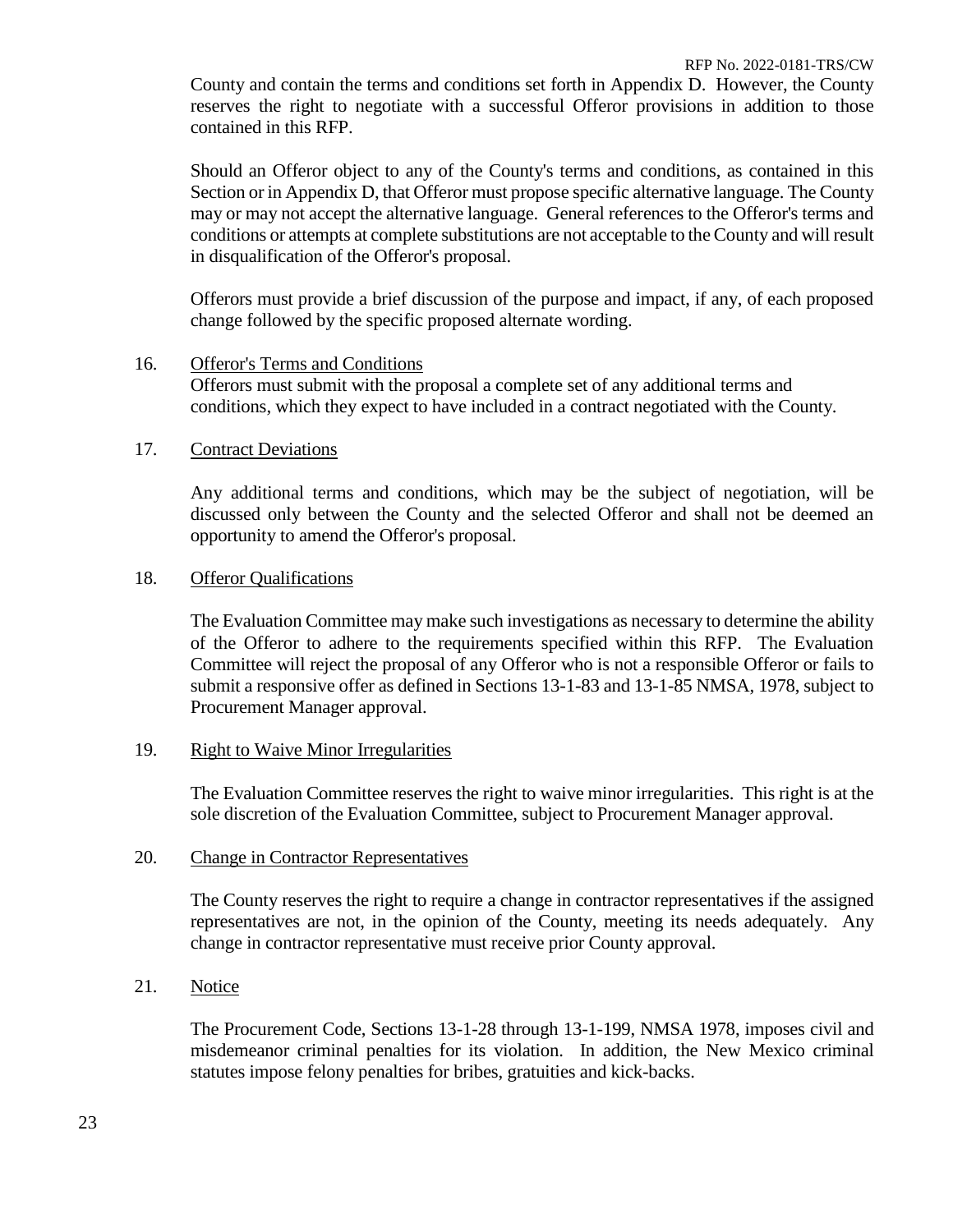# 22. County Rights

The County reserves the right to accept all or a portion of an Offeror's proposal.

# 23. Right to Publish

Throughout the duration of this procurement process and contract term, potential Offerors must secure from the County written approval prior to the release of any information that pertains to the potential work or activities covered by this procurement or the subsequent contract. Failure to adhere to this requirement may result in disqualification of the Offeror's proposal or termination of the contract.

# 24. Ownership of Proposals

All documents submitted in response to this Request for Proposals shall become the property of the County. However, any technical or user documentation submitted with the proposals of non-selected Offerors shall be returned after the expiration of the protest period.

# 25. Electronic Mail Address Recommended

A large part of the communication regarding this procurement will be conducted by electronic mail (e-mail). It is recommended that Offeror should have a valid e-mail address to receive this correspondence.

# 26. Preferences in Procurement

# A. *New Mexico In-state Preference*.

New Mexico law, Section 13-1-22 NMSA 1978, provides a preference in the award of a public works contract for an "**in-state resident business**". Application of a resident business preference for any Offeror requires the Offeror to provide a copy of a valid and current certificate as a resident business. Certificates are issued by the state taxation and revenue department.

If an Offeror submits with its proposal a copy of a valid and current in-state resident business certificate, 5% of the total weight of all evaluation factors used in the evaluation of proposals may be awarded or added to the Offeror's score.

Certification by the department of taxation and revenue for the resident business takes into consideration such activities as the business' payment of property taxes or rent in the state and payment of unemployment insurance on employees who are residents of the state.

# **OR**

# *New Mexico Resident Veteran Preference*.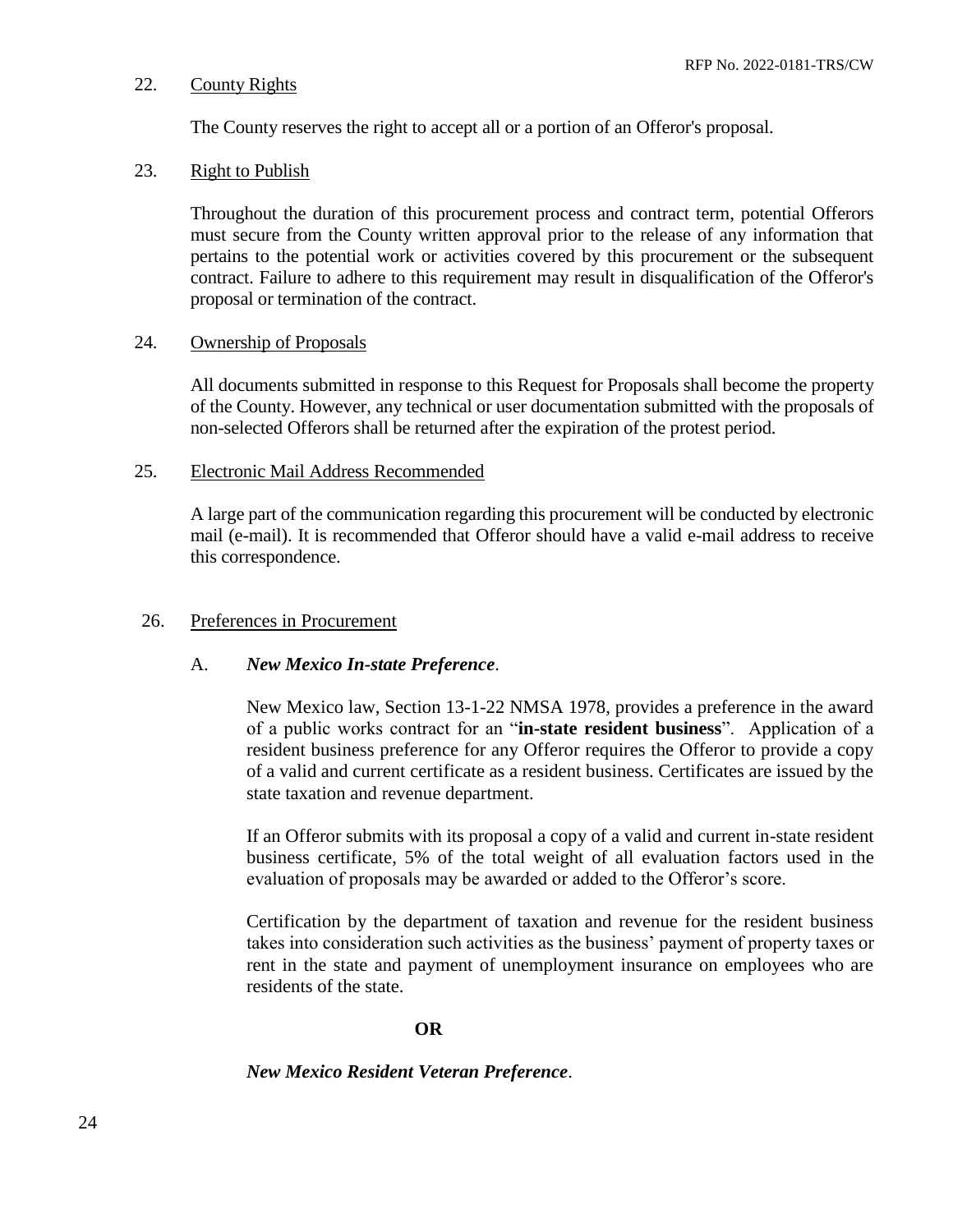New Mexico law, Section 13-1-22 NMSA 1978, provides a preference in the award of a public works contract for a "**resident veteran business**". Certification by the department of taxation and revenue for the resident veteran business requires the Offeror to provide evidence of annual revenue and other evidence of veteran status.

An Offeror who wants the veteran business preference to be applied to its proposal is required to submit with its proposal the certification from the department of taxation and revenue and the sworn affidavit attached hereto as Appendix D.

If an Offeror submits with its proposal a copy of a valid and current veteran resident business certificate, 10%, 8% or 7% of the total weight of all the evaluation factors used in the evaluation of proposals may be awarded or added to the Offeror's score, depending on the business' annual revenue.

# **The resident business preference is not cumulative with the resident veteran contractor preference.**

# **AND**

# B. *Santa Fe County Preference*

Santa Fe County Ordinance 2012-4 provides for a **County preference** for a "Santa Fe County business." Application of the County preference in procurement requires an Offeror to obtain and provide a Santa Fe County Business Certificate issued by the Santa Fe County Procurement Manager. Certification by the Procurement Manager takes into consideration the business' corporate standing in the state, business licensure or registration, the duration of the business' primary office location and the payment of taxes.

If an Offeror submits with its proposal a copy of its Santa Fe County Business Certificate issued by the Purchasing Manager, 5% of the total weight of all the evaluation factors used in the evaluation of proposals may be awarded to the Offerors score.

The in-state, veteran or County preferences do not apply to procurement of services or goods involving federal portfolio or federal grant portfolio.

Additional information about obtaining the certificate as a resident contractor and resident veteran contractor may be found at: http://www.tax.newmexico.gov/Businesses/Pages/In-

StatePreferenceCertification.aspx and information about the Santa Fe County business Certificate at www.santafecounty.org.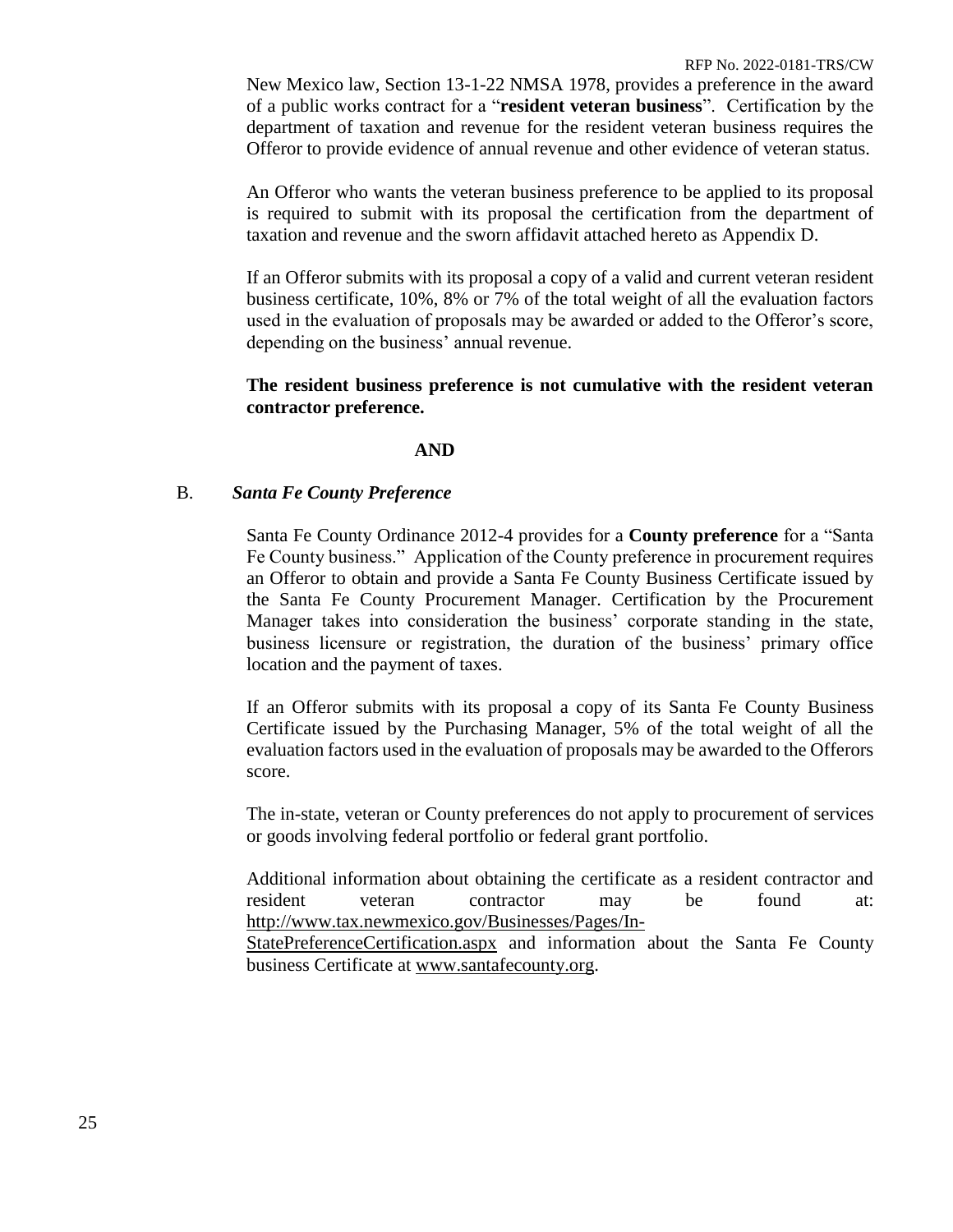# **IV. RESPONSE FORMAT AND ORGANIZATION**

# **A. NUMBER OF RESPONSES**

Offerors shall submit only one proposal in response to this RFP.

# **B. NUMBER OF COPIES**

Offerors shall deliver one (1) original and seven (7) identical copies of their proposal to the location specified in Section II, Paragraph E on or before the closing date and time for receipt of proposals.

# **C. PROPOSAL FORMAT**

All proposals shall be limited to fifty (50) pages, with exception to professional licenses and certifications, which shall be added as appendices. The document shall be typewritten on standard 8 1/2 x 11 paper, with a font no smaller than 12 pt. pitch, with nominal 1" margins and normal line spacing. Proposals shall be placed within a binder with tabs delineating each section.

## 1. Proposal Organization

The proposal must be organized and indexed in the following format and must contain, as a minimum, all listed items in the sequence indicated.

- a) Letter of Transmittal
- b) Table of Contents
- c) Proposal Summary (optional)
- d) Response to Mandatory Specifications
- e) Response to County Terms and Conditions
- f) Attachments (statements, certifications/licensing, resumes, insurance, appendices, sample reports, etc.)

Within each section of their proposal, Offerors should address the items in the order in which they appear in this RFP. All forms provided in the RFP must be thoroughly completed and included in the appropriate section of the proposal.

All submitted proposal documents must be double-sided, pursuant to Santa Fe County Resolution 2013-7, Adopting Sustainable Resource Management Principles, Section 2.a Waste Reduction and Reuse: …, "all documents are to be double-sided, including those that are generated by outside entities using County portfolio and by consultants and contractors doing business with the County."

Any proposal that does not adhere to these requirements may be deemed non-responsive and rejected on that basis.

Offerors may attach other materials that they feel may improve the quality of their responses. However, these materials should be included as items in a separate appendix.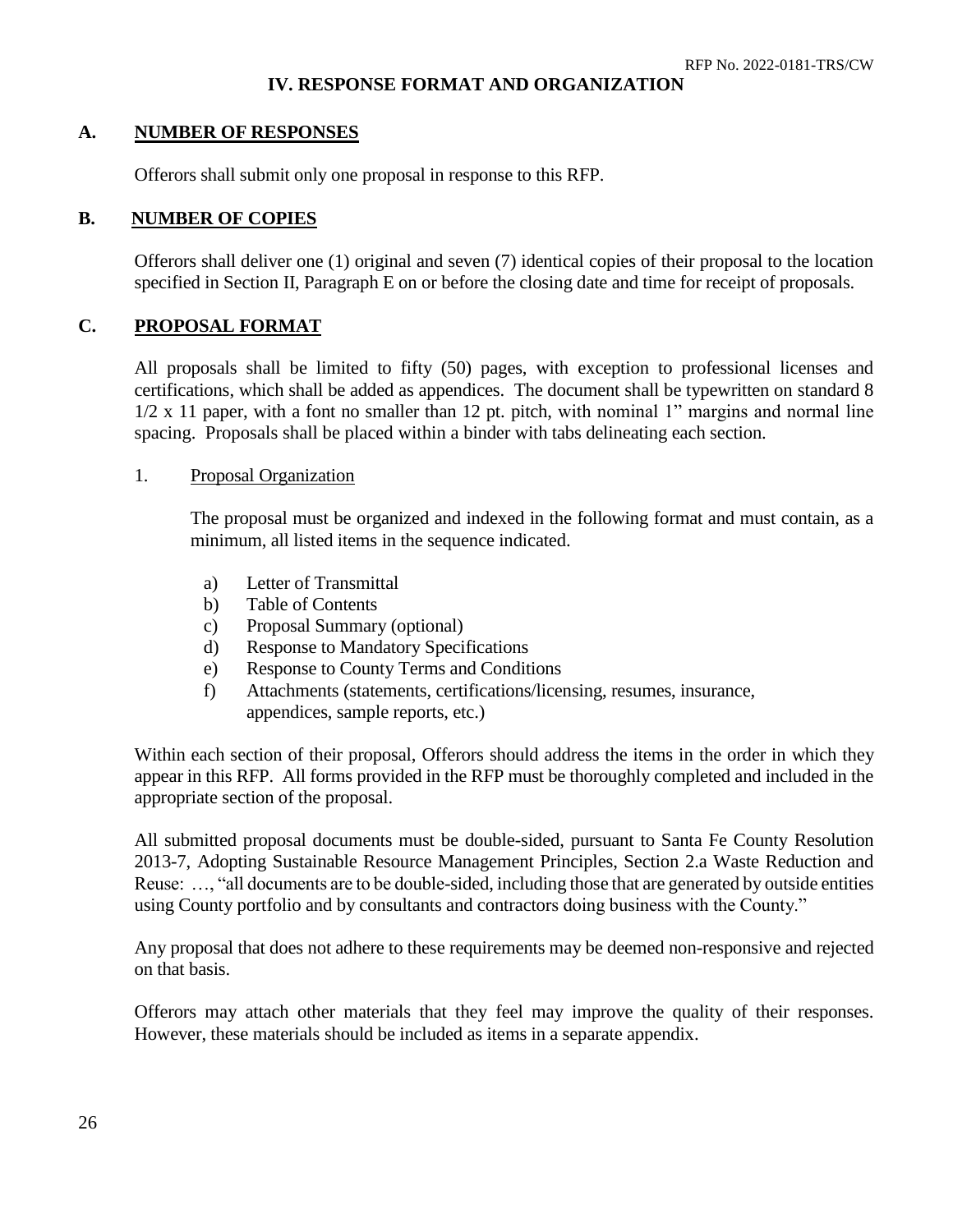# 2. Letter of Transmittal

Each proposal must be accompanied by a letter of transmittal. The letter of transmittal MUST:

- a) Identify the submitting organization;
- b) Identify the name and title of the person authorized by the organization to contractually obligate the organization;
- c) Identify the name, title, email address and telephone number of the person authorized to negotiate the contract on behalf of the organization;
- d) Identify the names, titles, email address and telephone numbers of persons to be contacted for clarification;
- e) Explicitly indicate Acceptance of the Conditions Governing the Procurement stated in Section III, Paragraph C.1;
- f) Be signed by the person authorized to contractually obligate the organization;
- g) Acknowledge receipt of any and all amendments to this RFP.

# THIS SECTION LEFT INTENTIONALLY BLANK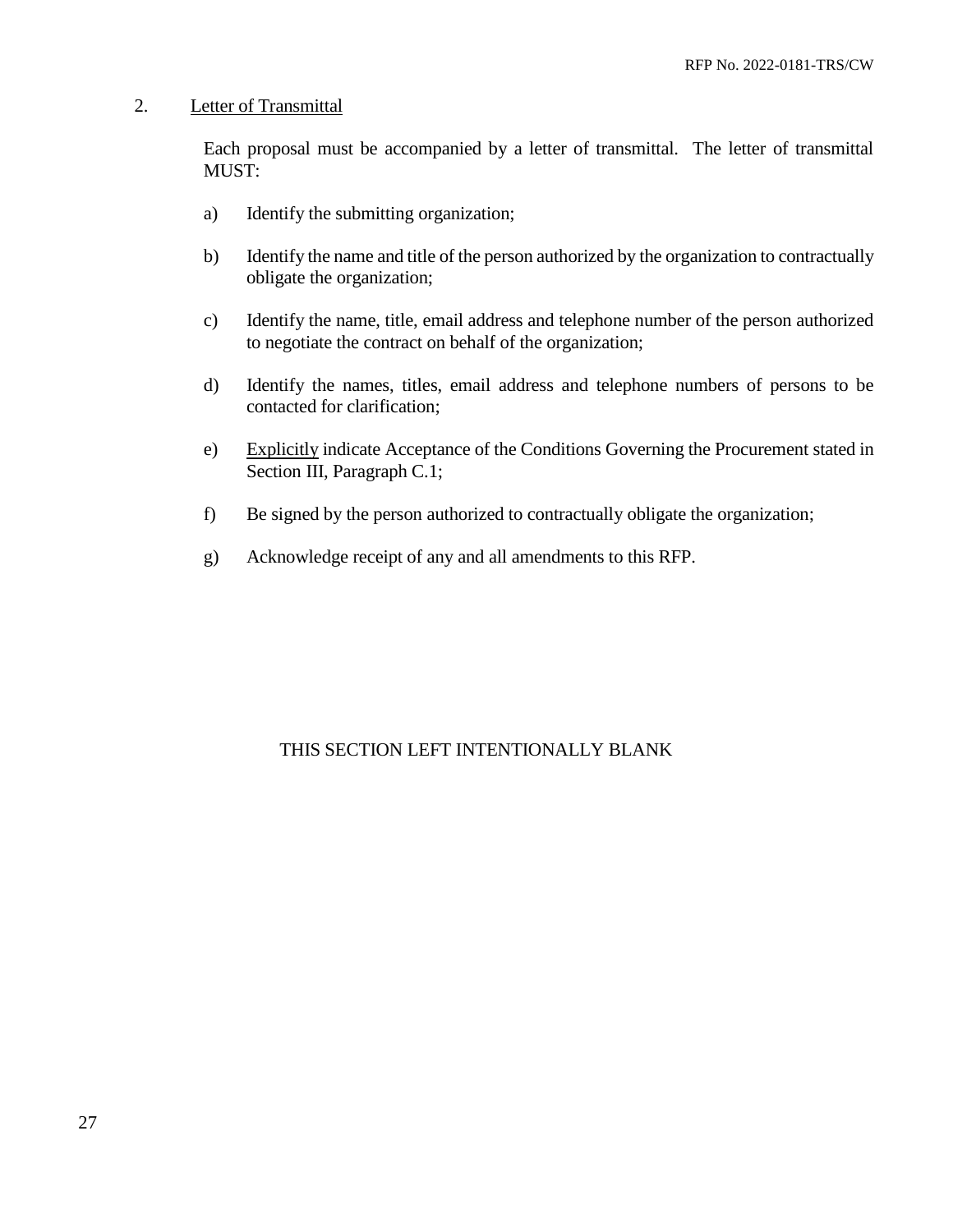# **V. SPECIFICATIONS**

Offerors should respond in the form of a thorough narrative to each mandatory specification. The narratives along with required supporting materials will be evaluated and awarded points accordingly.

# **A. INFORMATION**

# Time Frame

The contract is scheduled to begin in or around September 2022. Santa Fe County intends on

awarding a contract with a term of two (2) years with the option to extend for two (2) additional one (1) year terms, not to exceed a total of four (4) years.

# **VI. EVALUATION**

# **A. EVALUATION POINT SUMMARY**

The following is a summary of evaluation factors with point values assigned to each. Proposals will be scored based upon a comparison of the information submitted by the Offeror against the evaluation criteria outlined below.

# Factor

| 1. Background and Organization                |                |
|-----------------------------------------------|----------------|
| 2. Capacity and Capability                    | 45             |
| 3. Banking Services Offered                   | $\frac{45}{2}$ |
| 4. Earnings Potential                         | $\frac{30}{2}$ |
| 5. Creditworthiness and stability of the bank | 30             |
| 6. Cost Effectiveness                         | 30             |
| TOTAL (Before preferences are applied)        |                |

## **PREFERENCES**

If a proposal contains an In-State Resident Business Certificate or Resident Veterans Business Certificate and/or Santa Fe County Business Certificate, the applicable preference will be applied.

|    | 7. Proposal contains a valid N.M. Resident               |
|----|----------------------------------------------------------|
|    | OR.                                                      |
| 8. | Proposal contains a valid Resident Veteran<br><b>AND</b> |
| 9. | Proposal contains a valid Santa Fe County<br>5 points    |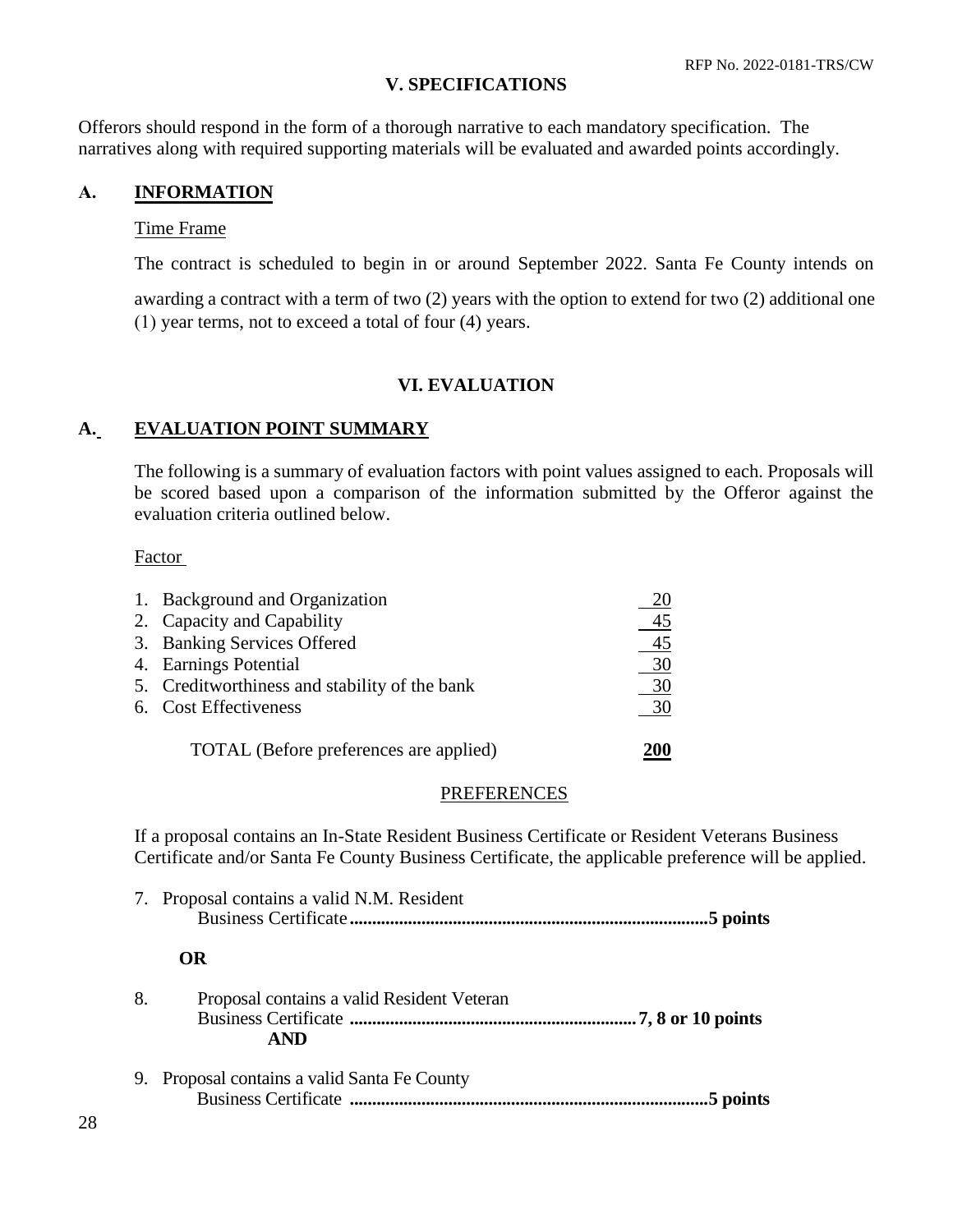# **B. EVALUATION FACTORS**

The County will evaluate responsive proposals and assign a score in each category, not to exceed the maximum allowed score for that category, as determined through the Offeror's attention to the criteria detailed in the following sections. The amount of discussion to be applied to each listed topic is an individual choice of the Offeror, however, discussion should be detailed enough to inform and educate evaluators.

Proposals will be scored based upon a comparison of the information submitted by each Offeror against the evaluation criteria outlined below.

- 1) Background and Organization:
	- a. Provide a brief history of your bank and of the services offered.
	- b. Provide an organizational chart identifying reporting relationships as they relate to the banking services division, and how the division relates to all other services you provide.
	- c. Describe how your staff is organized to handle the applicable County Treasurer's Office and the County's banking accounts. **.....................20 points**
- 2) Capacity and capability of the business to perform the work required:
	- a. Describe the experience of the organization to perform the work required as per the scope of this RFP.
	- b. Briefly summarize your firm's competitive advantage in the banking services industry.
	- c. Provide resumes for any personnel who would be responsible for the day-today administration of the County's accounts.
	- d. Provide a minimum of 3 references including contact information Please describe your contingency plans in the event of a natural disaster, fire, or act of terrorism.
	- e. Do you have a physically separate back-up system? If yes, what is the location?
	- f. How do you minimize system down time?. . .. **........................................45 points**
- 3) Banking Services Offered.
	- a. Banking services points will be awarded for this evaluation factor based upon the quality and thoroughness of the bank's response to the County's needs. Address all requirements within the RFP.
	- b. Please provide sample reports. **...............................................................45 points**
- 4) Earnings potential.
	- a. Describe the proposed interest rate and how it is computed on all accounts. **30 points**
- 5) Creditworthiness and Stability of the Bank
	- a. Demonstrate the creditworthiness and total stability of your bank.
	- b. Please describe your contingency plans in the event of a natural disaster, fire, or act of terrorism.
	- c. Do you have a physically separate back-up system? If yes, what is the location?
	- d. How do you minimize system down time? **..............................................30 points**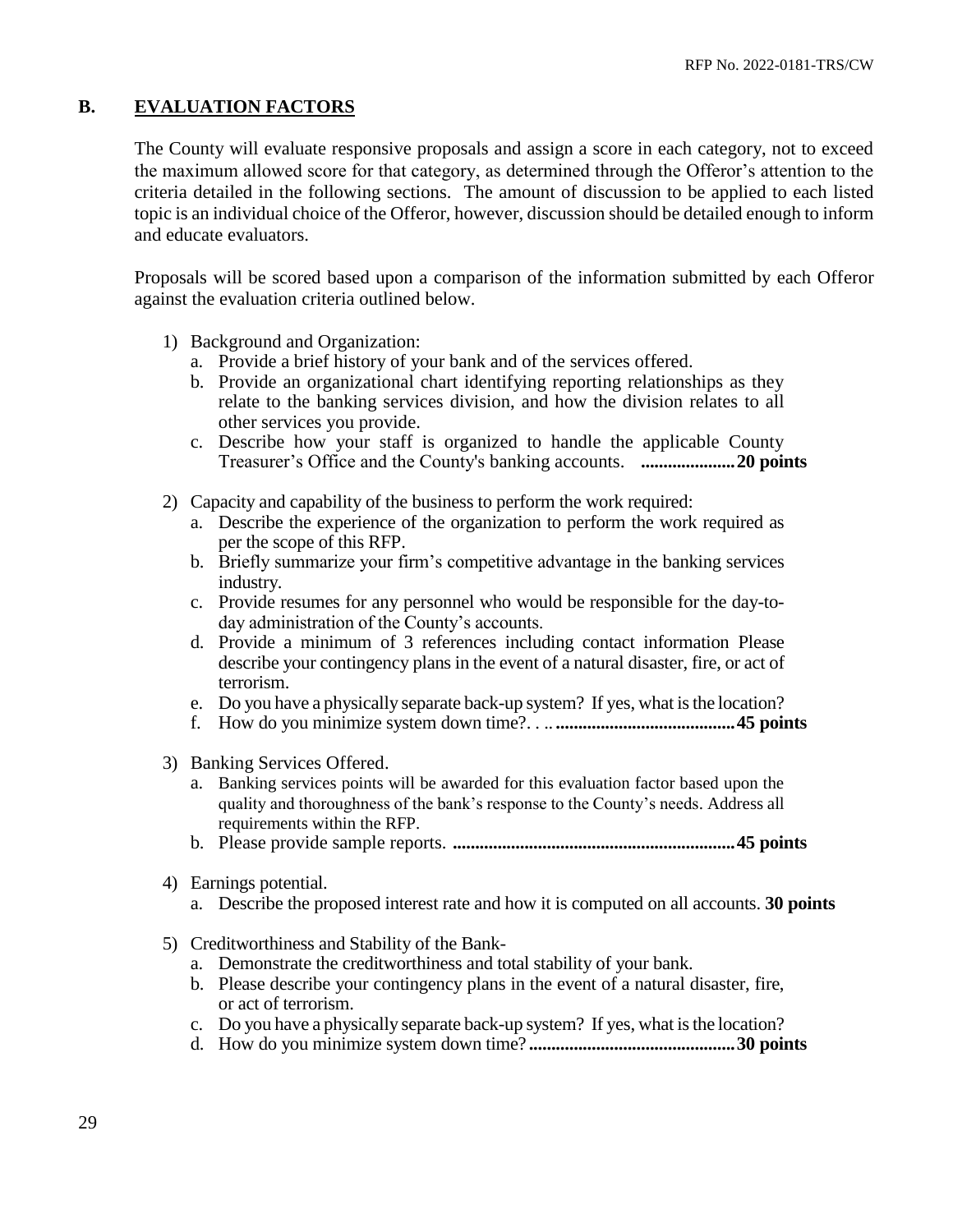- 6) Cost Effectiveness
	- a. Complete the fee scale attached as Appendix B. Address all requirements on the fee scale.**…………………….............................................................30 points**

# **Lowest Offerer Total Estimated Fees Cost X 45 = Points Awarded This Offeror's Total Estimated Fees Cost**

# **TOTAL POINTS POSSIBLE BEFORE PREFERENCES APPLIED..200 points**

# **C. EVALUATION PROCESS**

The evaluation process will follow the steps listed below:

- 1. All Offeror proposals will be reviewed for compliance with the mandatory specifications stated within the RFP. Proposals deemed non-responsive will be eliminated from further consideration.
- 2. The Procurement Manager may contact the Offeror for clarification of the response as specified in Section III, Paragraph B.7.
- 3. The Evaluation Committee may use other sources of information to perform the evaluation as specified in Section III, Paragraph C.18.
- 4. Responsive proposals will be evaluated on the factors in Section V that have been assigned a point value. The responsible Offerors with the highest scores will be selected as finalist Offerors based upon the proposals submitted. Finalist Offerors who are asked or choose to submit revised proposals for the purpose of obtaining best and final offers will have their points recalculated accordingly. Points awarded from the oral presentations will be added to the previously assigned points to attain final scores. The responsible Offeror whose proposal is most advantageous to the County, taking into consideration the evaluation factors in Section VI, will be recommended for contract award as specified in Section III, Paragraph B.12. Please note, however, that a serious deficiency in the response to any one factor may be grounds for rejection regardless of overall score.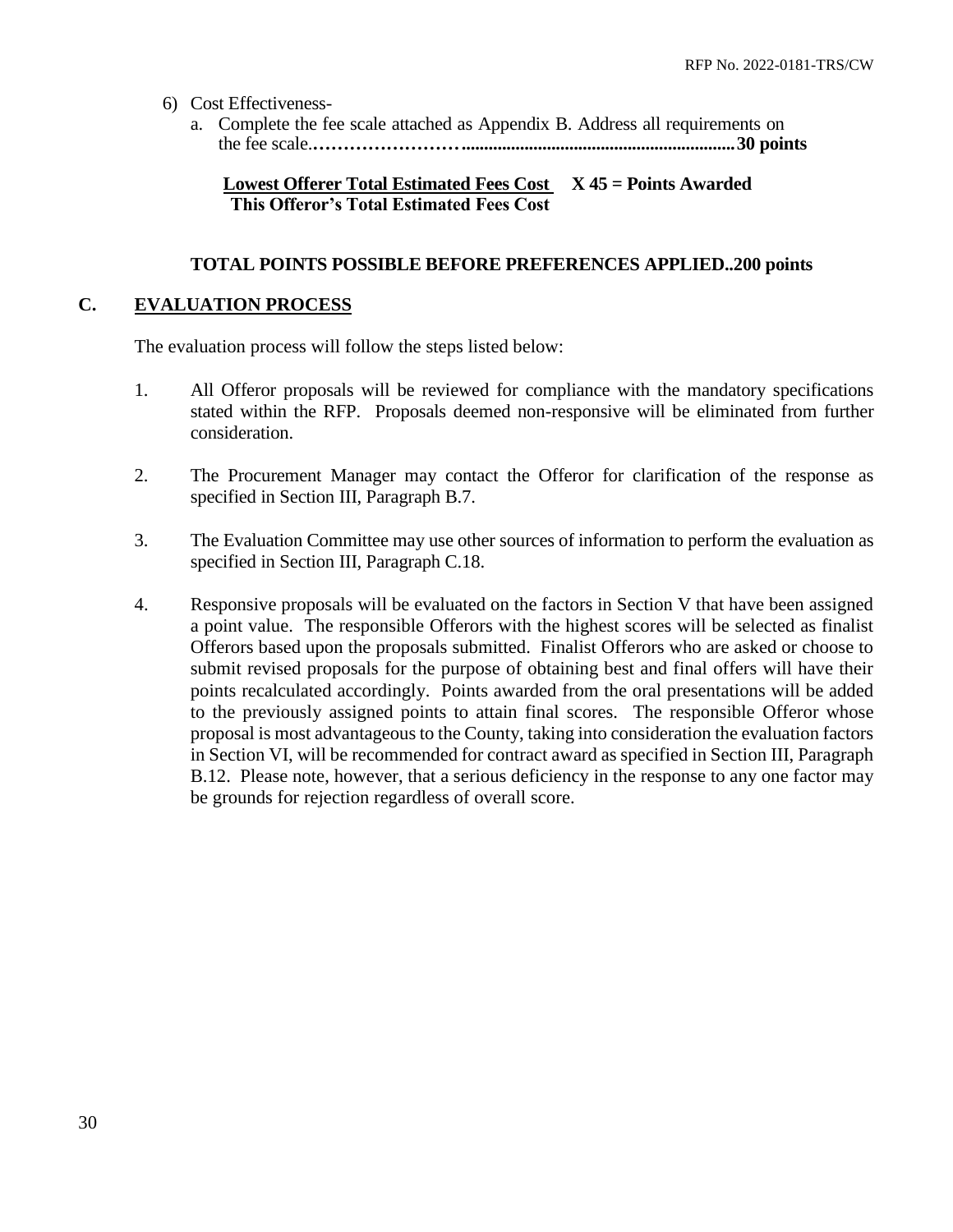# **APPENDIX A ACKNOWLEDGEMENT OF RECEIPT FORM FISCAL AGENT BANKING & BANK CUSTODIAL SERVICES RFP NO. 2022-0181-TRS/CW**

In acknowledgement of receipt of this Request for Proposal the undersigned agrees that he/she has received a complete copy, beginning with the title page and table of contents, and ending with Appendix E.

The acknowledgement of receipt should be signed and returned to the Procurement Specialist no later than close of business on **June 29, 2022**. Only potential Offerors who elect to return this form completed with the indicated intention of submitting a proposal will receive copies of all Offeror written questions and the County's written responses to those questions as well as RFP amendments, if any are issued.

| $E-MAIL:$ |                        |
|-----------|------------------------|
|           |                        |
|           | CITY: STATE: ZIP CODE: |
|           |                        |

This name and address will be used for all correspondence related to the Request for Proposal.

Firm does/does not (**circle one**) intend to respond to this Request for Proposals.

Coralie G. Whitmore, Procurement Specialist Senior Santa Fe County Purchasing Division 102 Grant Avenue Santa Fe, New Mexico 87501 Phone: (505) 986-6337 Email: [cgwhitmore@santafecountynm.gov](mailto:cgwhitmore@santafecountynm.gov)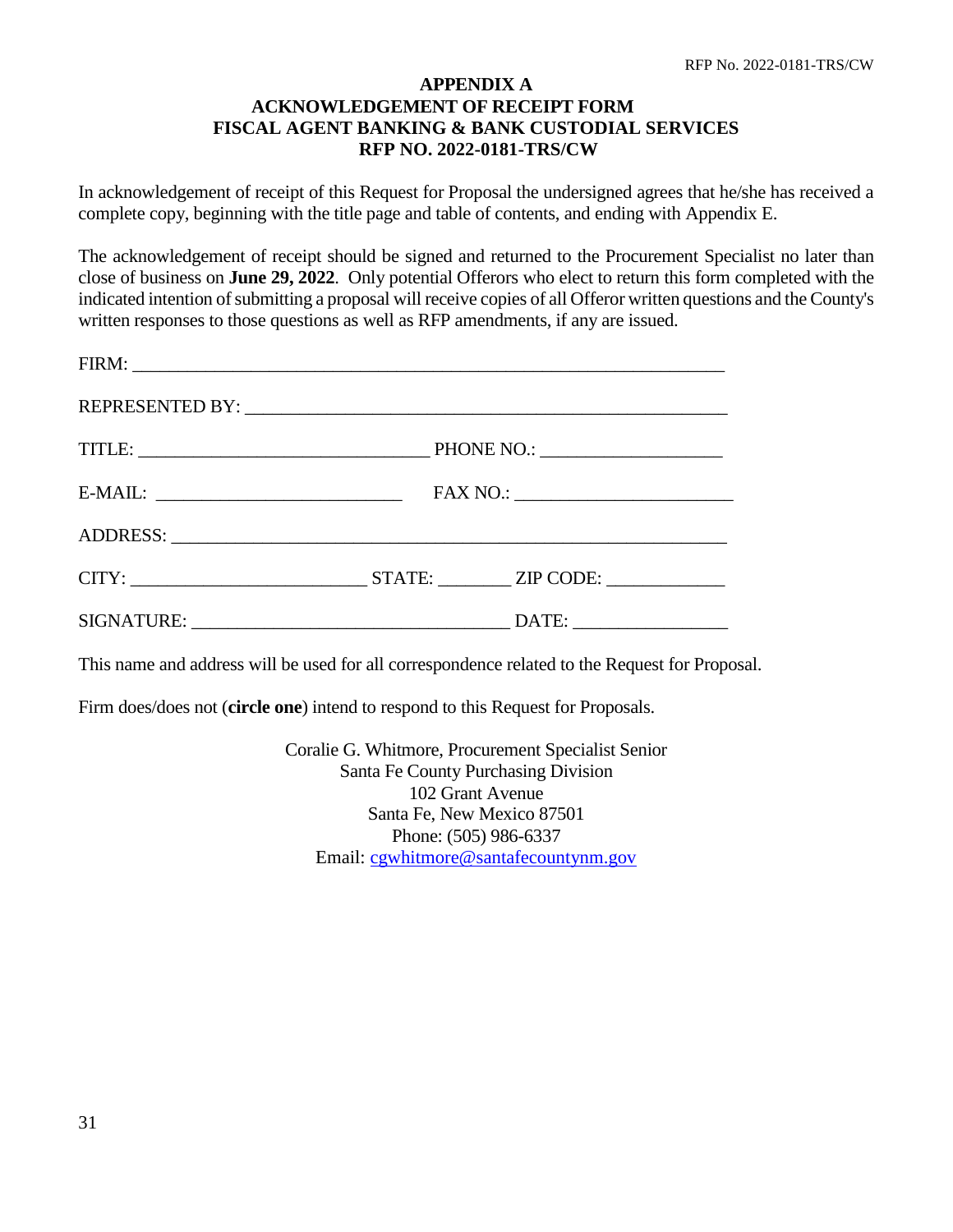## **APPENDIX B**

## **FEE SCALE**

Please provide pricing for the core banking services, listed below. Please provide an estimated monthly fee for each service listed. Also, please provide the AFP/TMA code(s) used, by your organization, to identify each item priced.

| AFP/TMA |                                                                  |                         | Monthly        | Price       | Estimated |
|---------|------------------------------------------------------------------|-------------------------|----------------|-------------|-----------|
| Code    | <b>Core Banking Services</b>                                     | <b>Unit Description</b> | Volume         | per<br>Unit | Fee       |
|         | DDA Account Maintenance Fee                                      | Account                 | 20             |             |           |
|         | DDA Account Statement (hardcopy)                                 | Statement               | 44             |             |           |
|         | ZBA Master Account Fee                                           | Account                 | $\mathbf{1}$   |             |           |
|         | ZBA Subsidiary Account Fee                                       | Account                 | $\overline{7}$ |             |           |
|         | <b>Debits Posted</b>                                             | Transaction             | 1,933          |             |           |
|         | <b>Credits Posted</b>                                            | Transaction             | 273            |             |           |
|         | <b>ACH Debits Posted</b>                                         | Transaction             | 10             |             |           |
|         | <b>ACH Credits Posted</b>                                        | Transaction             | 146            |             |           |
|         | On-Us Items                                                      | Transaction             | 1,137          |             |           |
|         | Non On-Us Items                                                  | Transaction             | 11,017         |             |           |
|         | Cash Deposited                                                   | Transaction             | 2,214          |             |           |
|         | Charge Back/Returned Item Fee                                    | Item                    | 22             |             |           |
|         | Charge Back/Returned Item - Remittance of Hardcopy               | Item                    | 22             |             |           |
|         | Incoming Wires - Domestic                                        | Transaction             | $\mathbf{1}$   |             |           |
|         | <b>Outgoing Wires - Domestic, Manual Process</b>                 | Transaction             | $\mathbf{1}$   |             |           |
|         | Outgoing Wires - Domestic, Initiated Online                      | Transaction             | 6              |             |           |
|         | Stop Payments - Manual Process                                   | Transaction             | $\mathbf{1}$   |             |           |
|         | Stop Payments - Initiated Online                                 | Transaction             | 5              |             |           |
|         | Lockbox - Account Maintenance Fee                                | Account                 | $\mathbf{1}$   |             |           |
|         | Lockbox - Items Processed & Imaged                               | Item                    | 3,436          |             |           |
|         | Lockbox - Exception/Rejected Items Processing                    | Item                    | 53             |             |           |
|         | Lockbox - Online Retrieval of Check/Coupon Image                 | Image                   | 20             |             |           |
|         | Lockbox - Transmission of Data File                              | File                    | 71             |             |           |
|         | Account Reconciliation - Online Site Accessed                    | Times accessed          | 2,000          |             |           |
|         | Account Reconciliation - Online Retrieval of Paid Check Image    | Image                   | 20             |             |           |
|         | Account Reconciliation - Online Retrieval of Statement           | Statement               | 20             |             |           |
|         | Account Reconciliation - Online Retrieval of Deposit Slip Image  | Image                   | 5              |             |           |
|         | Account Reconciliation - Online Retrieval of Returned Item Image | Image                   | 22             |             |           |
|         | Research - Conducted by Bank                                     | Hour                    | $\mathbf{1}$   |             |           |
|         | <b>Security Tokens - Online Access</b>                           | Token                   | 20             |             |           |
|         | CD Rom - Monthly                                                 | CD Rom                  | $\overline{2}$ |             |           |
|         | <b>SUB-TOTAL CORE BANKING SERVICES</b>                           |                         |                |             |           |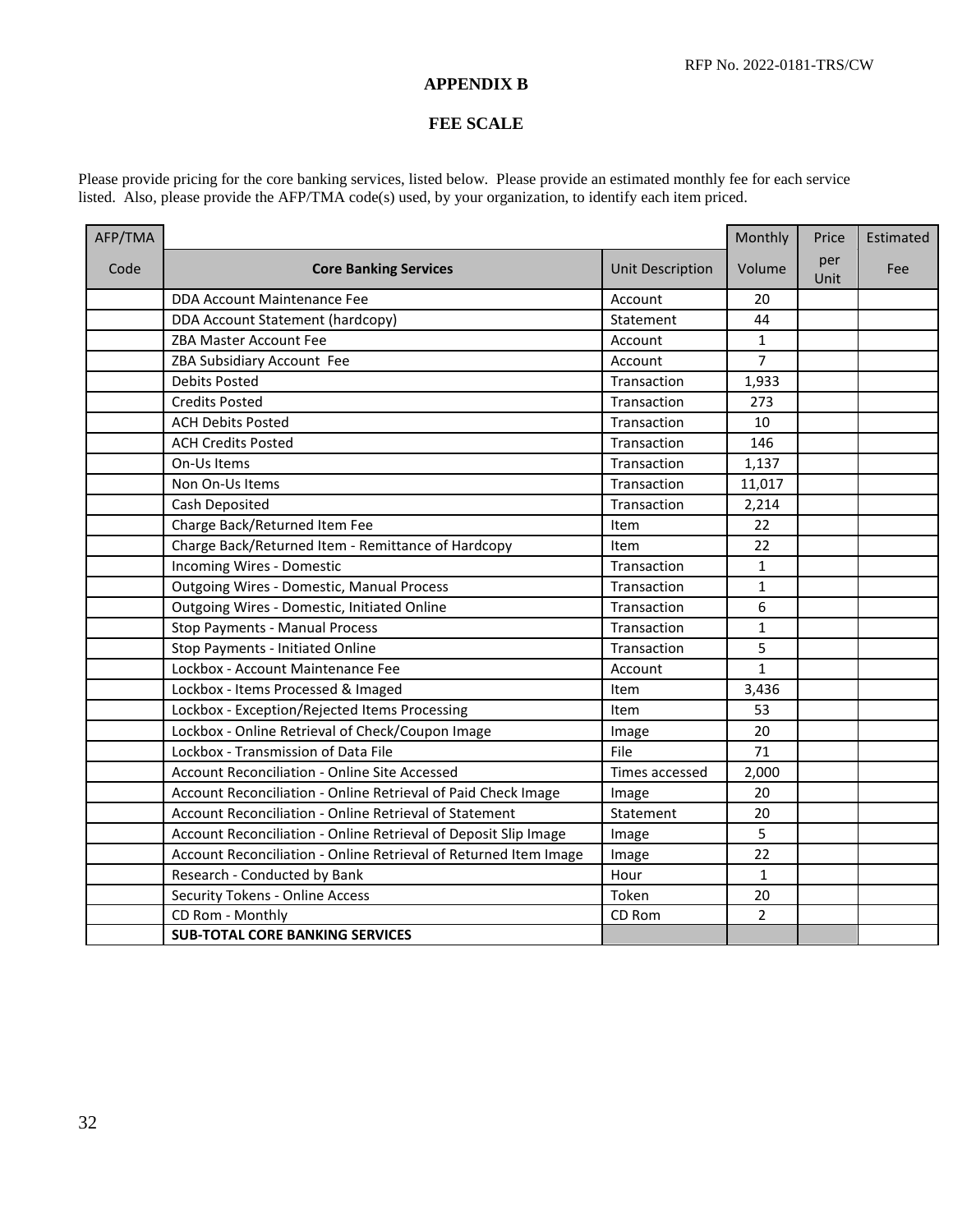Please provide pricing for the additional banking services, listed below--i.e. special software/modules/subscription fees that may be required, by your firm, in order to provide full access, and functionality, of the online/internet processes described. Pricing should include a unit description which identifies the software/module/subscription fee as "one-time" or "monthly" and is applied to the number of users given in the "daily users" column. Also, please provide the AFP/TMA code(s) used, by your organization, to identify each item priced.

| AFP/TMA |                                                                     |                         | Daily        | Price       | Estimated |
|---------|---------------------------------------------------------------------|-------------------------|--------------|-------------|-----------|
| Code    | Software/Modules/Subscription Fees (as required)                    | <b>Unit Description</b> | <b>Users</b> | per<br>Unit | Fee       |
|         | Online Access - Base Fee                                            |                         | 20           |             |           |
|         | <b>Account Reconciliation/Activity - Online</b>                     |                         | 20           |             |           |
|         | Wire Access/Transaction Processing - Online                         |                         | 8            |             |           |
|         | Image Retrieval - Online (check, deposit, ret' d item, etc.)        |                         | 20           |             |           |
|         | Account Statement - Online Retrieval                                |                         | 20           |             |           |
|         | Transfers Between Internal Accounts - Online                        |                         | 8            |             |           |
|         | ACH Access - Online Debit Trans. (direct deposit, vendor pmt, etc.) |                         | 8            |             |           |
|         | ACH Access - Online Credit Trans. (A/R billing)                     |                         | 8            |             |           |
|         | Positive Pay Reporting & Exception Processing - Online              |                         | 10           |             |           |
|         | Lockbox Access - Transmittal/Image Retrieval - Online               |                         | 8            |             |           |
|         | SUB-TOTAL SOFTWARE/MODULES/SUBSCRIPTION FEES                        |                         |              |             |           |

| <b>Subtotal Core Banking Services</b>              |  |
|----------------------------------------------------|--|
| <b>Subtotal Software/Modules/Subscription Fees</b> |  |
| <b>TOTAL ESTIMATED FEES</b>                        |  |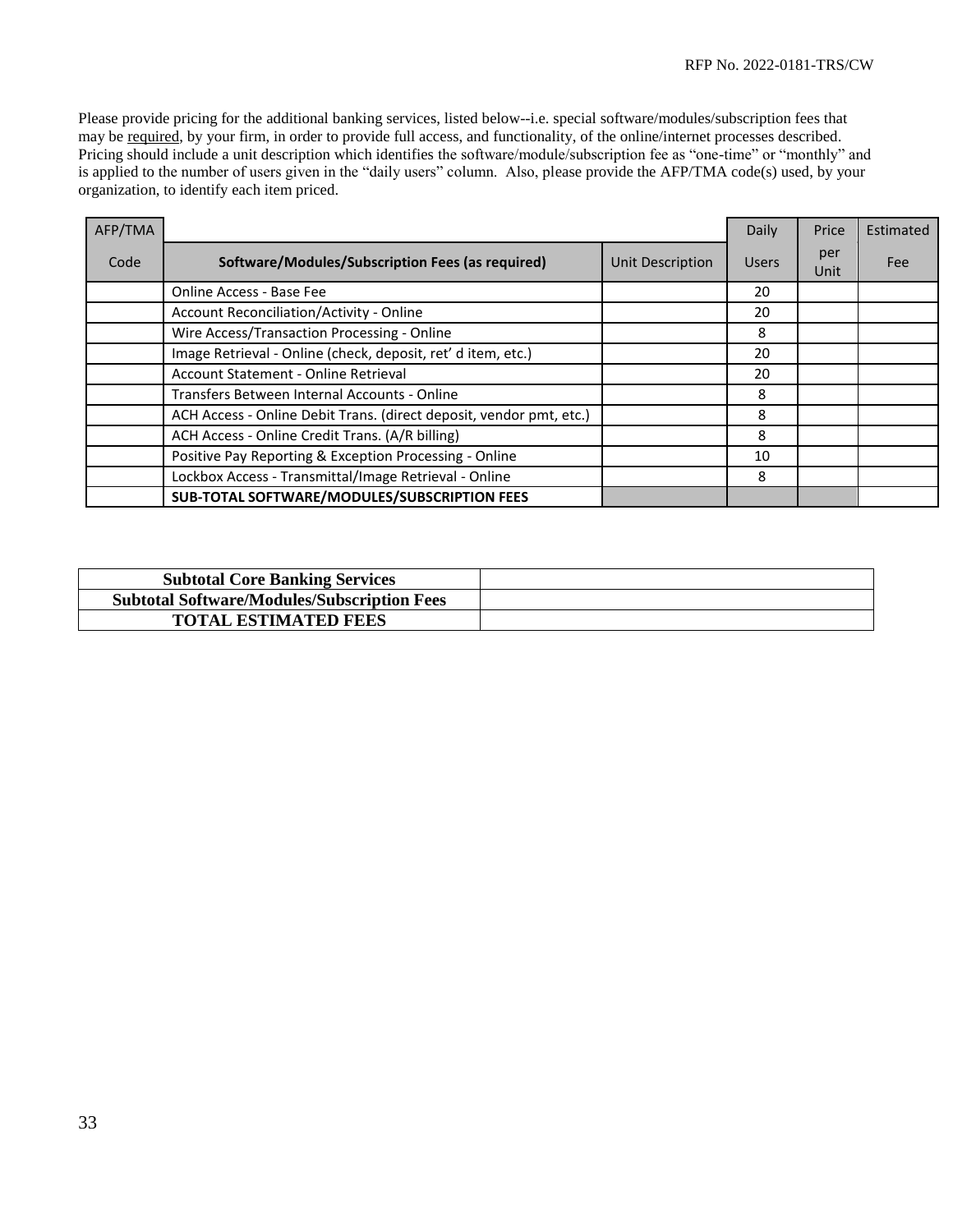# **APPENDIX D**

## **CAMPAIGN CONTRIBUTION DISCLOSURE FORM**

Pursuant to Chapter 81, Laws of 2006, any prospective contractor seeking to enter into a contract with any state agency or local public body must file this form with that state agency or local public body. The prospective contractor must disclose whether they, a family member or a representative of the prospective contractor has made a campaign contribution to an applicable public official of the state or a local public body during the two years prior to the date on which the contractor submits a proposal or, in the case of a sole source or small purchase contract, the two years prior to the date the contractor sings the contract, if the aggregate total of contributions given by the prospective contractor, a family member or representative of the prospective contractor to the public official exceeds two hundred and fifty dollars (\$250) over the two year period.

THIS FORM MUST BE FILED BY ANY PROSPECTIVE CONTRACTOR WHETHER OR NOT THEY, THEIR FAMILY MEMBER, OR THEIR REPRESENTATIVE HAS MADE ANY CONTRIBUTIONS SUBJECT TO DISCLOSURE.

The following definitions apply:

**"Applicable public official"** means a person elected to an office or a person appointed to complete a term of an elected office, who has the authority to award or influence the award of the contract for which the prospective contractor is submitting a competitive sealed proposal or who has the authority to negotiate a sole source or small purchase contract that may be awarded without submission of a sealed competitive proposal.

**"Campaign Contribution"** means a gift, subscription, loan, advance or deposit of money or other thing of value, including the estimated value of an in-kind contribution, that is made to or received by an applicable public official or any person authorized to raise, collect or expend contributions on that official's behalf for the purpose of electing the official to either statewide or local office. "Campaign Contribution" includes the payment of a debt incurred in an election campaign, but does not include the value of services provided without compensation or unreimbursed travel or other personal expenses of individuals who volunteer a portion or all of their time on behalf of a candidate or political committee, nor does it include the administrative or solicitation expenses of a political committee that are paid by an organization that sponsors the committee.

**"Contract"** means any agreement for the procurement of items of tangible personal property, services, professional services, or construction.

**"Family member"** means spouse, father, mother child, father-in-law, mother-in-law, daughter-in-law or son-in-law.

**"Pendency of the procurement process"** means the time period commencing with the public notice of the request for proposals and ending with the award of the contract or the cancellation of the request for proposals.

**"Person"** means any corporation, partnership, individual, joint venture, association or any other private legal entity.

**"Prospective contractor"** means a person who is subject to the competitive sealed proposal process set forth in the Procurement Code or is not required to submit a competitive sealed proposal because that person qualifies for a sole source or a small purchase contract.

**"Representative of a prospective contractor"** means an officer or director of a corporation, a member or manager of a limited liability corporation, a partner of a partnership or a trustee of a trust of the prospective contractor.

DISCLOSURE OF CONTRIBUTIONS: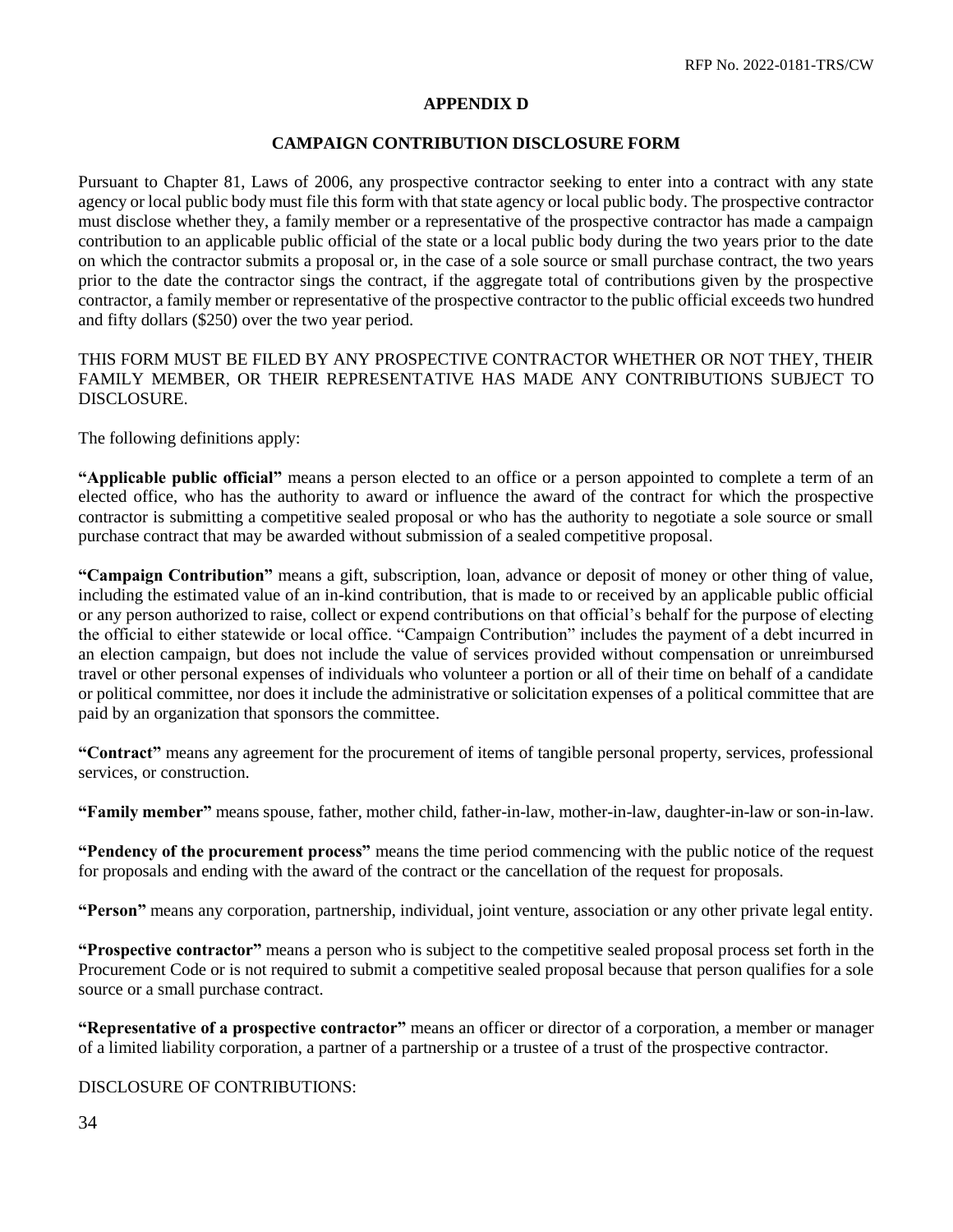| Contribution Made By:                   |                                                                                                                      |
|-----------------------------------------|----------------------------------------------------------------------------------------------------------------------|
| Relationship to Prospective Contractor: |                                                                                                                      |
| Name of Applicable Public Official:     |                                                                                                                      |
| Date Contribution(s) Made:              |                                                                                                                      |
| Amount(s) of Contribution(s):           |                                                                                                                      |
| Nature of Contribution(s):              |                                                                                                                      |
| Purpose of Contribution(s):             | <u> 1989 - Johann John Stone, market fan it ferstjer fan it ferstjer fan it ferstjer fan it ferstjer fan it fers</u> |
|                                         |                                                                                                                      |
| Signature                               | Date                                                                                                                 |
| Title (position)                        |                                                                                                                      |

**\_\_OR\_\_**

**NO CONTRIBUTIONS IN THE AGGREGATE TOTAL OVER TWO HUNDRED FIFTY DOLLARS (\$250) WERE MADE** to an applicable public official by me, a family member or representative.

Signature Date

\_\_\_\_\_\_\_\_\_\_\_\_\_\_\_\_\_\_\_\_\_\_\_\_\_\_\_ \_\_\_\_\_\_\_\_\_\_\_\_\_\_\_\_\_\_\_

Title (position)

\_\_\_\_\_\_\_\_\_\_\_\_\_\_\_\_\_\_\_\_\_\_\_\_\_\_\_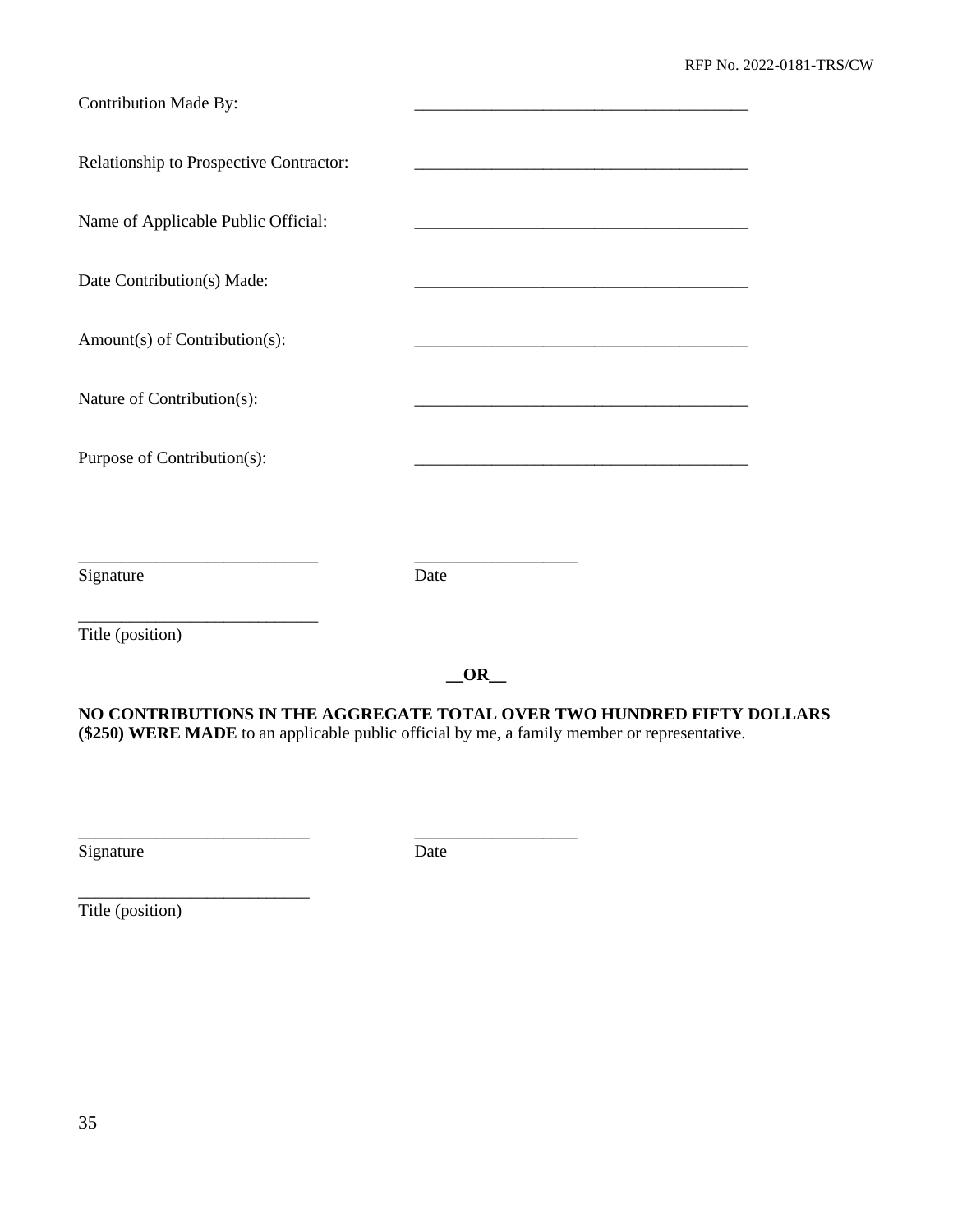# APPENDIX C

# SANTA FE COUNTY INVESTMENT PLAN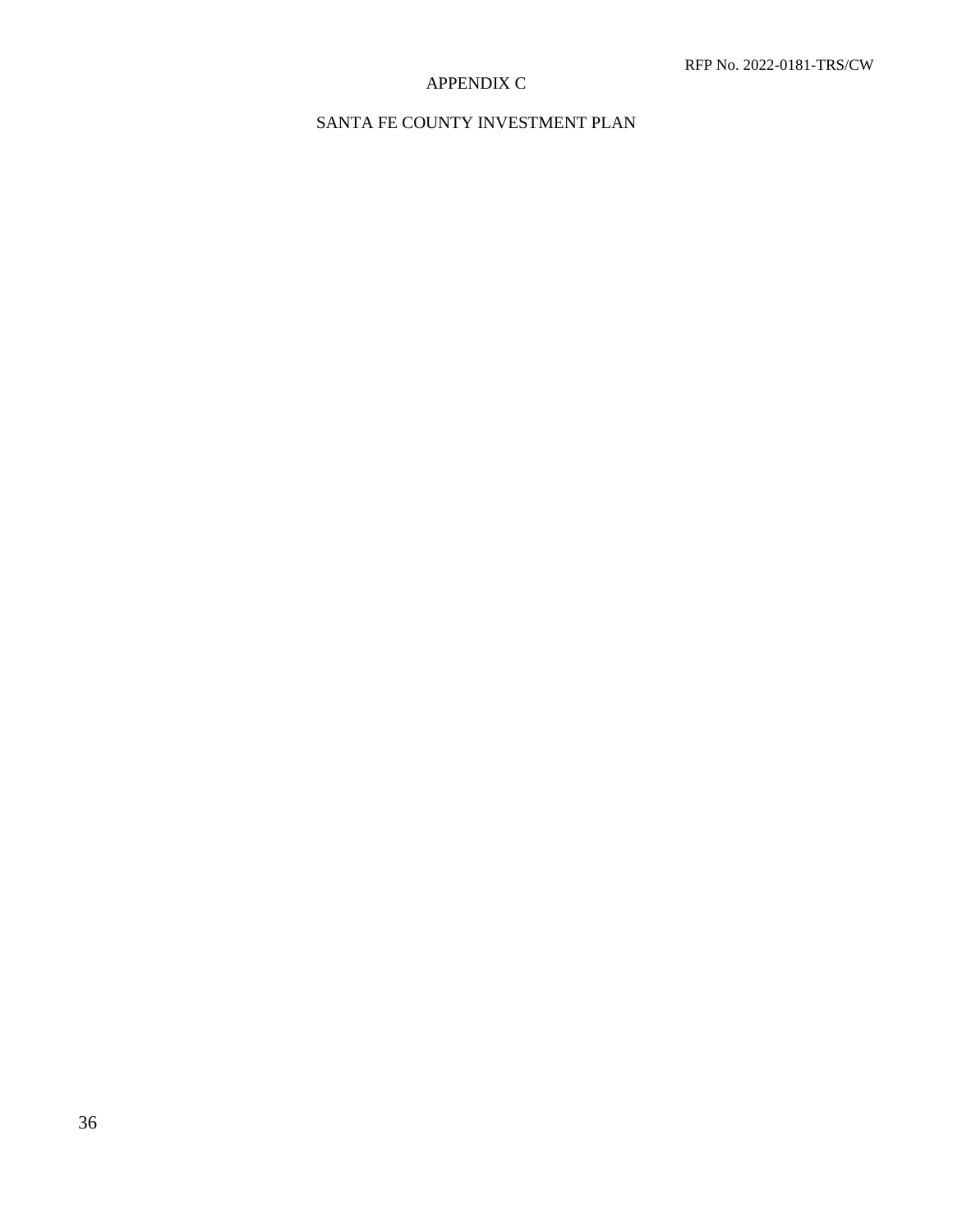## APPENDIX D SAMPLE AGREEMENT

## **PROFESSIONAL SERVICE AGREEMENT BETWEEN SANTA FE COUNTY AND TO PROVIDE BANKING SERVICES**

**THIS AGREEMENT** is made and entered into this \_\_\_\_\_\_ day of \_\_\_\_\_\_\_\_\_\_\_\_\_\_\_ 2022, by and between **SANTA FE COUNTY**, hereinafter referred to as the "County" and The subset principal place of business is located at  $\qquad \qquad$ , hereinafter referred to as the "Contractor".

**WHEREAS**, the County Treasurer's Office handles all banking, treasury, and investment activities and the County Finance Department handles accounts payable, accounts receivables, payroll, and financial reporting functions; and

**WHEREAS**, it is the County's intention to minimize banking costs, improve operational efficiency and maximize it investment capabilities and requires banking services to achieve these goals; and

**WHEREAS,** pursuant to NMSA 1978, Sections 13-1-112 and 13-1-117, competitive, sealed proposals were solicited via a formal Request for Proposals (RFP) No. 2022-0181-TRS/CW for the provision of banking services; and

**WHEREAS,** based upon the evaluation criteria established within the RFP for the purposes of selecting the most qualified offeror, the County has determined the Contractor as the most responsive and highly rated offeror; and

 **WHEREAS**, the County requires the services of the Contractor and the Contractor is willing to provide these services and both parties wish to enter into this Agreement.

**NOW, THEREFORE**, it is agreed between the parties:

### 1. **SCOPE OF WORK**

#### A. GENERAL STATEMENT OF BANKING SERVICES REQUIRED

- 1) The banking services shall be directed towards five major goals:
	- f) The safety and liquidity of County funds;
	- g) Maximum potential for interest earnings on operational funds;
	- h) The efficient utilization of available banking services;
	- i) The responsiveness and ability to provide high-quality banking services;
	- j) Minimization of banking costs for the County.
- 2) Collateral: The County requires a depository that is fiscally strong and able to provide the required services on an uninterrupted basis. County funds are public funds and require collateralization in accordance with NMSA, Section 6-10-21 and NMAC 2-60-4, in general, and as specifically delineated by the County's Investment Policy. If funds are not swept to an agreed upon, SEC registered money market fund or overnight repurchase agreement account, all un-invested time and demand funds, which exceed current FDIC insurance coverage, Santa Fe County requires collateralized at 102% with securities specifically authorized pursuant to NMSA 6-10-7 and by the County's Investment Policy. Authorized collateral shall include only:
	- d) Obligations of the U.S. Treasury.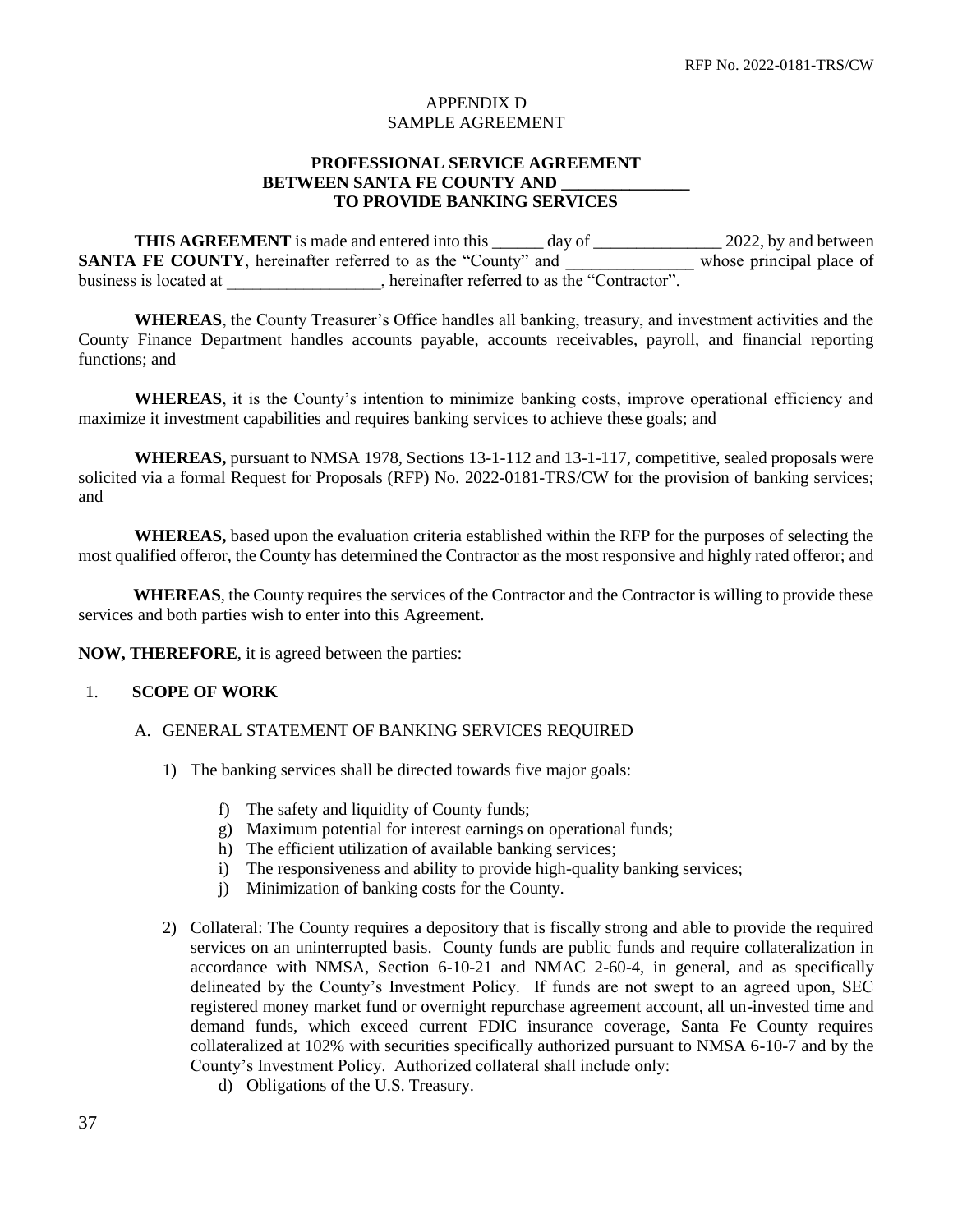- e) Obligations of U.S. Agencies and Instrumentalities.
- f) Irrevocable Letters of Credit Issued by the Federal Home Loan Bank of Dallas.

An independent third party institution, outside the bank's holding company, shall hold all securities pledged to the County, as collateral. Pledged securities shall be held on the books of the third party institution in the name of the County. The pledging bank will be contractually liable for securing and reporting the monthly market value of pledged securities, and for the continuous monitoring and maintenance of required margin levels. The pledging bank shall provide a monthly listing of pledged securities to the County Treasurer which shall include market values and complete security descriptions. The Contractor shall identify the third party institution that it intends to utilize for collateralization services, and shall fully disclose all associated costs for providing such services.

The depository shall be required to agree to all collateral requirements and the County's Investment Policy**.**

#### B. OVERVIEW

The County currently maintains twenty-six (26) bank accounts with our custody bank. The approximate average daily balances for these accounts are outlined below:

|     |                                      |                                 |     | Interest Bearing Acct Analysis |     |           | Approx. Avg. | Statement |
|-----|--------------------------------------|---------------------------------|-----|--------------------------------|-----|-----------|--------------|-----------|
|     | <b>Account Description</b>           | <b>Account Type/Notes</b>       | Yes | <b>No</b>                      | Yes | <b>No</b> | Daily Bal.   | Cycle     |
|     | 1. SFC Operations (MAIN)             | Interest posted to account      | X   |                                | X   |           | 15,000,000   | Weekly    |
|     | 2. County Treasurer                  | ZBA Daily Sweep from Opers.     |     | X                              | X   |           | O            | Monthly   |
| 3.  | Credit Card                          | ZBA Daily Sweep to Opers.       |     | X                              | X   |           | 0            | Monthly   |
| 4.  | Lockbox                              | ZBA Daily Sweep to Opers.       |     | X                              | X   |           | 0            | Monthly   |
| 5.  | Warrant                              | ZBA Daily Sweep from Opers.     |     | Χ                              | X   |           | 0            | Daily     |
| 6.  | Fire Department                      | Sweep from Opers. (as needed)   |     | Χ                              | X   |           | 2,000        | Monthly   |
|     | 7. County Manager                    | Sweep from Opers. (as needed)   |     | X                              | X   |           | 1,000        | Monthly   |
|     | 8. Corrections Maintenance           | Sweep from Opers. (as needed)   |     | X                              | X   |           | 2,000        | Monthly   |
| 9.  | Inmate Trust Fund                    | Interest swept to Opers monthly | X   |                                | X   |           | 400,000      | Monthly   |
|     | 10. Juvenile Trust Fund              | Interest swept to Opers monthly | X   |                                | X   |           | 10,000       | Monthly   |
|     | 11. Bail Bond                        | Interest posted to account      | X   |                                | X   |           | 45,000       | Monthly   |
|     | 12. SFC Housing Services Escrow      | Interest posted to account      | Χ   |                                | Χ   |           | 155,000      | Monthly   |
|     | 13. SFC Public Housing Escrow        | Interest posted to account      | Χ   |                                | X   |           | 37,000       | Monthly   |
|     | 14. Sheriff Bond                     | Interest posted to account      | Χ   |                                | X   |           | 250,000      | Monthly   |
|     | 15. Sheriff Forfeiture               | Interest posted to account      | Χ   |                                | X   |           | 30,000       | Monthly   |
|     | 16. Sheriff Writ                     | Interest posted to account      | X   |                                | X   |           | 11,000       | Monthly   |
| 17. | GOB 2009 Series                      | Interest posted to account      | X   |                                | X   |           | 1,300,000    | Monthly   |
|     | 18. SFC Housing Authority            | Interest posted to account      | Χ   |                                | X   |           | 7,000,000    | Monthly   |
|     | 19. Road Projects                    | Interest posted to account      | X   |                                | X   |           | 95,000       | Monthly   |
|     | 20. Santa Fe Affordable Housing Fund | Interest posted to account      | Χ   |                                | X   |           | 1,605,000    | Monthly   |
|     | 21. GOB 2011 Refunding Series        | Interest posted to account      | Χ   |                                | X   |           | 28,000       | Monthly   |
|     | 22. GOB 2013 Series A                | Interest posted to account      | X   |                                | X   |           | <b>550</b>   | Monthly   |
|     | 23. Savings - Operations             | Interest posted to account      | X   |                                | X   |           | 20,000,000   | Monthly   |
|     | 24. SFC Region III HIDTA             | No interest pd; no fees charged |     | X                              |     | X         | 8,500        | Monthly   |
|     | 25. SFC Region III JAG               | No interest pd; no fees charged |     | X                              |     | X         | 3,000        | Monthly   |
|     | 26. Flexible Spending Trust          | No interest pd; no fees charged |     | X                              |     | X         | 15,500       | Monthly   |

Funds are "swept" from the Main Operations account to the Warrant account and to the County Treasurer account to cover disbursements. The Main Operations account has been used as a "clearing" account for receipt of funds from matured investments, before initiating a next-day transfer-out of those funds. The Main Operations account also receives "sweeps" of funds initially deposited in the Lockbox account, when active, and the Credit Card account, daily.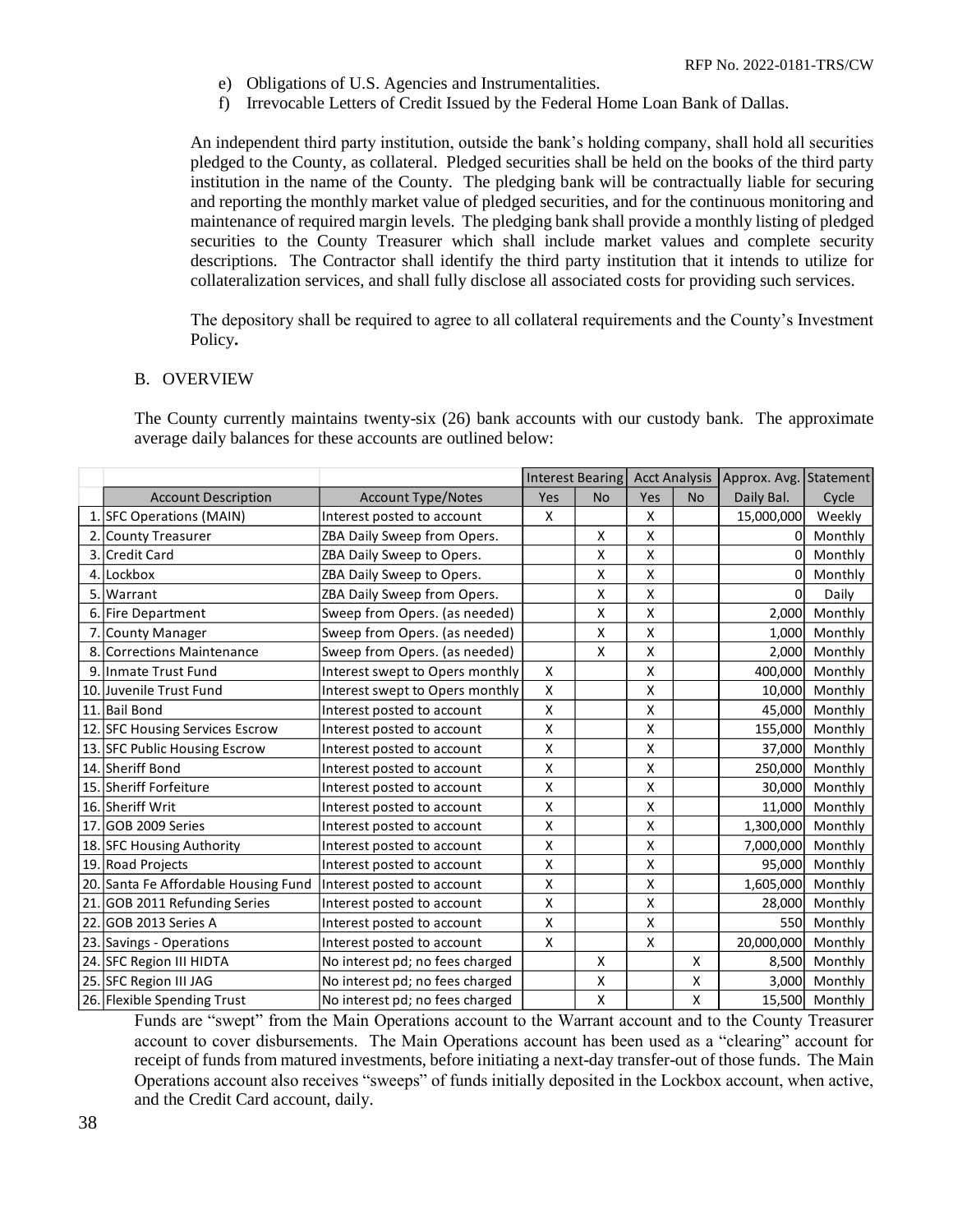Most bank activity will occur in the Main Operations Account. This account may be swept to a SEC registered money market fund, or an overnight repurchase agreement account whenever the County Treasurer determines a need for such an account; however, the County has the right to sweep any, or all, accounts as deemed necessary to accommodate the County's business processes. ACH (both incoming and outgoing), wires and securities transactions occur, for the most part, in the Main Operations Account, but can occur in both the County Treasurer account and the SFC Housing Authority account. Positive Pay has been established for Payroll and Accounts Payable checks clearing the Warrant Account, and for checks issued from the County Treasurer account. Additionally, Positive Pay has been established for the Inmate Trust Fund account, and may eventually be required on all accounts. Reconciliation capabilities are currently required for all accounts.

- d) Gross receipt taxes are collected through the State and received and deposited monthly by ACH or Wire transfer. An average of \$6.5 million is received monthly, usually on the  $15<sup>th</sup>$ .
- e) Approximately \$ 5.0 million is processed in payables monthly.
- f) The County has a bi-weekly payroll for approximately 957 employees totaling an average \$1.5 million. The County requires ACH payroll transactions for approximately 772 employees averaging \$1 million on a bi-weekly basis.

The County anticipates that it will maintain the current account structure. All account balance decisions will be made by the County Treasurer.

Any or all County funds may be maintained and invested by the County outside of this Agreement. The County Treasurer will be under no obligation to maintain funds in the bank except under a compensating balance situation.

Primary responsibility for administration of this Agreement within the County organization resides with the County Treasurer who shall monitor the bank's performance against provisions of the Agreement, including the Contractor's submitted proposal. The County Treasurer shall be responsible for administering the agreement with respect to day-to-day activities, including deposits and withdrawals, ACH and wire transactions, maintenance of account balances, daily reporting, etc. A list of County personnel authorized to deal directly with the bank shall be provided to the Contractor. The Contractor shall provide a similar list of key personnel authorized to make decisions for the bank to the County.

## C. REQUIRED BANKING SERVICES

## 1) Consolidated Account Structure with Sweep Mechanism

The County's banking transactions occur, for the most part, in the Main Operations account. This account serves as the "master" account for automated sweeps between operations-related accounts. Contractor shall automatically sweep funds both "from" and "to" specified ZBA or target-balance accounts, on both a daily basis and, to cover checks (warrants) in assuring that all its funds are earning the best, then-current interest rate available at all times. The County may require the ability to sweep to a money market fund or overnight repurchase agreement in order to procure this full investment goal. A SEC registered government, or enhanced government, money market fund or overnight repurchase agreements must be used for the sweep. If the bank has a valid alternative to a SEC money market fund it should be proposed. A repurchase agreement with the bank is acceptable as a sweep investment vehicle as long as the rate is competitive with fed funds and the securities purchased are equal to AAA rated government securities or U.S. Treasuries.

2) Automated Cash Management Information Access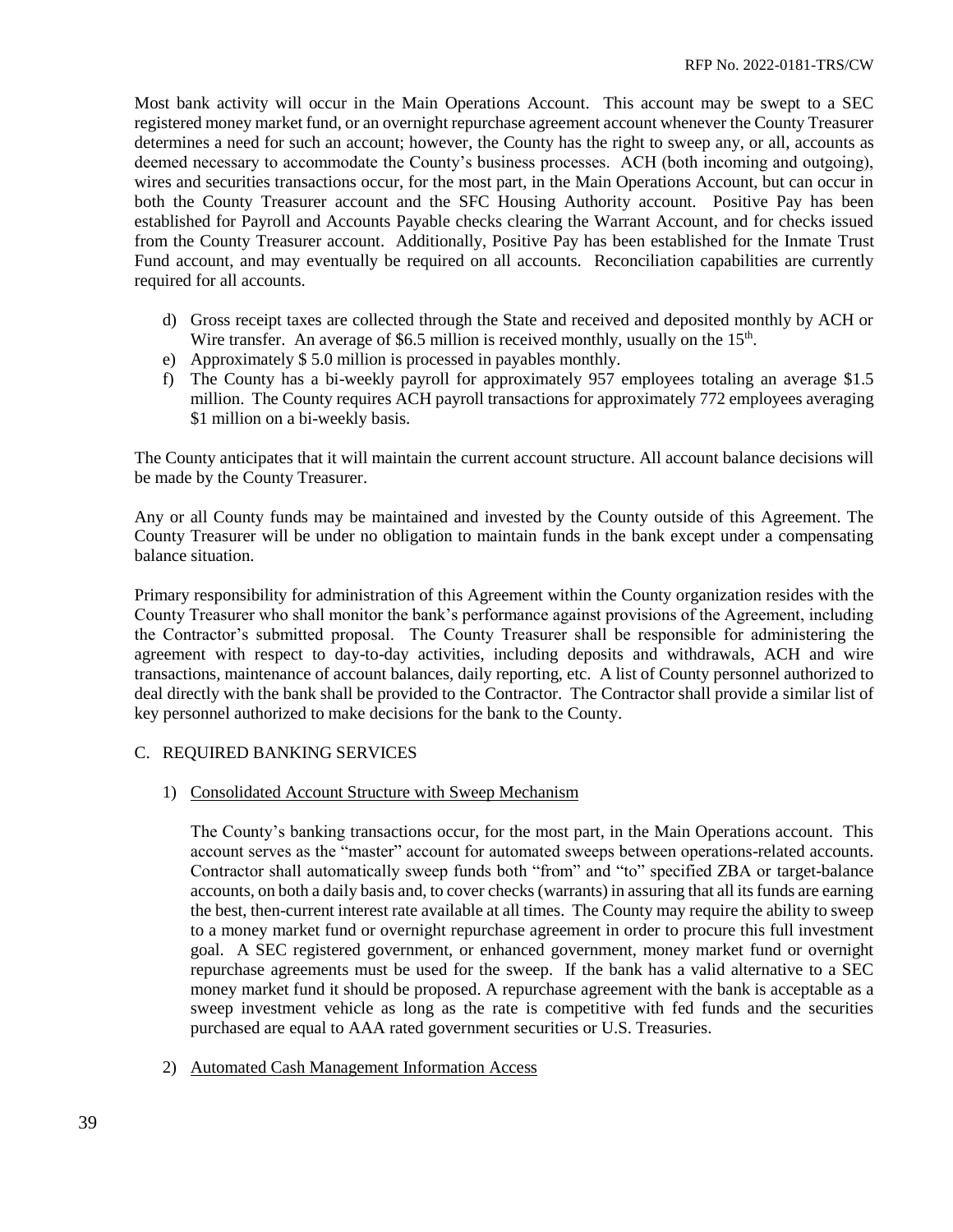The County requires on-line cash management services and daily balance reporting for timely access to balance information and transactions. Minimum automated services shall comply with the foregoing and shall include:

- g) prior day summary balance reporting on all accounts,
- h) initiation and monitoring of stop pays,
- i) ACH fraud filter exception transactions,
- j) positive pay exception transactions,
- k) initiation and monitoring of account transfers, and
- l) initiation and monitoring of wire transfers i.e. Federal Government transfers from DOJ, HUD, etc.
- 3) All statements shall be available on-line. Daily reporting shall include descriptive and image detail on all transactions, and summary account reporting shall include both ledger and collected balances, and include one-day float.

## 4) Standard Deposit Services

Standard commercial deposit services are required for all accounts. Deposits will consist of coin, currency and endorsed checks. The County requires same bank day credit on all cash (coin and currency) deposits. Coin may be deposited loose, or partially filled bags. Coins will not be rolled. The County averages one daily deposit by armored car. Locking deposit bags are required. The County will not encode checks. The County Treasurer may have a recurring need for strapped cash and coins.

All deposits received by the bank's established deadline shall be processed for same day credit. The Contractor shall also guarantee immediate credit on all incoming wire transfers, US Treasury checks, ACH transactions, on-us items, and U.S. government security maturities and coupon amounts.

The County expects all checks to clear based on the bank's current published availability schedule, but, any other availability policies shall be provided to the County. Failure to credit County accounts in a timely fashion shall require interest payment reimbursement to the County at the then current daily Fed Funds rate.

## 5) Standard Disbursing Services

Standard disbursing services for all accounts are required to include the payment of all County checks without charge upon presentation. Checks are written for operations, payroll and accounts payable through the Warrant Account and County Treasury Accounts. Checks are also issued from the Inmate Trust Fund, Juvenile Trust Fund, Sheriff's Bond Account, Sheriff's Writ Account and SFC Public Housing Escrow.

6) Positive Pay

To safeguard against fraudulent checks, positive pay services shall be provided. Positive pay is currently used for payroll and accounts payable in the Warrant Account. Positive pay is also used in the County Treasurer's Account, and the Inmate Trust Account. The County requires positive pay services to provide complete indemnification for fraudulent checks.

## 7) Wires and Funds Transfer Services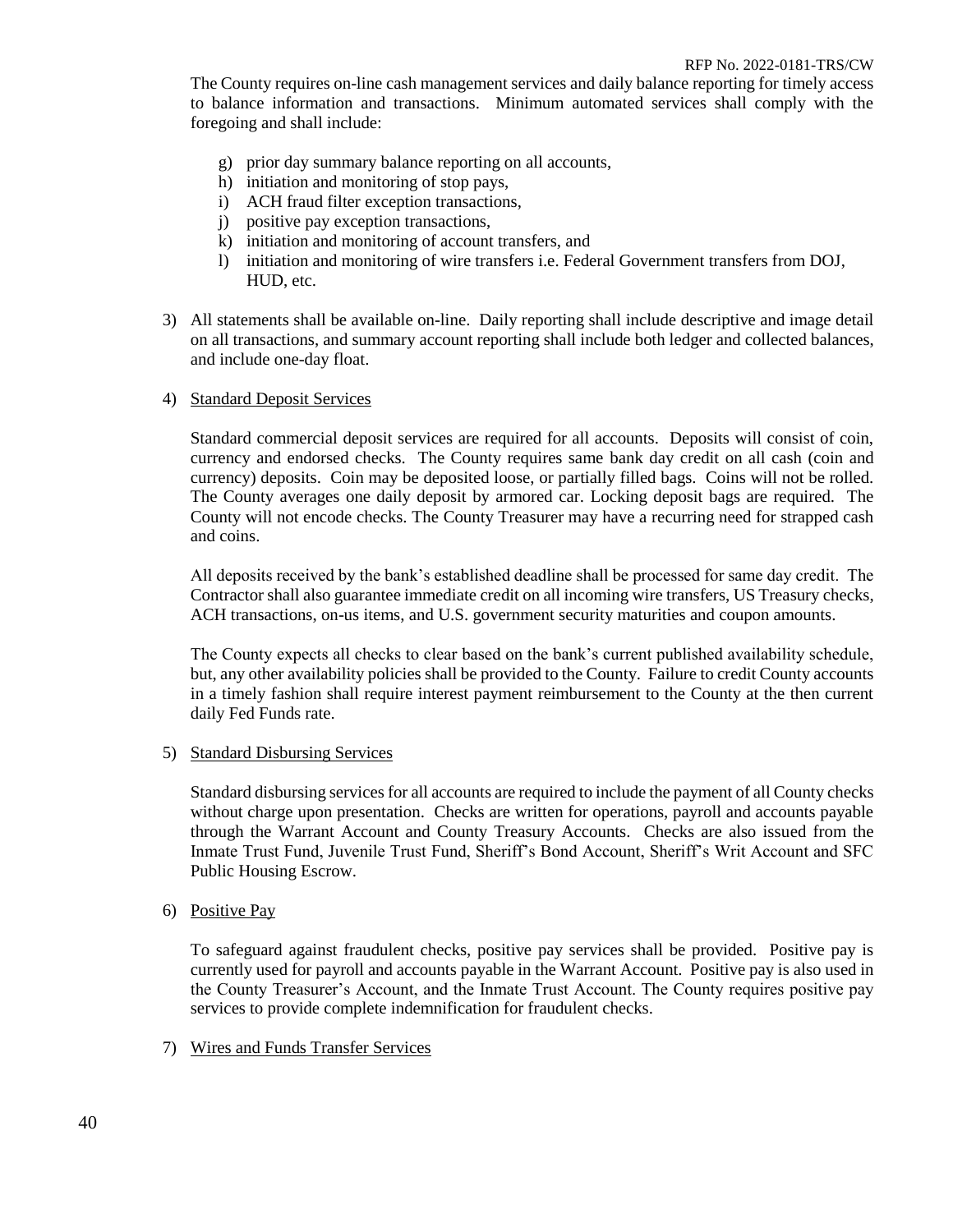The County currently has approximately four outgoing repetitive wires, per month, from the main operations account. Some outgoing, non-repetitive wires for purchases, and some non-repetitive incoming wires for revenue, may also be required. Incoming wire transfers shall receive immediate same day collected credit. Wire initiation and monitoring shall be available on-line. The County requires compensation for delays caused by bank errors at the day's Fed Funds rate.

## 8) Optical Imaging

The County requires optical imaging for all accounts that issue checks.

## 9) ACH Services

ACH services are required. ACH transactions (both incoming and outgoing) are currently being processed in both the main operations, and the County Treasurer's accounts. The County requires the ability to initiate both debit and credit ACH transactions in order to accommodate the County's business processes for direct deposit, vendor payments, distribution of property tax, and utilities and tax billings. The County requires the ability to accept or reject any ACH transactions initiated by anyone other than authorized County personnel.

## 10) Lock Box

The County requires the Contractor to incorporate a lockbox service for Tax Collections into the banking arrangement but may not choose to use the service. The County currently bills 65,000 customers on a computer generated, bar coded statement, with payment coupons. The Contractor shall create a posting file compatible with the County's software, with data scanned from the payment coupons.

It is critical that the lockbox encoding and reporting provide full information for research on individual checks which are returned or imaged after processing. It is critical that batch references enable the County to facilitate that research. All items processed thru the lock box shall be posted to the credit of Santa Fe County on the same business day.

#### 11) Account Analysis

Monthly account analysis reports shall be provided for each account, together with a consolidated account analysis report by the fifth business day after calendar month end. Within five business days of receipt of the monthly account analysis (and subsequent approval of the fees by County) the bank may direct debit the designated account for fees due if compensation is being calculated on straight fees.

A complete account analysis shall be required monthly regardless of the payment basis.

#### 12) Monthly Statements

The Contractor shall provide daily, weekly and/or monthly account statements, as needed, on all accounts. Hard copy statements shall include complete supporting documentation. Statements shall be received by the second business day of the succeeding month, and shall be available online.

At a minimum, the following information will be required for each account statement:

- j) Imaged detail of all debit and credit transactions;
- k) Images of all cleared checks;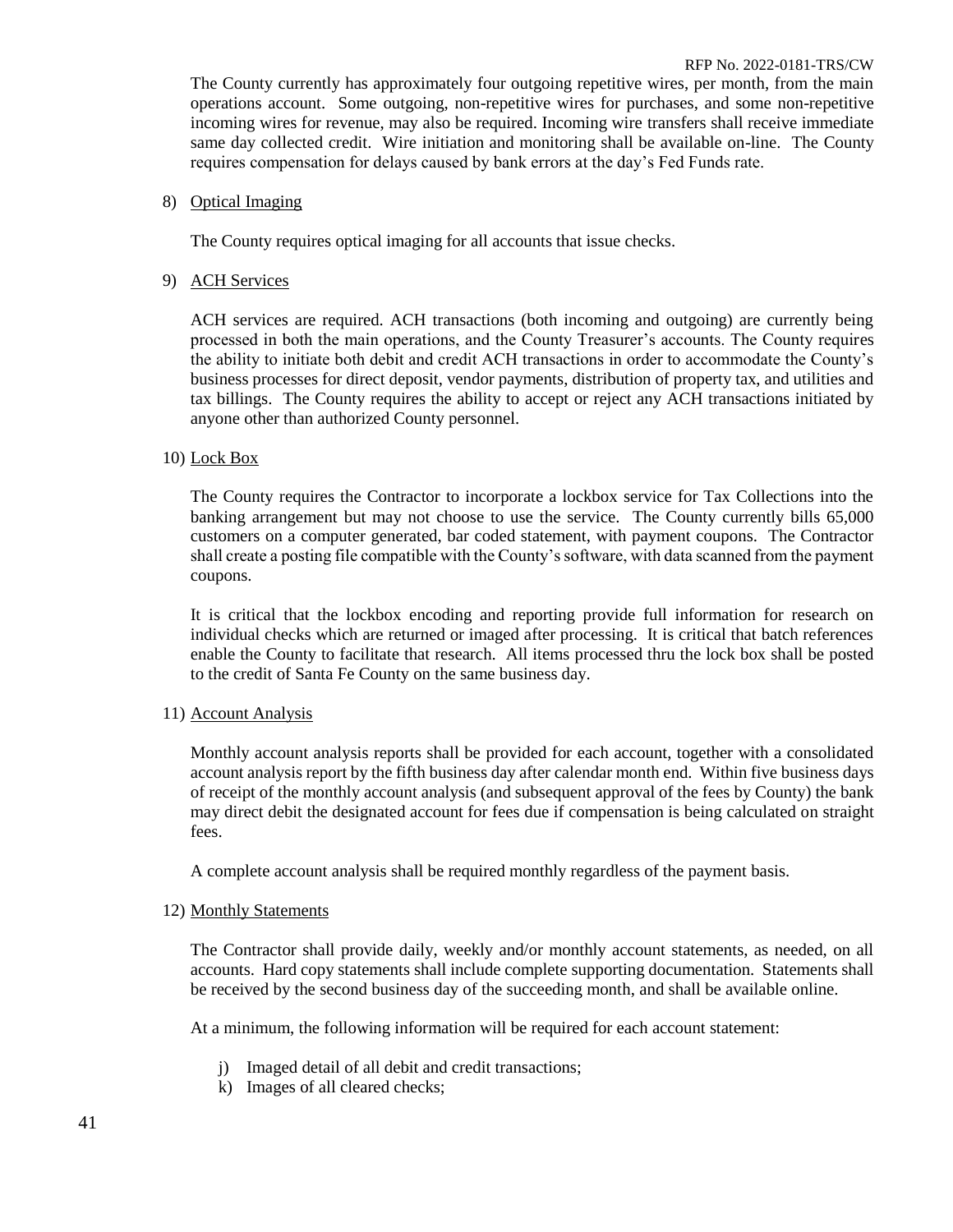- l) Full wire and ACH trailer information, if not remitted previously;
- m) Images of all deposit slips
- n) Beginning and ending balances, and average daily balances;
- o) Copies/images of all transactions performed by bank personnel.

### 13) Account Executive

To insure smooth contract implementation and continuation of services, a specific account executive and a back-up shall be assigned to the County Treasurer's account to coordinate services and expedite the solution of any problem encountered. The account executive shall be available to County staff on banking matters as needed and at regularly scheduled monthly meetings which are required.

## 14) Overdrafts

Every effort shall be made to eliminate intra-day and inter-day overdrafts.

15) Return Item Debits (Checks/ACH)

Complete information shall be provided for all returned item debits, whether returned check items, or ACH reversals. Original paper copies of all returned checks shall be mailed to the County. Images of all returned checks shall be made available online through account inquiry. Descriptions of ACH reversal shall contain the payee name, reason for return, and the customer reference number as detailed within the original ACH file.

## 16) Stop Payment Requests

The County currently averages (5) five stop pays a month. An online stop payment process shall be provided by the Contractor.

#### 17) Courier or Armored Car Service

The Contractor shall provide courier or armored car services. The courier shall deliver the County Treasurer's deposit to the bank each business day (from one County deposit location).

## 19. Merchant Card Services

The County is currently accepting credit/debit card payments for property taxes, via the Santa Fe County online site, and over-the-counter payments. The Contractor shall create and host a payment site for credit/debit card transactions. Additionally, the County may wish to consider using credit/debit cards in payment of County services not related to property taxes.

## **2. ADDITIONAL SERVICES**

A. The parties agree that all tasks set forth in Section 1 (Scope of Work), of this Agreement shall be completed in full, to the satisfaction of the County, in accordance with professional standards and for the amount set forth in Section 3 (Compensation, Invoicing and Set-off), of this Agreement, and for no other cost, amount, fee or expense.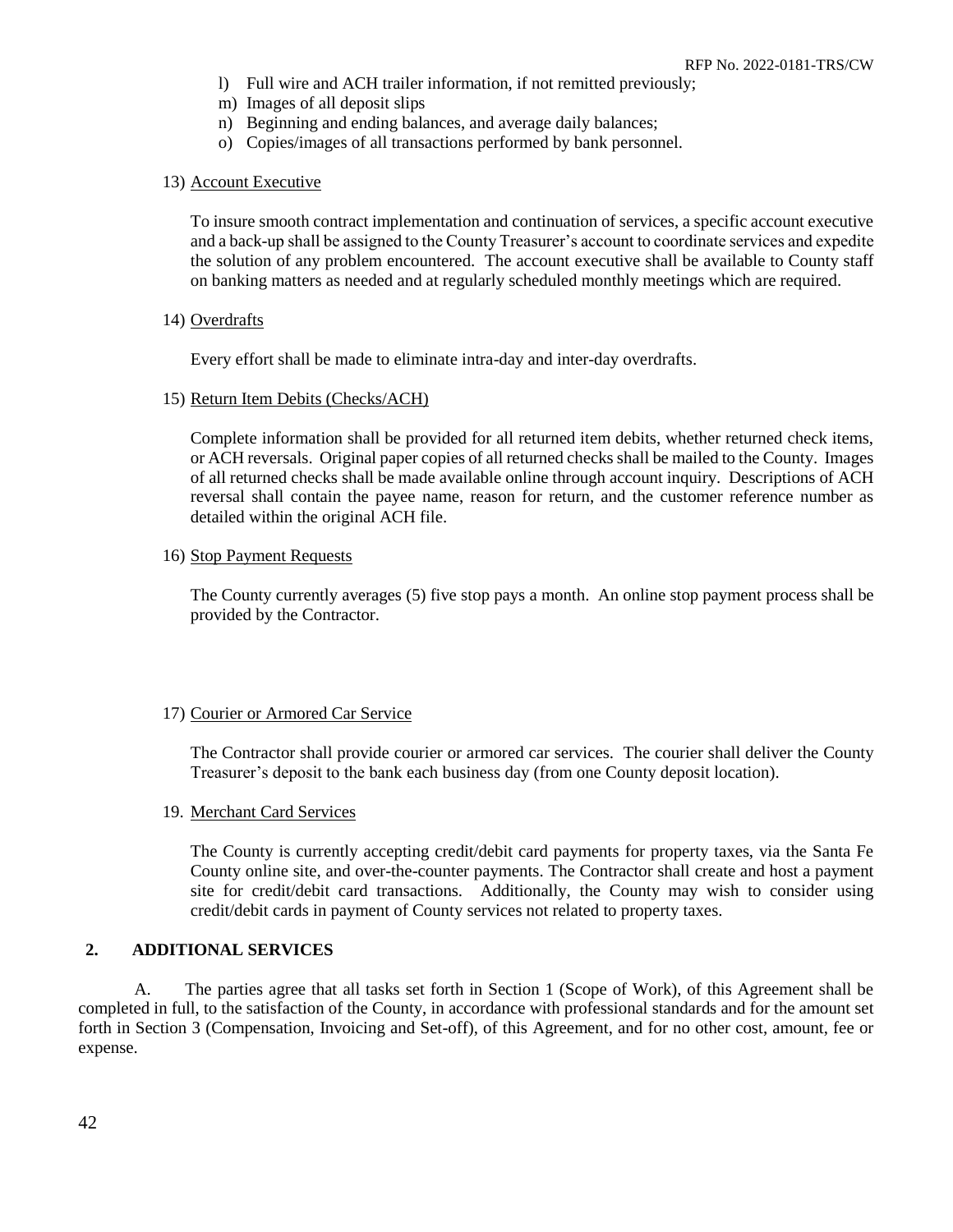B. The County may from time to time request changes in the scope of work to be performed hereunder. Such changes, including any increase or decrease in the amount of the Contractor's compensation, which are mutually agreed upon by and between the County and the Contractor, shall be incorporated in a written amendment to this Agreement.

## **3. COMPENSATION, INVOICING AND SET-OFF**

A. In consideration of its obligations under this Agreement the Contractor shall be compensated as follows:

- 1) County shall pay to the Contractor in full payment for services satisfactorily performed and all costs and expenses shall be in accordance with Exhibit A.
- 2) The County reserves the right to utilize either a direct fee basis (per item) or a compensating balance basis (or a combination of each) for payment of services under this Agreement. The County reserves the right to change the fee methodology during the contract period upon no less than 30 days written notice (via email or fax) to the Contractor with the change commencing the first of the next following month. This will enable the County to take advantage of changing interest rate environments.
	- a) When a direct fee basis is used as the basis for compensation, fees will be paid as a direct debit to a designated account after a five-day County review and approval of the account analysis charges.

The Contractor shall provide the County with an "account analysis statement" within five business days after calendar month-end. Within five business days of the County's receipt of the monthly account analysis statement, County staff will review the proposed fees, and will either agree or disagree with the amount to be charged. When the County has approved the final monthly account analysis fee, the Contractor shall initiate a direct debit in the Main Operations account for the agreed upon amount.

b) When a compensating balance basis is used for the basis of compensation, the County will require monthly carry-over of balances.

All operations-related accounts shall be swept to their targeted compensating balance prior to computation of net monthly banking fees due.

- c) Regardless of the payment methodology a monthly account analysis shall be required.
- d) All item and account charges shall remain at the price quoted for the duration of this Agreement regardless of changes in service volumes during the term of this Agreement. Should new services be required during the contract period not initially contemplated, those services will be provided at fees not more than the Contractor's then current published rate and must be approved by the County Treasurer. Any changes in fees for the remaining extension periods shall be negotiated and approved by the County Treasurer in writing. The rate increase in any extension period shall not exceed Consumer Price Index (CPI) increases (for the Western Region) during the same period, as reported by the Bureau of Labor Statistics.
- 3) This amount is a maximum and not a guarantee that the work assigned to be performed by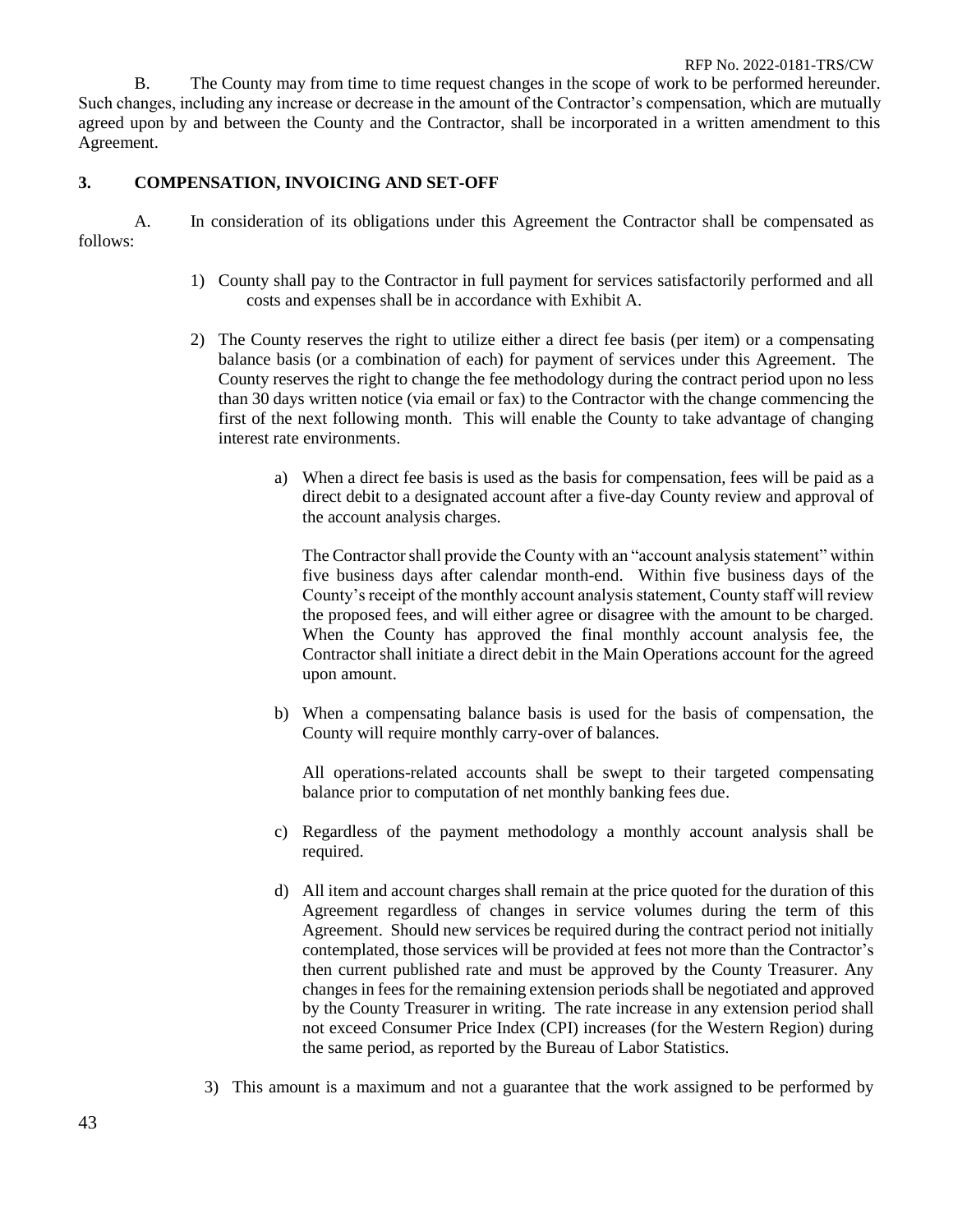Contractor under this Agreement shall equal the amount stated herein. The parties do not intend for the Contractor to continue to provide services without compensation when the total compensation amount is reached. The County will notify the Contractor when the services provided under this Agreement reach the total compensation amount. In no event will the Contractor be paid for services provided in excess of the total compensation amount without this Agreement being amended in writing.

B. The Contractor shall submit a written request for payment to the County when payment is due under this Agreement. Upon the County's receipt of the written request, the County shall issue a written certification of complete or partial acceptance or rejection of the contractual items or services for which payment is sought. The Contractor acknowledges and agrees that the County may not make any payment hereunder unless and until it has issued a written certification accepting the contractual items or services. Within thirty (30) days of the issuance of a written certification accepting the contractual items or services, the County shall tender payment for the accepted items or services. In the event the County fails to tender payment within thirty (30) days of the written certification accepting the items or services, the County shall pay late payment charges of one and one-half percent (1.5%) per month, until the amount due is paid in full.

C. In the event the Contractor breaches this Agreement, the County may, without penalty, withhold any payments due the Contractor for the purpose of set-off until such time as the County determines the exact amount of damages it suffered as a result of the breach.

D. Payment under this Agreement shall not foreclose the right of the County to recover excessive or illegal payment.

# **3. EFFECTIVE DATE AND TERM**

This Agreement shall, upon due execution by all parties, become effective as of the date first written above and shall terminate two (2) years later, unless earlier terminated pursuant to Section 5 (Termination) or Section 6 (Appropriations and Authorizations). The County has the option to extend the contract at the same price, terms and conditions for two (2) additional years upon the approval of the County. The County may exercise this option by submitting a written notice to Contractor that the Agreement will be extended an additional year. The notice must be submitted to Contractor at least sixty (60) days prior to expiration of the initial Agreement.

Fees and service charges included in this Agreement shall remain in effect for the initial two-year period; however, any Federal Reserve service charge increase may be passed through to the County upon 30-day written notice. Should new services be required during the contract period not contemplated by this Agreement, those services will be provided at fees not more than the bank's then current published rate. Any changes in fees for the two optional extension periods will be negotiated and must be approved by the County Treasurer in writing. In no instance will the rate increases in extension periods exceed the CPI increases during the same periods as reported by the Bureau of Labor Statistics.

# **5. TERMINATION**

A. Termination of Agreement for Cause. Either party may terminate the Agreement based upon any material breach of this Agreement by the other party. The non-breaching party shall give the breaching party written notice of termination specifying the grounds for the termination. The termination shall be effective thirty (30) days from the breaching party's receipt of the notice of termination, during which time the breaching party shall have the right to cure the breach. If, however, the breach cannot with due diligence be cured within thirty (30) days, the breaching party shall have a reasonable time to cure the breach, provided that, within thirty (30) days of its receipt of the written notice of termination, the breaching party began to cure the breach and advised the non-breaching party in writing that it intended to cure.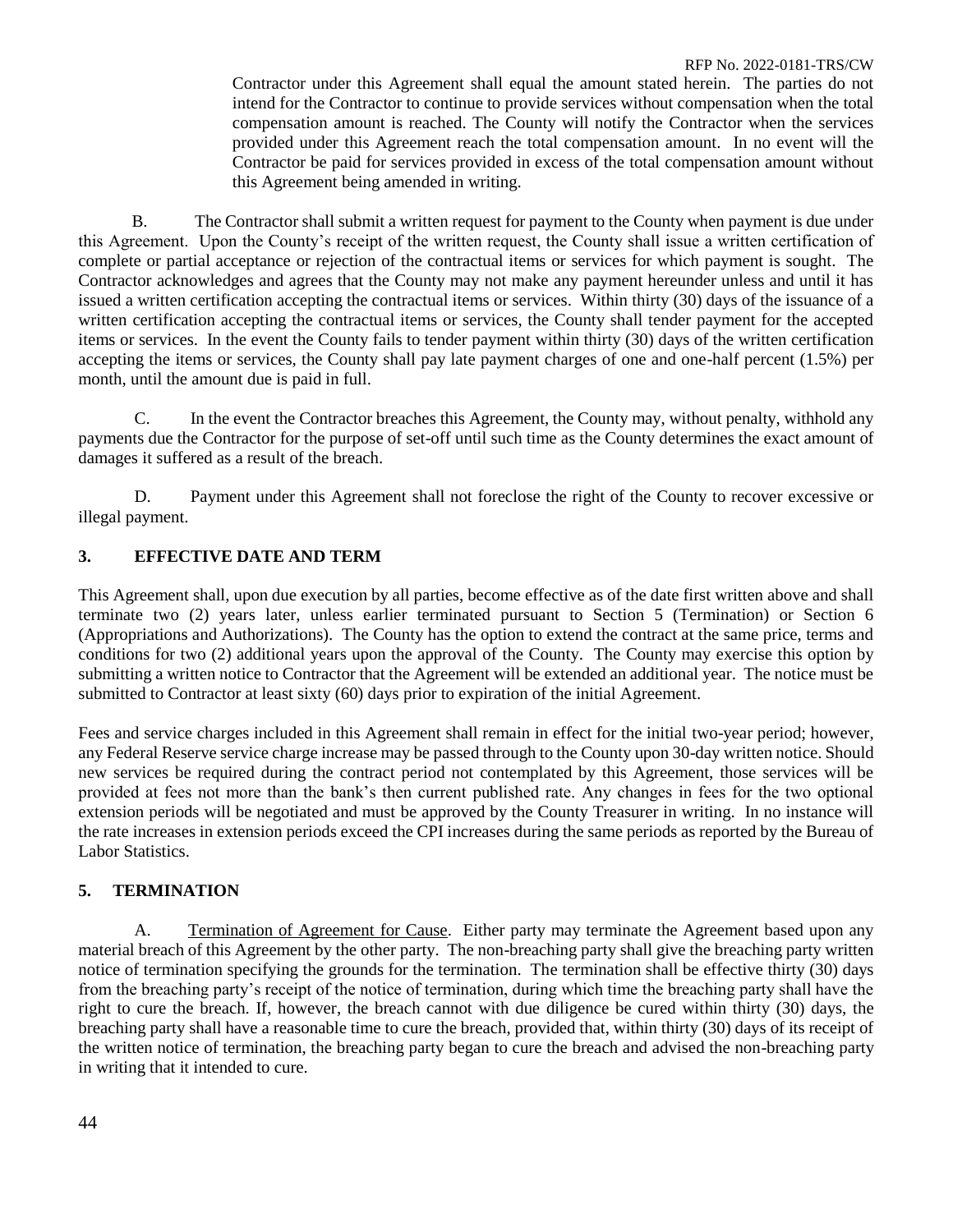B. Termination for Convenience of the County. The County may, in its discretion, terminate this Agreement at any time for any reason by giving the Contractor written notice of termination. The notice shall specify the effective date of termination, which shall not be less than fifteen (15) days from the Contractor's receipt of the notice. The County shall pay the Contractor for acceptable work, determined in accordance with the specifications and standards set forth in this Agreement, performed before the effective date of termination but shall not be liable for any work performed after the effective date of termination.

# **6***.* **APPROPRIATIONS AND AUTHORIZATIONS**

This Agreement is contingent upon sufficient appropriations and authorizations being made for performance of this Agreement by the Board of County Commissioners of the County and/or, if state funds are involved, the Legislature of the State of New Mexico. If sufficient appropriations and authorizations are not made in this or future fiscal years, this Agreement shall terminate upon written notice by the County to the Contractor. Such termination shall be without penalty to the County, and the County shall have no duty to reimburse the Contractor for expenditures made in the performance of this Agreement. The County is expressly not committed to expenditure of any funds until such time as they are programmed, budgeted, encumbered and approved for expenditure by the County. The County's decision as to whether sufficient appropriations and authorizations have been made for the fulfillment of this Agreement shall be final and not subject to challenge by the Contractor in any way or forum, including a lawsuit.

# **7. INDEPENDENT CONTRACTOR**

The Contractor and its agents and employees are independent contractors and are not employees or agents of the County. Accordingly, the Contractor and its agents and employees shall not accrue leave, participate in retirement plans, insurance plans, or liability bonding, use County vehicles, or participate in any other benefits afforded to employees of the County. Except as may be expressly authorized elsewhere in this Agreement, the Contractor has no authority to bind, represent, or otherwise act on behalf of the County and agrees not to purport to do so.

# **8. ASSIGNMENT**

The Contractor shall not assign or transfer any interest in this Agreement or assign any claims for money due or to become due under this Agreement without the advance written approval of the County. Any attempted assignment or transfer without the County's advance written approval shall be null and void and without any legal effect.

# **9. SUBCONTRACTING**

The Contractor shall not subcontract or delegate any portion of the services to be performed under this Agreement without the advance written approval of the County. Any attempted subcontracting or delegating without the County's advance written approval shall be null and void and without any legal effect.

# **10. PERSONNEL**

A. All work performed under this Agreement shall be performed by the Contractor or under its supervision.

B. The Contractor represents that it has, or will secure at its own expense, all personnel required to discharge its obligations under this Agreement. Such personnel (i) shall not be employees of or have any contractual relationships with the County and (ii) shall be fully qualified and licensed or otherwise authorized or permitted under federal, state, and local law to perform such work.

# **11. RELEASE**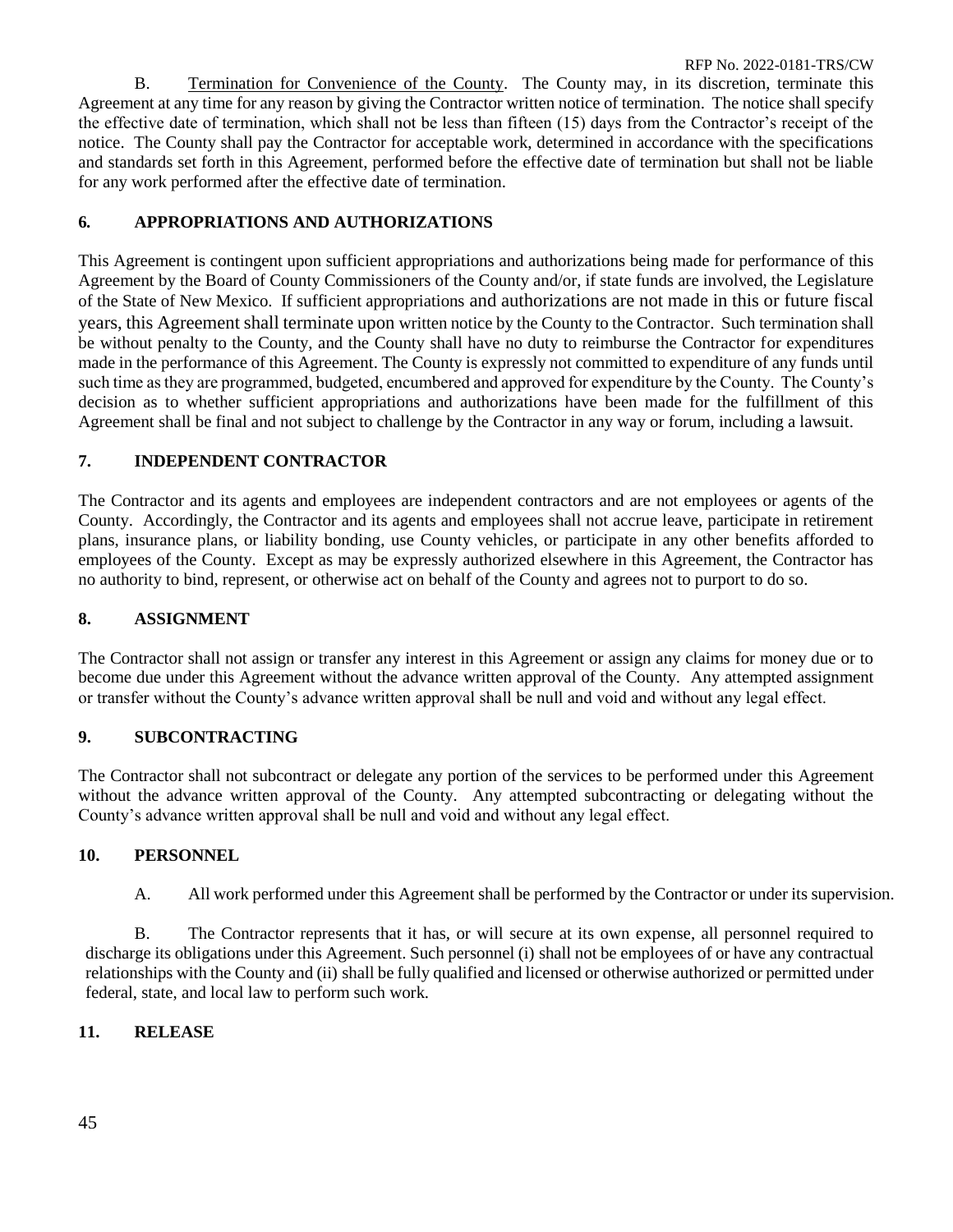Upon its receipt of all payments due under this Agreement, the Contractor releases the County, its elected officials, officers, agents and employees from all liabilities, claims, and obligations whatsoever arising from or under or relating to this Agreement.

# **12. CONFIDENTIALITY**

Any confidential information provided to or developed by the Contractor in the performance of this Agreement shall be kept confidential and shall not be made available to any individual or organization by

the Contractor without the prior written approval of the County.

# **13. PUBLICATION, REPRODUCTION, AND USE OF MATERIAL; COPYRIGHT**

A. The County has the unrestricted right to publish, disclose, distribute and otherwise use, in whole or in part, any reports, data, or other material prepared under or pursuant to this Agreement.

B. The Contractor acknowledges and agrees that any material produced in whole or in part under or pursuant to this Agreement is a work made for hire. Accordingly, to the extent that any such material is copyrightable in the United States or in any other country, the County shall own any such copyright.

# **14. CONFLICT OF INTEREST**

The Contractor represents that it has no and shall not acquire any interest, direct or indirect, that would conflict in any manner or degree with the performance of its obligations under this Agreement.

# **15. NO ORAL MODIFICATIONS; WRITTEN AMENDMENTS REQUIRED**

This Agreement may not be modified, altered, changed, or amended orally but, rather, only by an instrument in writing executed by the parties hereto. The Contractor specifically acknowledges and agrees that the County shall not be responsible for any changes to Section 1 (Scope of Work), of this Agreement unless such changes are set forth in a duly executed written amendment to this Agreement.

# **16. ENTIRE AGREEMENT; INTEGRATION**

This Agreement incorporates all the agreements, covenants, and understandings between the parties hereto concerning the subject matter hereof, and all such agreements, covenants and understandings have been merged into this written Agreement. No prior or contemporaneous agreement, covenant or understandings, verbal or otherwise, of the parties or their agents shall be valid or enforceable unless embodied in this Agreement.

# **17. NOTICE OF PENALTIES**

The Procurement Code, NMSA 1978, Sections 13-1-28 through 13-1-199, imposes civil and criminal penalties for its violation. In addition, New Mexico criminal statutes impose felony penalties for bribes, gratuities, and kickbacks.

# **18. EQUAL EMPLOYMENT OPPORTUNITY COMPLIANCE**

A. The Contractor agrees to abide by all federal, state, and local laws, ordinances, and rules and regulations pertaining to equal employment opportunity and unlawful discrimination. Without in any way limiting the foregoing general obligation, the Contractor specifically agrees not to discriminate against any person with regard to employment with the Contractor or participation in any program or activity offered pursuant to this Agreement on the grounds of race, age, religion, color, national origin, ancestry, sex, physical or mental handicap, serious medical condition, spousal affiliation, sexual orientation, or gender identity.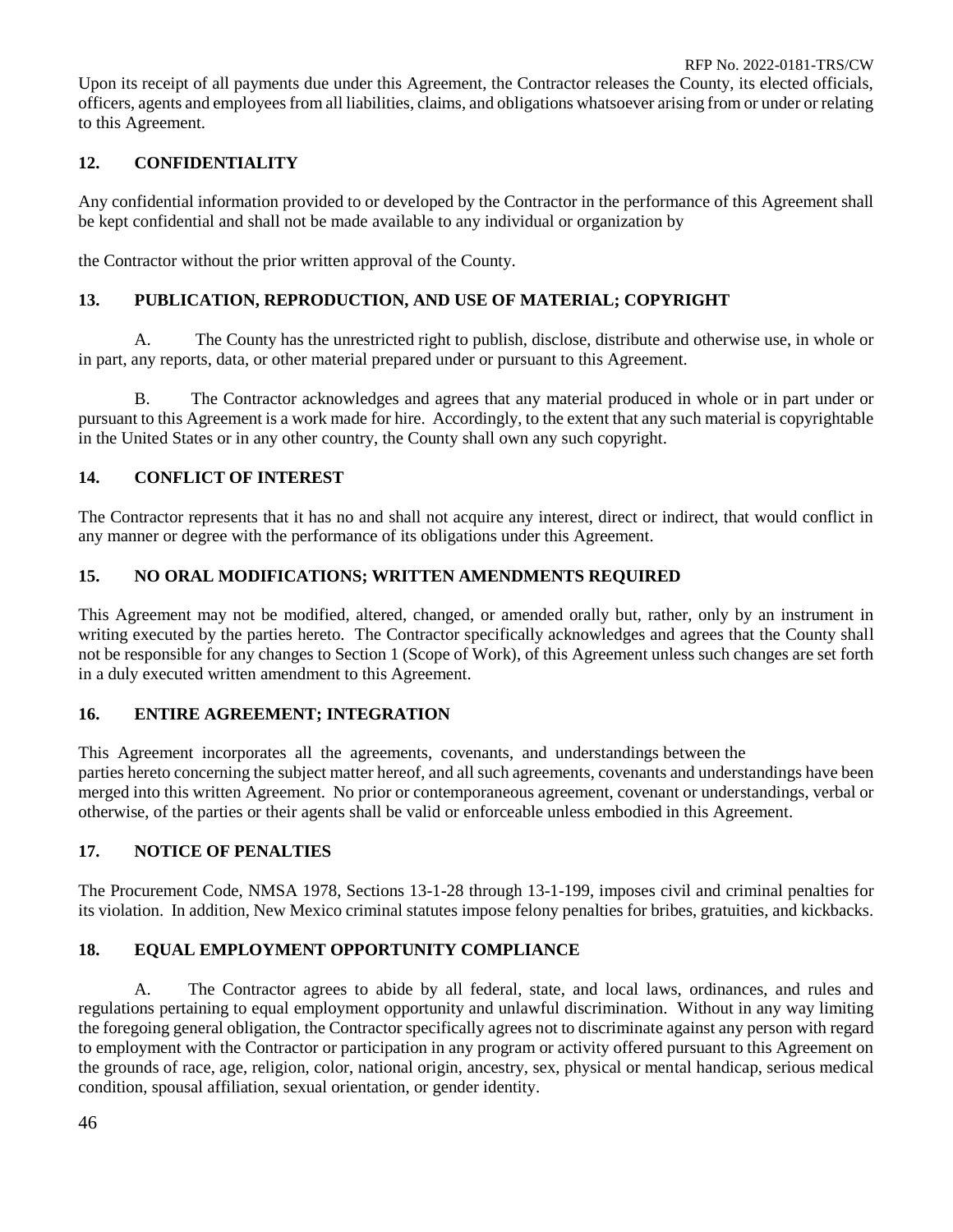B. The Contractor acknowledges and agrees that failure to comply with this Section shall constitute a material breach of this Agreement.

# **19. COMPLIANCE WITH APPLICABLE LAW; CHOICE OF LAW**

A. In performing its obligations hereunder, the Contractor shall comply with all applicable laws, ordinances, and regulations.

B. Contractor shall comply with the requirements of Santa Fe County Ordinance 2014-1 (Establishing a Living Wage).

C. This Agreement shall be construed in accordance with the substantive laws of the State of New Mexico, without regard to its choice of law rules. Contractor and the County agree that the exclusive forum for any litigation between them arising out of or related to this Agreement shall be federal and state district courts of New Mexico, located in Santa Fe County.

# **20***.* **RECORDS AND INSPECTIONS**

A. To the extent its books and records relate to (i) its performance of this Agreement or any subcontract entered into pursuant to it or (ii) cost or pricing data (if any) set forth in this Agreement or that was required to be submitted to the County as part of the procurement process, the Contractor agrees to (i) maintain such books and records during the term of this Agreement and for a period of six (6) years from the date of final payment under this Agreement; (ii) allow the County or its designee to audit such books and records at reasonable times and upon reasonable notice; and (iii) to keep such books and records in accordance with generally accepted accounting principles (GAAP).

B. To the extent its books and records relate to (i) its performance of this Agreement or any subcontract entered into pursuant to it or (ii) cost or pricing data (if any) set forth in this Agreement or that was required to be submitted to County as part of the procurement process, the Contractor also agrees to require any subcontractor it may hire to perform its obligations under this Agreement to (i) maintain such books and records during the term of this Agreement and for a period of six (6) years from the date of final payment under the subcontract; (ii) to allow the County or its designee to audit such books and records at reasonable times and upon reasonable notice; and (iii) to keep such books and records in accordance with GAAP.

# **21. INDEMNIFICATION**

A. The Contractor shall defend, indemnify, and hold harmless the County and its elected officials, agents, and employees from any losses, liabilities, damages, demands, suits, causes of action, judgments, costs or expenses (including but not limited to court costs and attorneys' fees) resulting from or directly or indirectly arising out of the Contractor's performance or non-performance of its obligations under this Agreement, including but not limited to the Contractor's breach of any representation or warranty made herein.

B. The Contractor agrees that the County shall have the right to control and participate in the defense of any such demand, suit, or cause of action concerning matters that relate to the County and that such suit will not be settled without the County's consent, such consent not to be unreasonably withheld. If a conflict exists between the interests of the County and the Contractor in such demand, suit, or cause of action, the County may retain its own counsel to represent the County's interest.

C. The Contractor's obligations under this section shall not be limited by the provisions of any insurance policy the Contractor is required to maintain under this Agreement.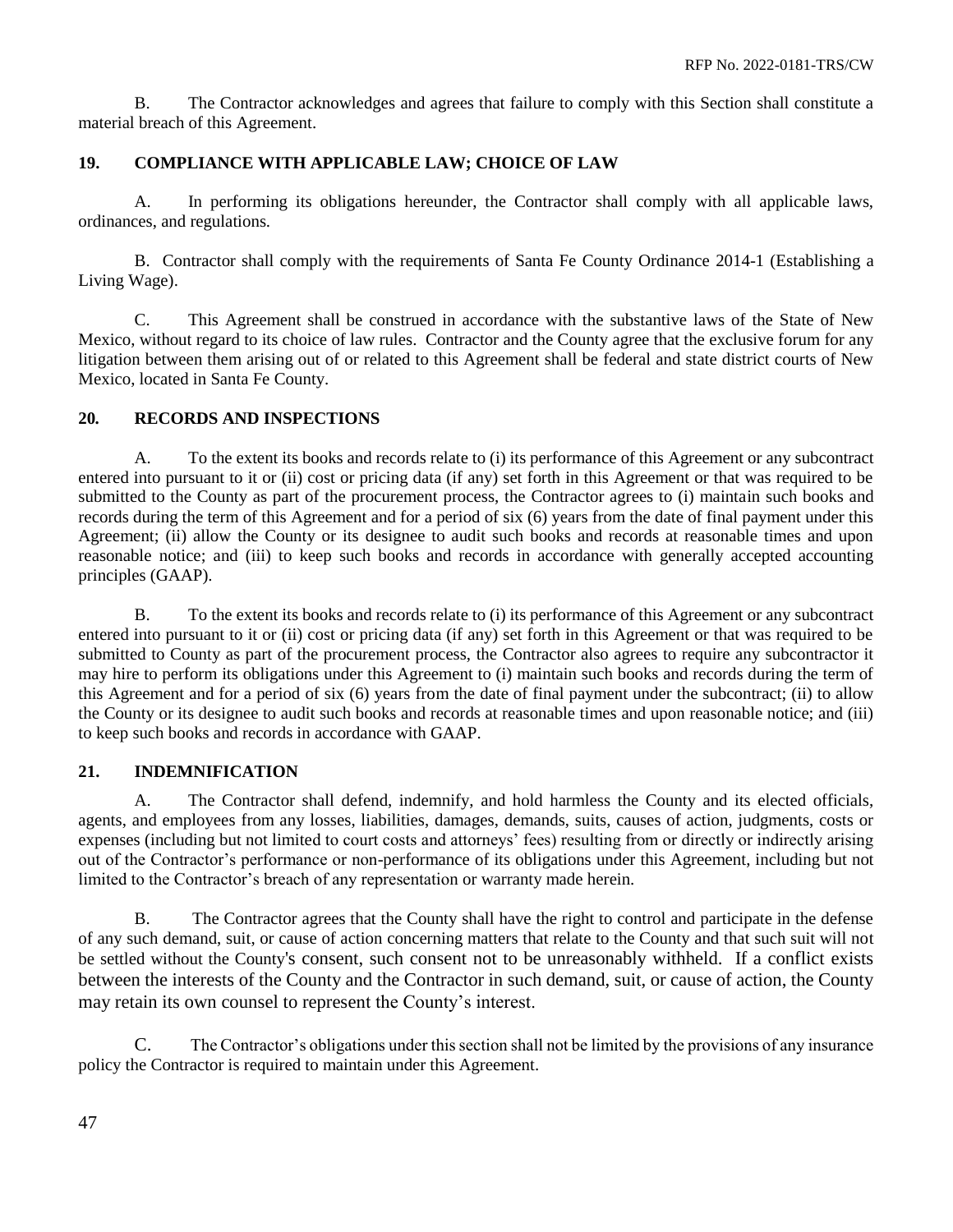## **22. SEVERABILITY**

If any term or condition of this Agreement shall be held invalid or non-enforceable by any court of competent jurisdiction, the remainder of this Agreement shall not be affected and shall be valid and enforceable to the fullest extent of the law.

# **23. NOTICES**

Any notice required to be given to either party by this Agreement shall be in writing and shall be delivered in person, by courier service or by U.S. mail, either first class or certified, return receipt requested, postage prepaid, as follows:

To the County: Santa Fe County Office of the County Attorney 102 Grant Avenue Santa Fe, New Mexico 87501

To the Contractor:

## **24. CONTRACTOR'S REPRESENTATIONS AND WARRANTIES**

The Contractor hereby represents and warrants that:

A. This Agreement has been duly authorized by the Contractor, the person executing this Agreement has authority to do so, and, once executed by the Contractor, this Agreement shall constitute a binding obligation of the Contractor.

B. This Agreement and Contractor's obligations hereunder do not conflict with Contractor's corporate agreement or any statement filed with the New Mexico Secretary of State on Contractor's behalf.

C. Contractor is legally registered and is properly licensed by the State of New Mexico to provide the services anticipated by this Agreement and shall maintain such registration and licensure in good standing throughout the duration of the Agreement.

# **25. FACSIMILE SIGNATURES**

The parties hereto agree that a facsimile signature has the same force and effect as an original for all purposes.

## **26. NO THIRD-PARTY BENEFICIARIES**

This Agreement was not intended to and does not create any rights in any persons not a party hereto.

## **27. INSURANCE**

A. General Conditions. The Contractor shall submit evidence of insurance as is required herein. Policies of insurance shall be written by companies authorized to write such insurance in New Mexico.

48 B. General Liability Insurance, Including Automobile. The Contractor shall procure and maintain during the life of this Agreement a comprehensive general liability and automobile insurance policy with liability limits in amounts not less than \$1,000,000.00 combined single limits of liability for bodily injury, including death, and property damage for any one occurrence. Said policies of insurance shall include coverage for all operations performed for the County by the Contractor; coverage for the use of all owned, non-owned, hired automobiles,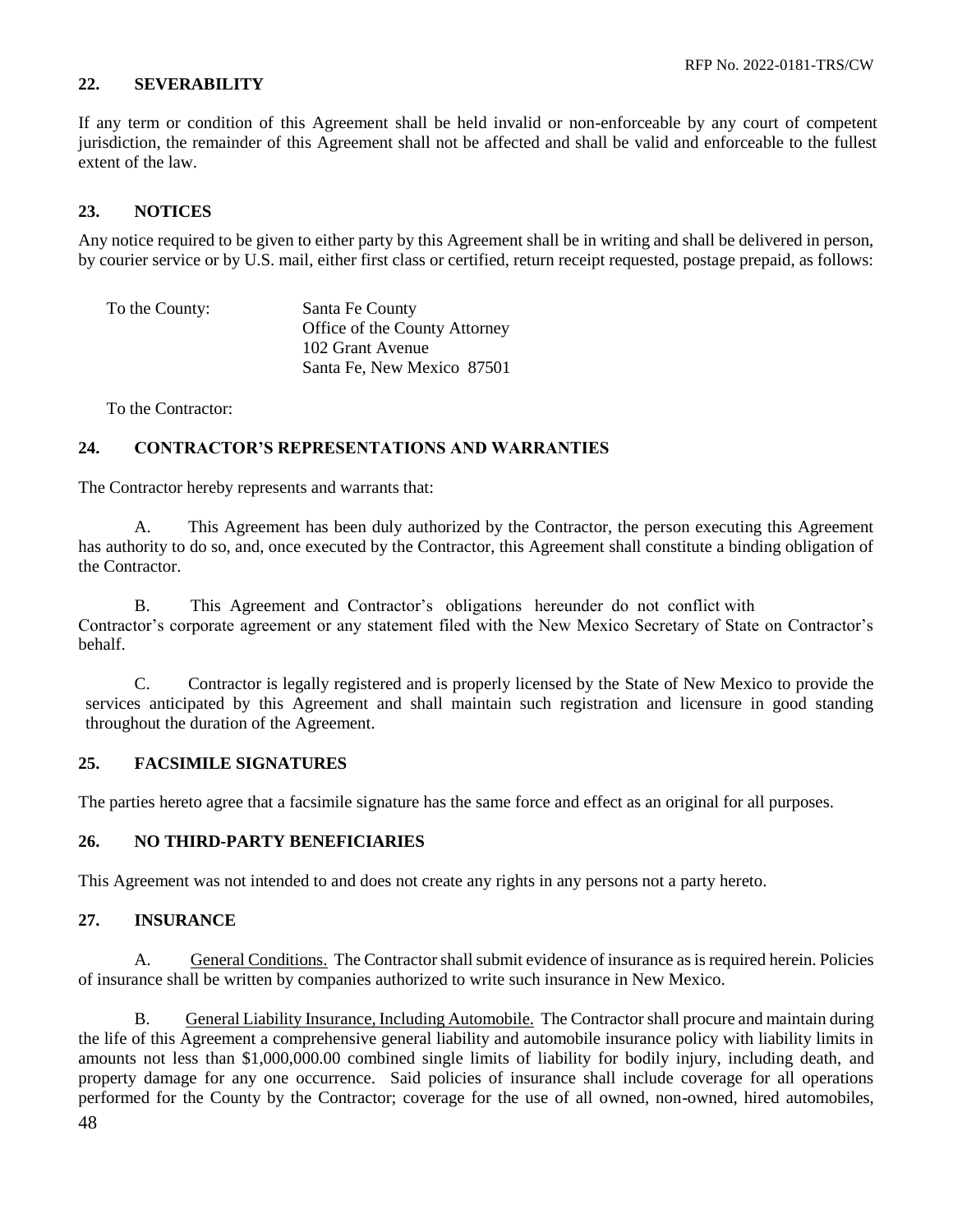vehicles and other equipment, both on and off work; and contractual liability coverage under which this Agreement is an insured contract. Santa Fe County shall be a named additional insured on the policy.

C. Workers' Compensation Insurance. The Contractor shall comply with the provisions of the Workers' Compensation Act.

D. Increased Limits. If, during the life of this Agreement, the Legislature of the State of New Mexico increases the maximum limits of liability under the Tort Claims Act (NMSA 1978, Sections 41-4-1 through 41-4-29, as amended), the Contractor shall increase the maximum limits of any insurance required herein.

E. Professional Liability [Errors and Omissions Insurance]. The Contractor shall procure and maintain during the life of this agreement professional liability (errors and omissions) insurance, with policy limits of not less than \$1,000,000.00 per occurrence, \$2,000,000.00 per aggregate.

# **28. PERMITS, FEES, AND LICENSES**

Contractor shall procure all permits and licenses, pay all charges, fees, and royalties, and give all notices necessary and incidental to the due and lawful performance of its obligations hereunder.

# **29. NEW MEXICO TORT CLAIMS ACT**

No provision of this Agreement modifies or waives any sovereign immunity or limitation of liability enjoyed by County or its "public employees" at common law or under the New Mexico Tort Claims Act, NMSA 1978, Section 41-4-1, et seq.

# **30. CAMPAIGN CONTRIBUTION DISCLOSURE FORM**

The Contractor agrees to compute and submit simultaneous with execution of this Agreement a Campaign Contribution Disclosure Form approved by the County.

# **31. APPOINTMENT OF AGENT FOR SERVICE OF PROCESS,**

The Contractor hereby irrevocably appoints \_\_\_\_\_\_\_\_\_\_\_, located at \_\_\_\_\_\_\_\_\_\_\_\_\_\_, as its agent upon whom process and writs in any action or proceeding arising out of or related to this Agreement may be served. The Contractor acknowledges and agrees that service upon its designated agent shall have the same effect as though the Contractor were actually and personally served within the state of New Mexico.

# **32. SURVIVAL**

The provisions of following paragraphs shall survive termination of this Contract; INDEMNIFICATION; RECORDS AND INSPECTION; RELEASE, CONFIDENTIALITY, PUBLICATION, REPRODUCTION, AND USE OF MATERIAL; COPYRIGHT; COMPLIANCE WITH APPLICABLE LAW; CHOICE OF LAW; NO THIRD-PARTY BENEFICIARIES; SURVIVAL.